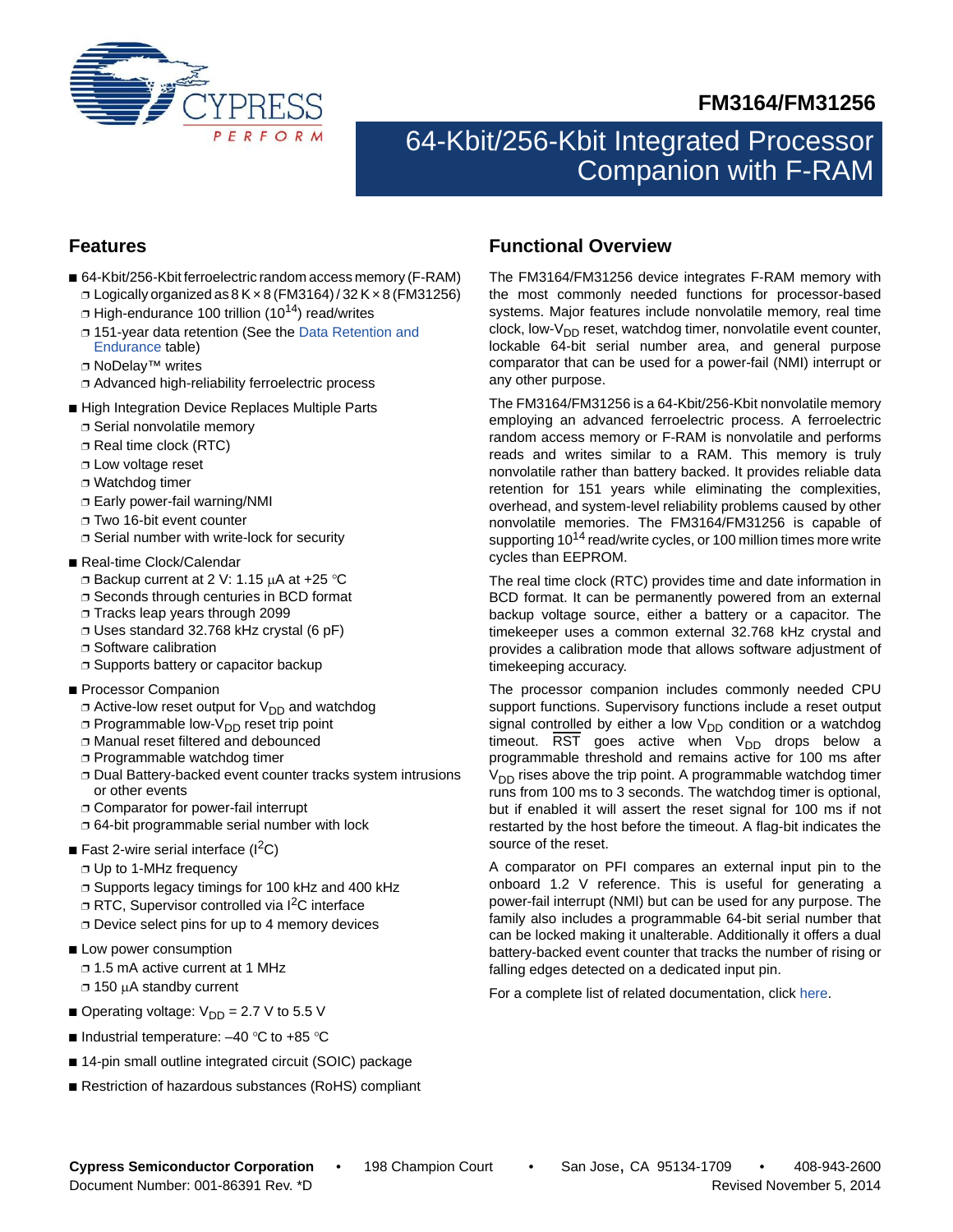

# **Logic Block Diagram**

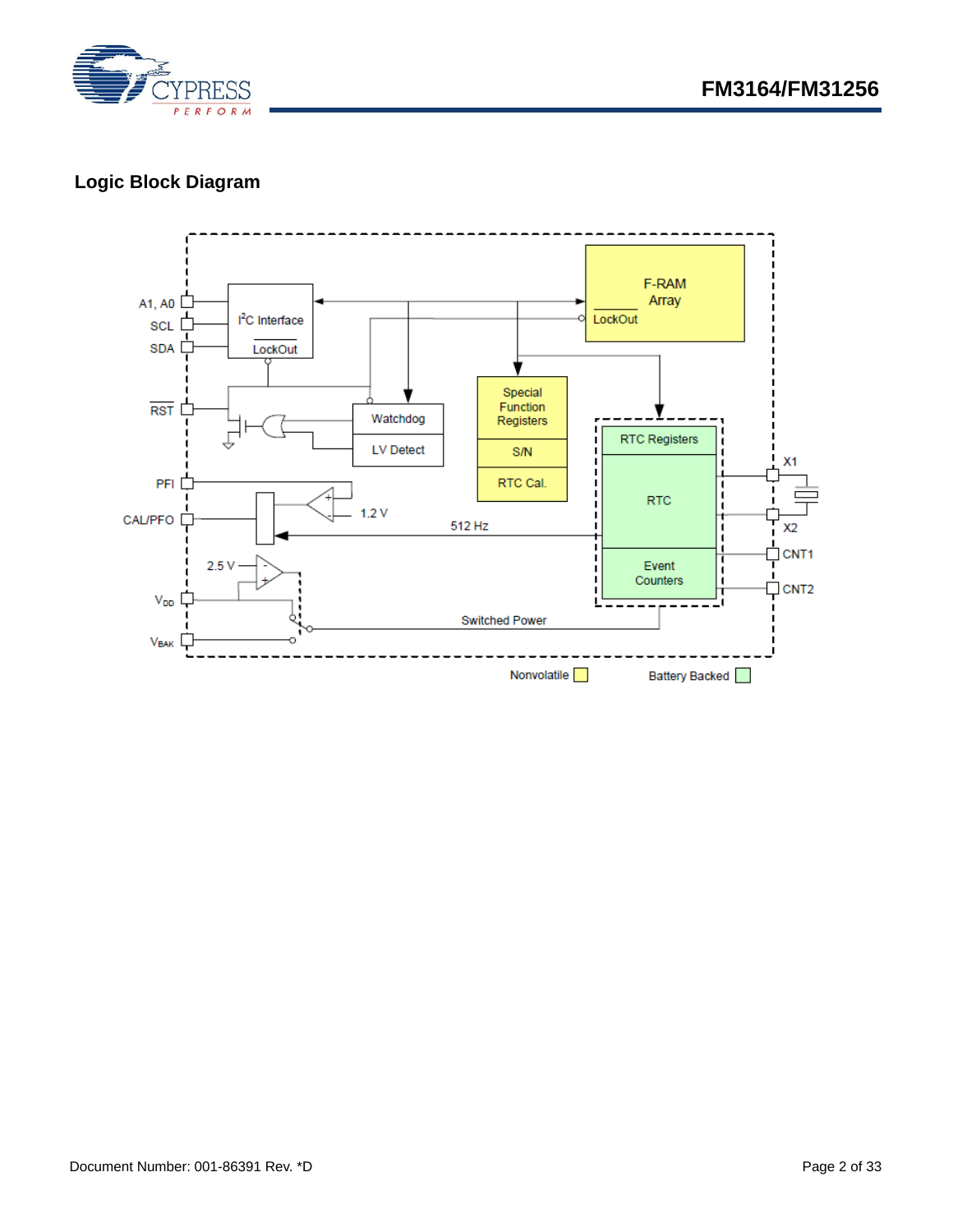

# FM3164/FM31256

## **Contents**

| Acknowledge / No-acknowledge  19          |  |
|-------------------------------------------|--|
|                                           |  |
|                                           |  |
| Addressing Overview - RTC & Companion  20 |  |
|                                           |  |
|                                           |  |
|                                           |  |
|                                           |  |

| RTC/Companion Write Operation  23           |  |
|---------------------------------------------|--|
| RTC/Companion Read Operation  23            |  |
| Addressing FRAM Array in the FM3164/FM31256 |  |
|                                             |  |
|                                             |  |
|                                             |  |
|                                             |  |
|                                             |  |
|                                             |  |
|                                             |  |
|                                             |  |
|                                             |  |
|                                             |  |
|                                             |  |
|                                             |  |
|                                             |  |
|                                             |  |
|                                             |  |
|                                             |  |
|                                             |  |
|                                             |  |
| Sales, Solutions, and Legal Information  33 |  |
| Worldwide Sales and Design Support 33       |  |
|                                             |  |
|                                             |  |
|                                             |  |
|                                             |  |
|                                             |  |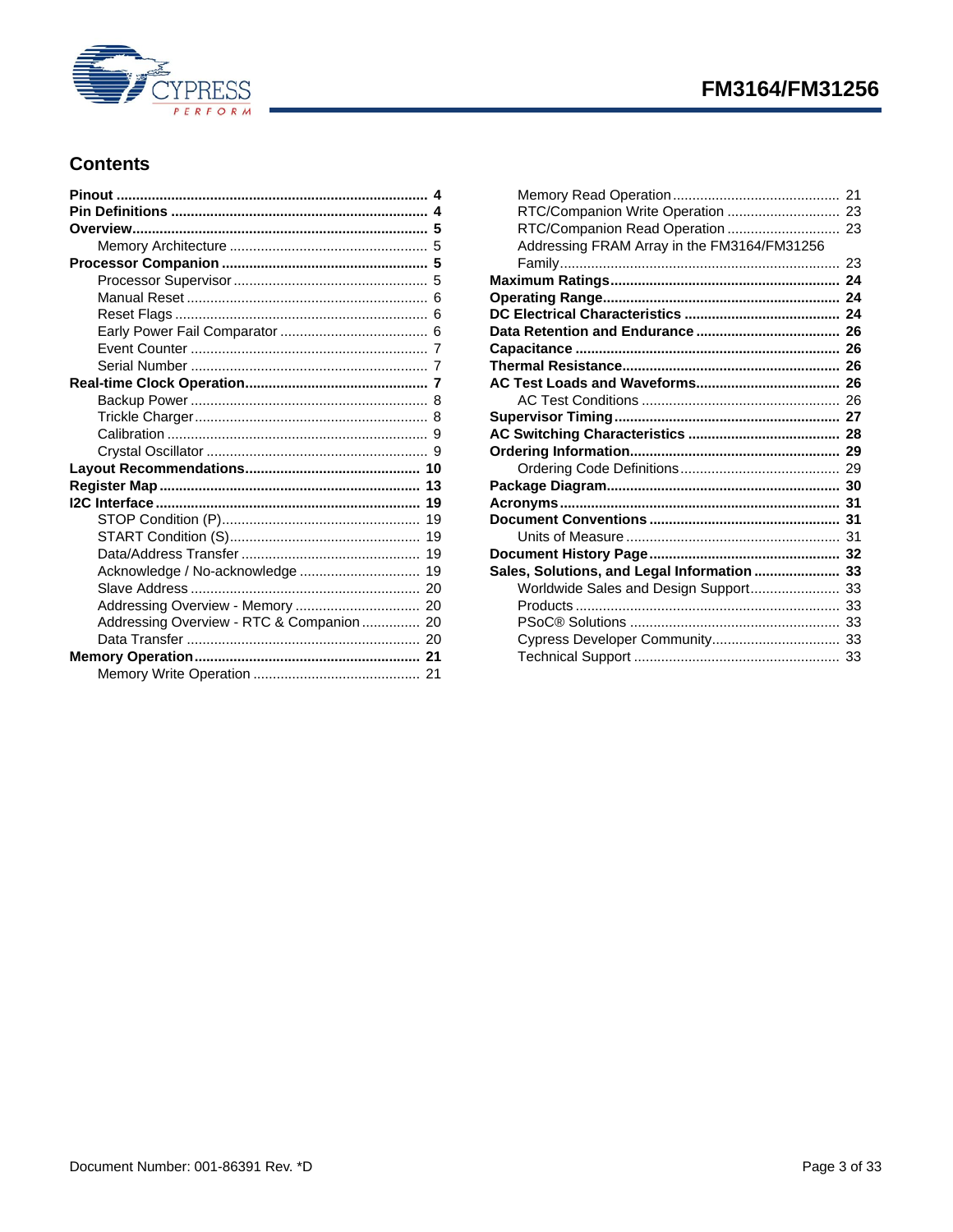

## <span id="page-3-0"></span>**Pinout**

#### **Figure 1. 14-pin SOIC pinout**  $CNT1$   $1$ CNT2  $\Box$  2 A0 3 A1 4 CAL/PFO 5  $\begin{array}{c|c|c|c|c|c} \text{RST} & \text{II} & \text{6} & \text{9} & \text{III} \end{array}$  PFI X1 10 X2 11 12 1 SDA 13 1 SCL  $\sim$  14  $\Box$   $V_{DD}$ 7 8  $9$   $\Box$  PFI  $V_{SS}$   $\boxed{1}$  7 8 VBAK

## <span id="page-3-1"></span>**Pin Definitions**

| <b>Pin Name</b> | I/O Type     | <b>Description</b>                                                                                                                                                                                                                                                                                                                                                |
|-----------------|--------------|-------------------------------------------------------------------------------------------------------------------------------------------------------------------------------------------------------------------------------------------------------------------------------------------------------------------------------------------------------------------|
| $A1 - A0$       | Input        | Device Select Address 1-0. These pins are used to select one of up to 4 devices of the same type<br>on the same I <sup>2</sup> C bus. To select the device, the address value on the three pins must match the<br>corresponding bits contained in the slave address. The address pins are pulled down internally.                                                 |
| <b>SDA</b>      | Input/Output | Serial Data/Address. This is a bi-directional pin for the I <sup>2</sup> C interface. It is open-drain and is intended<br>to be wire-OR'd with other devices on the $12C$ bus. The input buffer incorporates a Schmitt trigger for<br>noise immunity and the output driver includes slope control for falling edges. An external pull-up<br>resistor is required. |
| <b>SCL</b>      | Input        | <b>Serial Clock</b> . The serial clock pin for the $1^2C$ interface. Data is clocked out of the device on the falling<br>edge, and into the device on the rising edge. The SCL input also incorporates a Schmitt trigger input<br>for noise immunity.                                                                                                             |
| CNT1, CNT2      | Input        | Event Counter Inputs. These battery-backed inputs increment counters when an edge is detected<br>on the corresponding CNT pin. The polarity is programmable. These pins should not be left floating.<br>Tie to ground if these pins are not used.                                                                                                                 |
| X1, X2          | Input/Output | 32.768 kHz crystal connection. When using an external oscillator, apply the clock to X1 and a DC<br>mid-level to X2. These pins should be left unconnected if RTC is not used.                                                                                                                                                                                    |
| <b>RST</b>      | Input/Output | Reset. This active-low output is open drain with weak pull-up. It is also an input when used as a manual<br>reset. This pin should be left floating if unused.                                                                                                                                                                                                    |
| <b>PFI</b>      | Input        | <b>Early Power-fail Input</b> . Typically connected to an unregulated power supply to detect an early power<br>failure. This pin must be tied to ground if unused.                                                                                                                                                                                                |
| CAL/PFO         | Output       | Calibration/Early Power-fail Output. In calibration mode, this pin supplies a 512 Hz square-wave<br>output for clock calibration. In normal operation, this is the early power-fail output.                                                                                                                                                                       |
| $V_{BAK}$       | Power supply | <b>Backup supply voltage</b> . Connected to a 3 V battery or a large value capacitor. If $V_{DD} \le 3.6$ V and no<br>backup supply is used, this pin should be tied to $V_{DD}$ . If $V_{DD} > 3.6$ V and no backup supply is used,<br>this pin should be left floating and the VBC bit should be set in the RTC register 0Bh.                                   |
| $V_{SS}$        |              | Power supply Ground for the device. Must be connected to the ground of the system.                                                                                                                                                                                                                                                                                |
| V <sub>DD</sub> |              | Power supply Power supply input to the device.                                                                                                                                                                                                                                                                                                                    |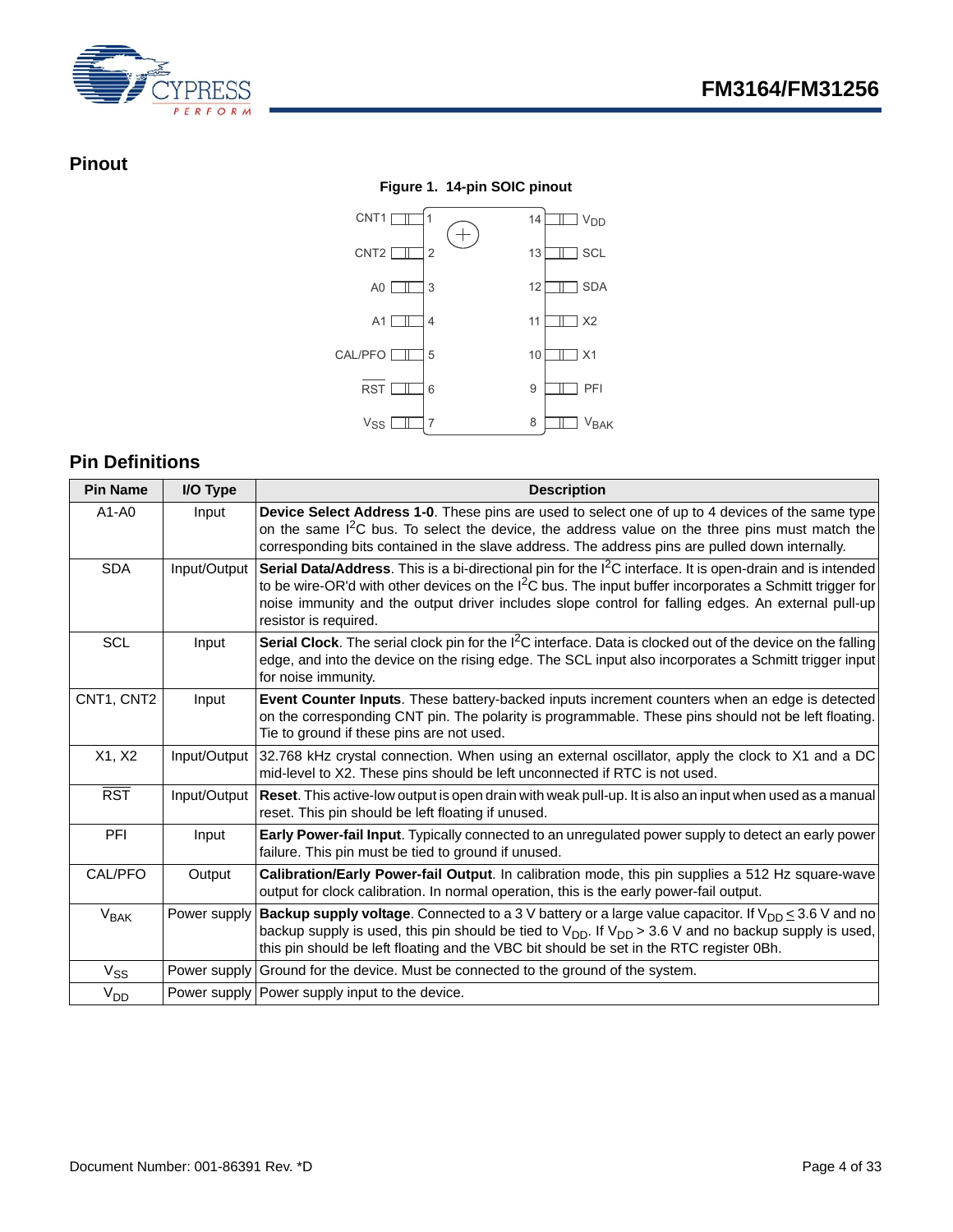

## <span id="page-4-0"></span>**Overview**

The FM3164/FM31256 device combines a serial nonvolatile RAM with a real time clock (RTC) and a processor companion. The companion is a highly integrated peripheral including a processor supervisor, a comparator used for early power-fail warning, nonvolatile event counters, and a 64-bit serial number. The FM3164/FM31256 integrates these complementary but distinct functions under a common interface in a single package. The product is organized as two logical devices. The first is a memory and the second is the companion which includes all the remaining functions. From the system perspective they appear to be two separate devices with unique IDs on the serial bus.

The memory is organized as a standalone nonvolatile I<sup>2</sup>C memory using standard device ID value. The real time clock and supervisor functions are accessed with a separate I<sup>2</sup>C device ID. This allows clock/calendar data to be read while maintaining the most recently used memory address. The clock and supervisor functions are controlled by 25 special function registers. The RTC and event counter circuits are maintained by the power source on the V<sub>BAK</sub> pin, allowing them to operate from battery or backup capacitor power when V<sub>DD</sub> drops below a set threshold. Each functional block is described below.

### <span id="page-4-1"></span>**Memory Architecture**

The FM3164/FM31256 device is available in memory size 64-Kbit/256-Kbit. The device uses two-byte addressing for the memory portion of the chip. This makes the device software compatible with its standalone memory counterparts, but makes them compatible within the entire family.

The memory array is logically organized as  $8,192 \times 8$  bits /  $32,768 \times 8$  bits and is accessed using an industry-standard I<sup>2</sup>C interface. The memory is based on F-RAM technology. Therefore it can be treated as RAM and is read or written at the speed of the  $I^2C$  bus with no delays for write operations. It also offers effectively unlimited write endurance unlike other nonvolatile memory technologies. The I<sup>2</sup>C protocol is described on [page 19.](#page-18-0)

The memory array can be write-protected by software. Two bits in the processor companion area (WP1, WP0 in register 0Bh) control the protection setting. Based on the setting, the protected addresses cannot be written and the  $I^2C$  interface will not acknowledge any data to protected addresses. The special function registers containing these bits are described in detail below.

#### **Table 1. Block Memory Write Protection**

| WP <sub>1</sub> | WP <sub>0</sub> | <b>Protected Address Range</b> |
|-----------------|-----------------|--------------------------------|
|                 |                 | None                           |
|                 |                 | Bottom 1/4                     |
|                 |                 | Bottom 1/2                     |
|                 |                 | Full array                     |

## <span id="page-4-2"></span>**Processor Companion**

In addition to nonvolatile RAM, the FM3164/FM31256 incorporates a real time clock and highly integrated processor companion. The companion includes a low- $V_{DD}$  reset, a programmable watchdog timer, a battery-backed event counters, a comparator for early power-fail detection or other purposes, and a 64-bit serial number.

#### <span id="page-4-3"></span>**Processor Supervisor**

Supervisors provide a host processor two basic functions: detection of power supply fault conditions and a watchdog timer to escape a software lockup condition. The FM3164/FM31256 has a reset pin (RST) to drive a processor reset input during power faults, power-up, and software lockups. It is an open drain output with a weak internal pull-up to  $V_{DD}$ . This allows other reset sources to be wire-OR'd to the RST pin. When  $V_{DD}$  is above the programmed trip point, RST output is pulled weakly to  $V_{DD}$ . If  $V_{DD}$  drops below the reset trip point voltage level (V<sub>TP</sub>), the RST pin will be driven LOW. It will remain LOW until  $V_{DD}$  falls too low for circuit operation which is the  $V_{RST}$  level. When  $V_{DD}$  rises again above  $V_{\text{TP}}$ , RST continues to drive LOW for at least 100 ms ( $t_{RPU}$ ) to ensure a robust system reset at a reliable  $V_{DD}$ level. After t<sub>RPU</sub> has been met, the RST pin will return to the weak HIGH state. While RST is asserted, serial bus activity is locked out even if a transaction occurred as  $V_{DD}$  dropped below  $V_{TP}$ . A memory operation started while  $V_{DD}$  is above  $V_{TP}$  will be completed internally.

Table 1 below shows how bits VTP(1:0) control the trip point of the low- $V_{DD}$  reset. They are located in register 0Bh, bits 1 and 0. The reset pin will drive LOW when  $V_{DD}$  is below the selected  $V_{TP}$ voltage, and the I<sup>2</sup>C interface and F-RAM array will be locked out. [Figure 2](#page-4-4) illustrates the reset operation in response to a low  $V_{DD}$ .

#### **Table 2. VTP setting**

| <b>VTP Setting</b> | VTP <sub>1</sub> | VTP <sub>0</sub> |
|--------------------|------------------|------------------|
| 2.6V               |                  |                  |
| 2.9V               |                  |                  |
| 3.9V               |                  |                  |
| 4.4 V              |                  |                  |

<span id="page-4-4"></span>



A watchdog timer can also be used to drive an active reset signal. The watchdog is a free-running programmable timer. The timeout period can be software programmed from 100 ms to 3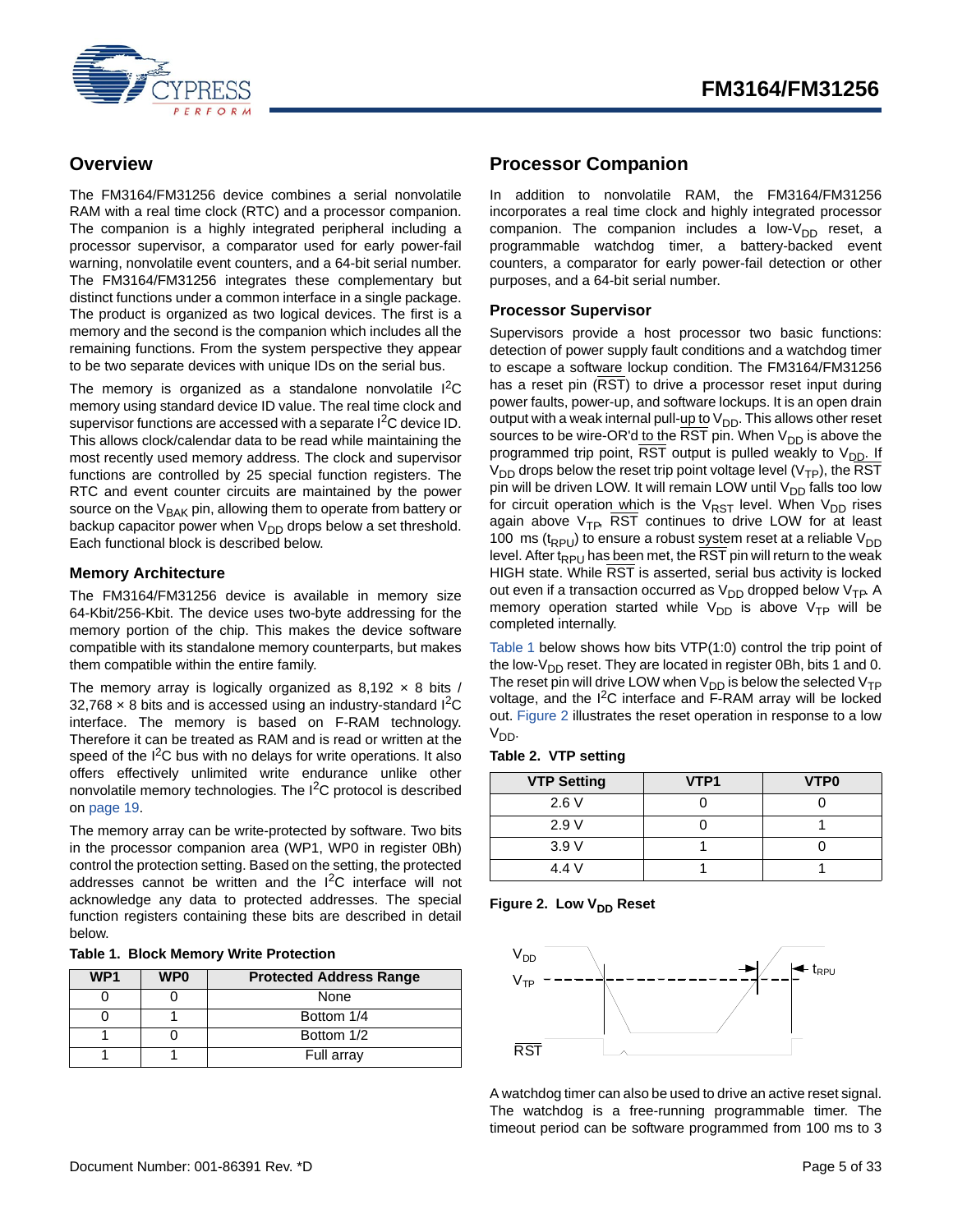

seconds in 100 ms increments via a 5-bit nonvolatile register. All programmed settings are minimum values and vary with temperature according to the operating specifications. The watchdog has two additional controls associated with its operation, a watchdog enable bit (WDE) and timer restart bits (WR). Both the enable bit must be set and the watchdog must timeout in order to drive RST active. If a reset event occurs, the timer will automatically restart on the rising edge of the reset pulse. If WDE = '0', the watchdog timer runs but a watchdog fault will not cause RST to be asserted LOW. The WTR flag will be set, indicating a watchdog fault. This setting is useful during software development if the developer does not want RST to drive. Note that setting the maximum timeout setting (11111b) disables the counter to save power. The second control is a nibble that restarts the timer preventing a reset. The timer should be restarted after changing the timeout value.

The watchdog timeout value is located in register 0Ah, bits 4:0, and the watchdog enable is bit 7. The watchdog is restarted by writing the pattern 1010b to the lower nibble of register 09h. Writing this pattern will also cause the timer to load new timeout values. Writing other patterns to this address will not affect its operation. Note the watchdog timer is free-running. Prior to enabling it, users should restart the timer as described above. This assures that the full timeout period will be set immediately after enabling. The watchdog is disabled when  $V_{DD}$  is below  $V_{TP}$ . The following table summarizes the watchdog bits. A block diagram follows.

| Watchdog Timeout | WDT(4:0) | 0Ah. bits 4:0 |
|------------------|----------|---------------|
| Watchdog Enable  | WDE.     | 0Ah. bit 7    |
| Watchdog Restart | WR(3:0)  | 09h, bits 3:0 |

**Figure 3. Watchdog Timer**



#### <span id="page-5-0"></span>**Manual Reset**

The RST is a bi-directional signal allowing the FM3164/FM31256 to filter and de-bounce a manual reset switch. The RST input detects an external low condition and responds by driving the RST signal LOW for 100 ms.

**Figure 4. Manual Reset**



**Note** The internal weak pull-up eliminates the need for additional external components.

#### <span id="page-5-1"></span>**Reset Flags**

In case of a reset condition, a flag bit will be set to indicate the source of the reset. A low- $V_{DD}$  reset is indicated by the POR flag, register 09h, bit 6. A watchdog reset is indicated by the WTR flag, register 09h, bit 7. Note that the flags are internally set in response to reset sources, but they must be cleared by the user. When the register is read, it is possible that both flags are set if both have occurred since the user last cleared them.

#### <span id="page-5-2"></span>**Early Power Fail Comparator**

An early power fail warning can be provided to the processor well before  $V_{DD}$  drops out of spec. The comparator is used to create a power fail interrupt (NMI). This can be accomplished by connecting the PFI pin to the unregulated power supply via a resistor divider. An application circuit is shown below.

#### **Figure 5. Comparator as a Power-Fail Warning**



The voltage on the PFI input pin is compared to an onboard 1.2 V reference. When the PFI input voltage drops below this threshold, the comparator will drive the CAL/PFO pin to a LOW state. The comparator has 100 mV (max) of hysteresis to reduce noise sensitivity, only for a rising PFI signal. For a falling PFI edge, there is no hysteresis.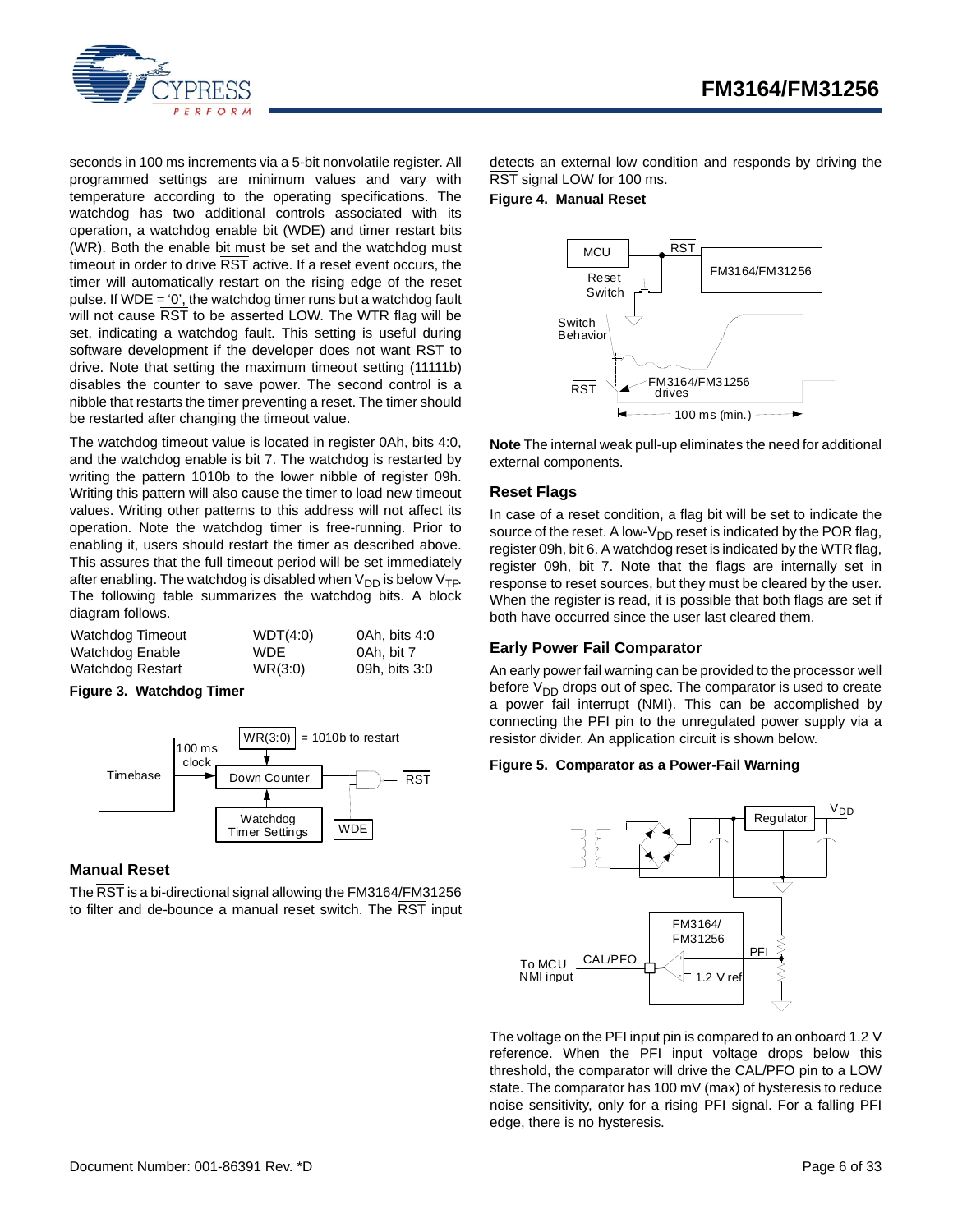

The comparator is a general purpose device and its application is not limited to the NMI function.

The comparator is not integrated into the special function registers except as it shares its output pin with the CAL output. When the RTC calibration mode is invoked by setting the CAL bit (register 00h, bit 2), the CAL/PFO output pin will be driven with a 512 Hz square wave and the comparator will be ignored. Since most users only invoke the calibration mode during production, this should have no impact on system operations using the comparator.

**Note** The maximum voltage on the comparator input PFI is limited to 3.75 V under normal operating conditions.

#### <span id="page-6-0"></span>**Event Counter**

The FM3164/FM31256 offers the user two battery-backed event counters. Input pins CNT1 and CNT2 are programmable edge detectors. Each clocks a 16-bit counter. When an edge occurs, the counters will increment their respective registers. Counter 1 is located in registers 0Dh and 0Eh, Counter 2 is located in registers 0Fh and 10h. These register values can be read anytime  $V_{DD}$  is above  $V_{TP}$ , and they will be incremented as long as a valid  $V<sub>BAK</sub>$  power source is provided. To read, set the RC bit (register 0Ch, bit 3) to 1. This takes a snapshot of all four counter bytes allowing a stable value even if a count occurs during the read. The registers can be written by software allowing the counters to be cleared or initialized by the system. Counts are blocked during a write operation. The two counters can be cascaded to create a single 32-bit counter by setting the CC control bit (register 0Ch, bit 2). When cascaded, the CNT1 input will cause the counter to increment. CNT2 is not used in this mode and should be tied to ground.

#### **Figure 6. Event Counter**



The control bits for event counting are located in register 0Ch. Counter 1 Polarity is bit C1P, bit 0; Counter 2 Polarity is C2P, bit 1; the Cascade Control is CC, bit 2; and the Read Counter bit is RC, bit 3.

The polarity bits must be set prior to setting the counter value(s). If a polarity bit is changed, the counter may inadvertently increment. If the counter pins are not being used, tie them to ground.

#### <span id="page-6-1"></span>**Serial Number**

A memory location to write a 64-bit serial number is provided. It is a writeable nonvolatile memory block that can be locked by the user once the serial number is set. The 8 bytes of data and the lock bit are all accessed via the device ID for the Processor Companion. Therefore the serial number area is separate and distinct from the memory array. The serial number registers can be written an unlimited number of times, so these locations are general purpose memory. However, once the lock bit is set, the values cannot be altered and the lock cannot be removed. Once locked the serial number registers can still be read by the system.

The serial number is located in registers 11h to 18h. The lock bit is SNL (register 0Bh, bit 7). Setting the SNL bit to a '1' disables writes to the serial number registers, and the SNL bit cannot be cleared.

## <span id="page-6-2"></span>**Real-time Clock Operation**

The real-time clock (RTC) is a timekeeping device that can be battery or capacitor backed for permanently-powered operation. It offers a software calibration feature that allows high accuracy.

The RTC consists of an oscillator, clock divider, and a register system for user access. It divides down the 32.768 kHz time-base and provides a minimum resolution of seconds (1 Hz). Static registers provide the user with read/write access to the time values. It includes registers for seconds, minutes, hours, day-of-the-week, date, months, and years. A block diagram ([Figure 7\)](#page-7-2) illustrates the RTC function.

The user registers are synchronized with the timekeeper core using R and W bits in register 00h described below. Changing the R bit from '0' to '1' transfers timekeeping information from the core into holding registers that can be read by the user. If a timekeeper update is pending when R is set, then the core will be updated prior to loading the user registers. The registers are frozen and will not be updated again until the R bit is cleared to '0'. R is used for reading the time.

Setting the W bit to '1' locks the user registers. Clearing it to '0' causes the values in the user registers to be loaded into the timekeeper core. W bit is used for writing new time values. Users should be certain not to load invalid values, such as FFh, to the timekeeping registers. Updates to the timekeeping core occur continuously except when locked.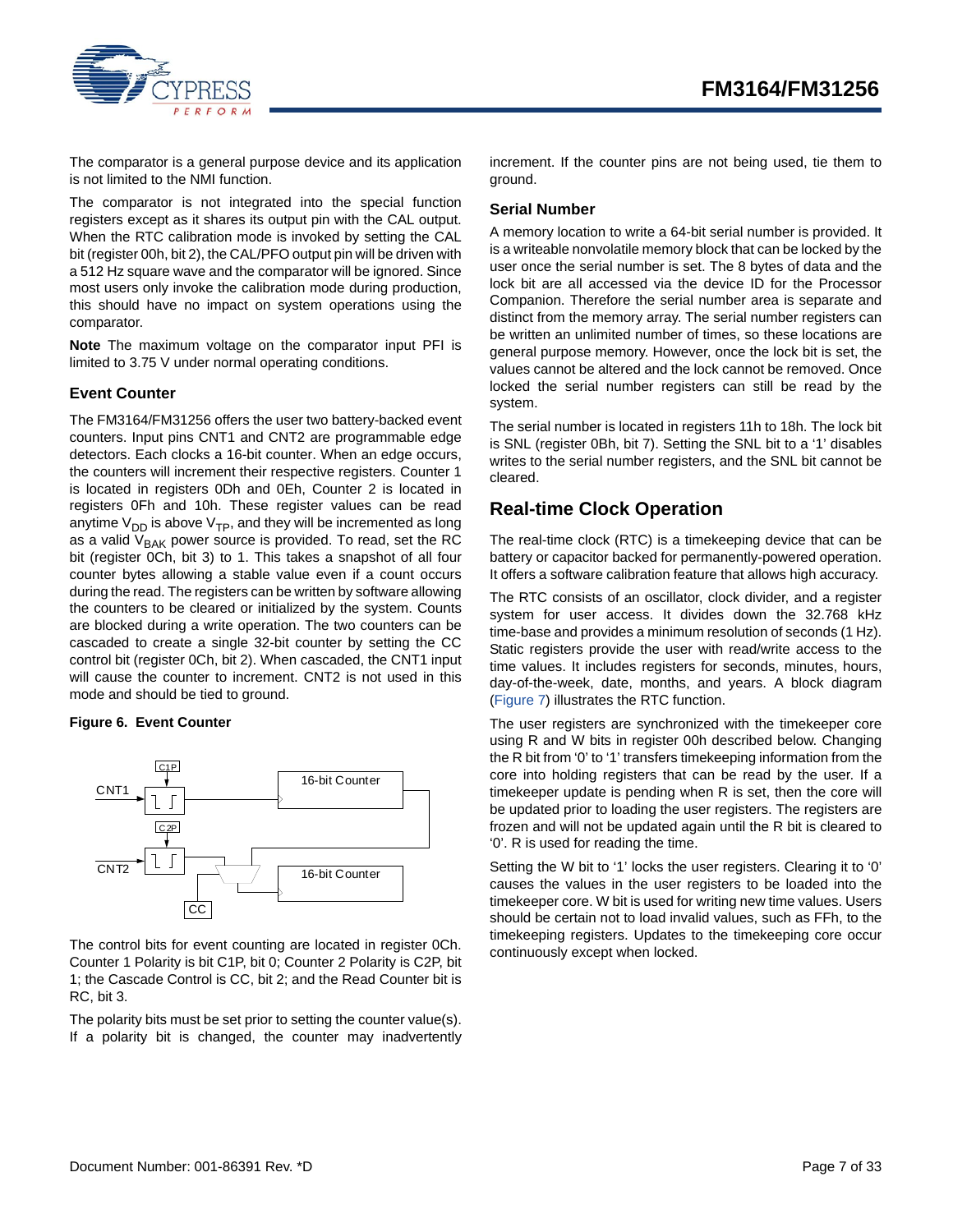

<span id="page-7-2"></span>

**Figure 7. Real-time Clock Core Block Diagram**

#### <span id="page-7-0"></span>**Backup Power**

The real-time clock/calendar is intended to be permanently powered. When the primary system power fails, the voltage on the  $V_{DD}$  pin will drop. When  $V_{DD}$  is less than 2.5 V, the RTC (and event counters) will switch to the backup power supply on V<sub>BAK</sub>. The clock operates at extremely low current in order to maximize battery or capacitor life. However, an advantage of combining a clock function with F-RAM memory is that data is not lost regardless of the backup power source.

The  $I_{\text{BAK}}$  current varies with temperature and voltage (see [DC](#page-23-2) [Electrical Characteristics](#page-23-2) table). The following graph shows IBAK as a function of  $V_{BAK}$ . These curves are useful for calculating backup time when a capacitor is used as the  $V_{\text{BAK}}$  source.

#### **Figure 8. I<sub>BAK</sub> vs. V<sub>BAK</sub> Voltage**



The minimum  $V_{BAK}$  voltage varies linearly with temperature. The user can expect the minimum  $V_{BAK}$  voltage to be 1.23 V at +85 °C and 1.90 V at -40 °C. The tested limit is 1.55 V at +25 °C.

**Note** The minimum V<sub>BAK</sub> voltage has been characterized at -40 °C and +85 °C but is not 100% tested.

#### Figure 9. V<sub>BAK</sub>(min.) vs Temperature



#### <span id="page-7-1"></span>**Trickle Charger**

To facilitate capacitor backup the  $V_{BAK}$  pin can optionally provide a trickle charge current. When the VBC bit (register 0Bh, bit 2) is set to '1', the  $V_{BAK}$  pin will source approximately 15 µA until  $V_{BAK}$ reaches  $V_{DD}$  or 3.75 V, whichever is less. In 3 V systems, this charges the capacitor to  $V_{DD}$  without an external diode and resistor charger. In 5 V systems, it provides the same convenience and also prevents the user from exceeding the  $V<sub>BAK</sub>$  maximum voltage specification.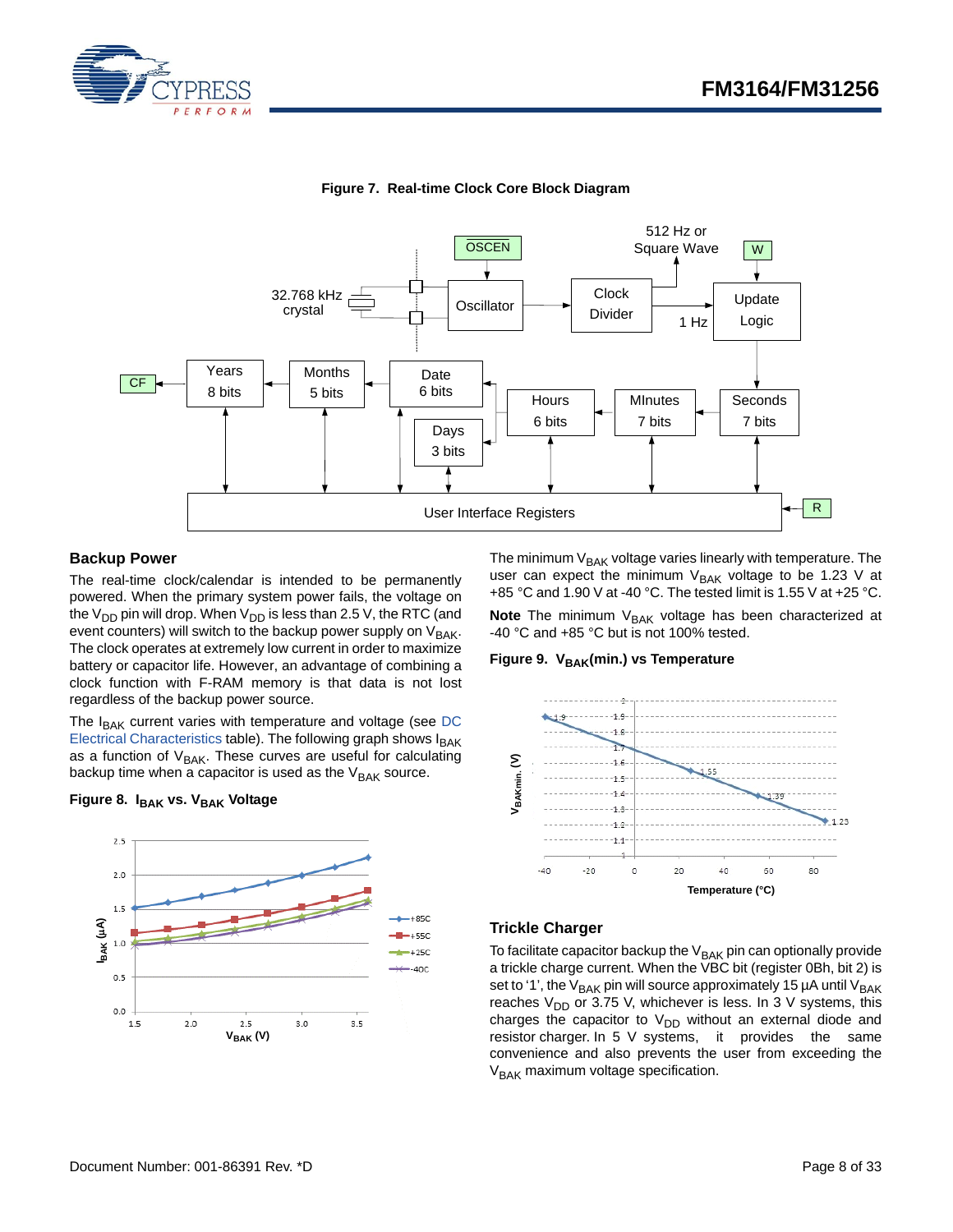



In the case where no battery is used, the  $V_{\text{BAK}}$  pin should be tied according to the following conditions:

- For 3.3 V systems,  $V_{BAK}$  should be tied to  $V_{DD}$ . This assumes  $V_{DD}$  does not exceed 3.75 V.
- For 5 V systems, attach a 1 µF capacitor to V<sub>BAK</sub> and turn the trickle charger on. The V<sub>BAK</sub> pin will charge to the internal backup voltage which regulates itself to about 3.6 V.  $V_{BAK}$ should not be tied to 5 V since the  $V_{BAK}(max)$  specification will be exceeded. A 1 µF capacitor will keep the companion functions working for about 1.5 second.

Although V<sub>BAK</sub> may be connected to V<sub>SS</sub>, this is not recommended if the companion is used. None of the companion functions will operate below about 2.5 V

**Note** Systems using lithium batteries should clear the VBC bit to  $0'$  to prevent battery charging. The  $V_{BAK}$  circuitry includes an internal 1 K $\Omega$  series resistor as a safety element.

#### <span id="page-8-0"></span>**Calibration**

When the CAL bit in the register 00h is set to '1', the clock enters calibration mode. In calibration mode, the CAL/PFO output pin is dedicated to the calibration function and the power fail output is temporarily unavailable. Calibration operates by applying a digital correction to the counter based on the frequency error. In this mode, the CAL/PFO pin is driven with a 512 Hz (nominal) square wave. Any measured deviation from 512 Hz translates into a timekeeping error. The user converts the measured error in ppm and writes the appropriate correction value to the calibration register. The correction factors are listed in the table below. Positive ppm errors require a negative adjustment that removes pulses. Negative ppm errors require a positive correction that adds pulses. Positive ppm adjustments have the CALS (sign) bit set to '1', whereas negative ppm adjustments have CALS = '0'. After calibration, the clock will have a maximum error of  $\pm 2.17$  ppm or  $\pm 0.09$  minutes per month at the calibrated temperature.

The calibration setting is stored in F-RAM so it is not lost should the backup source fail. It is accessed with bits CAL(4:0) in register 01h. This value can be written only when the CAL bit is set to a '1'. To exit the calibration mode, the user must clear the CAL bit to a '0'. When the CAL bit is '0', the CAL/PFO pin will revert to the power fail output function.

#### <span id="page-8-1"></span>**Crystal Oscillator**

The crystal oscillator is designed to use a 6 pF crystal without the need for external components, such as loading capacitors. The FM3164/FM31256 device has built-in loading capacitors that are optimized for use with 6 pF crystals.

If a 32.768 kHz crystal is not used, an external oscillator may be connected to the FM3164/FM31256. Apply the oscillator to the X1 pin. Its high and low voltage levels can be driven rail-to-rail or amplitudes as low as approximately 500 mV p-p. To ensure proper operation, a DC bias must be applied to the X2 pin. It should be centered between the high and low levels on the X1 pin. This can be accomplished with a voltage divider.

#### **Figure 10. External Oscillator**



In the example, R1 and R2 are chosen such that the X2 voltage is centered around the X1 oscillator drive levels. If you wish to avoid the DC current, you may choose to drive X1 with an external clock and X2 with an inverted clock using a CMOS inverter.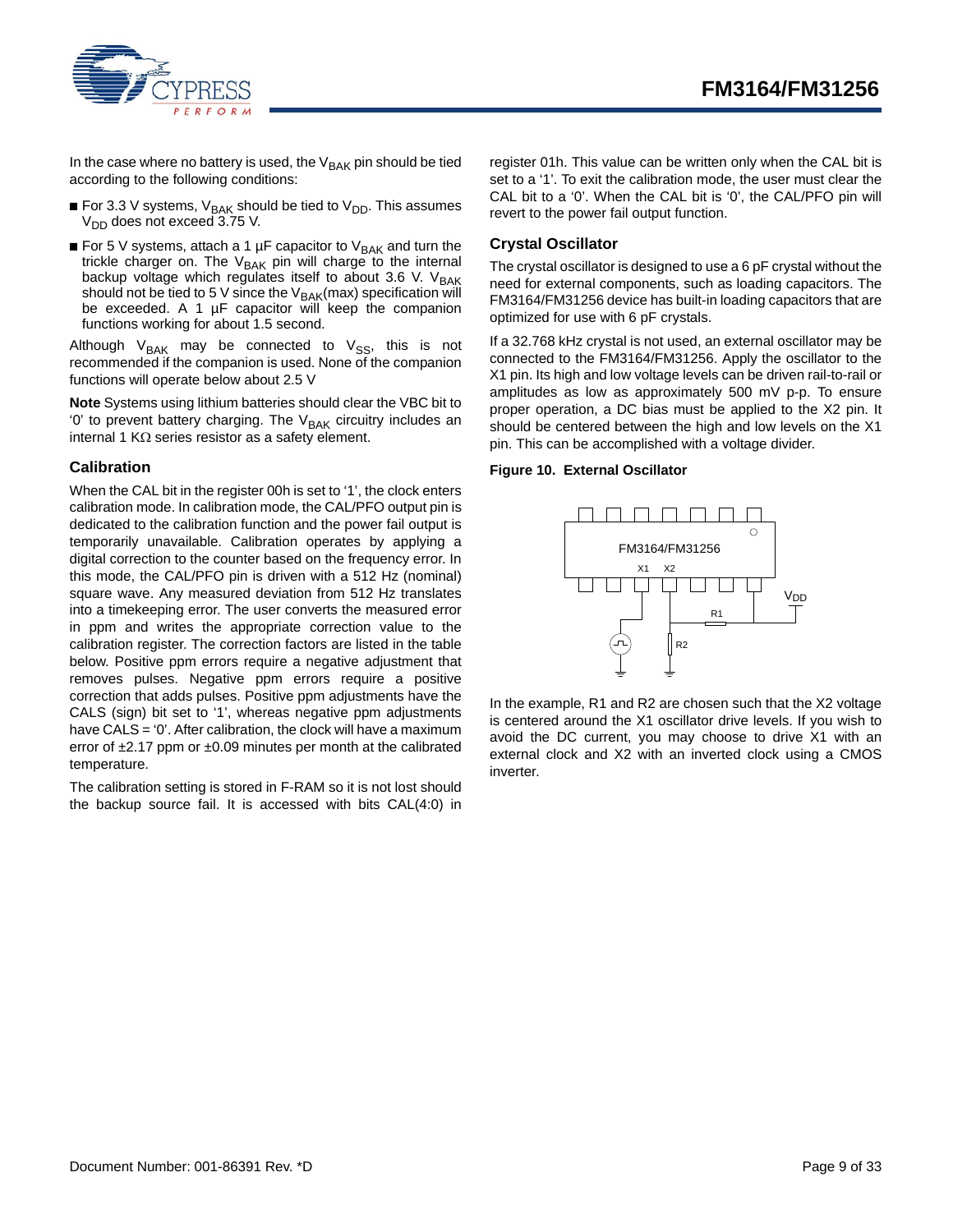

## <span id="page-9-0"></span>**Layout Recommendations**

The X1 and X2 crystal pins employ very high impedance circuits and the oscillator connected to these pins can be upset by noise or extra loading. To reduce RTC clock errors from signal switching noise, a guard ring must be placed around these pads and the guard ring grounded. SDA and SCL traces should be routed away from the X1 / X2 pads. The X1 and X2 trace lengths should be less than 5 mm. The use of a ground plane on the backside or inner board layer is preferred. See layout example. Red is the top layer, green is the bottom layer.



Layout for Surface Mount Crystal (red = top layer, green = bottom layer)

**Figure 11. Layout Recommendations**



Layout for Through Hole Crystal (red = top layer, green = bottom layer)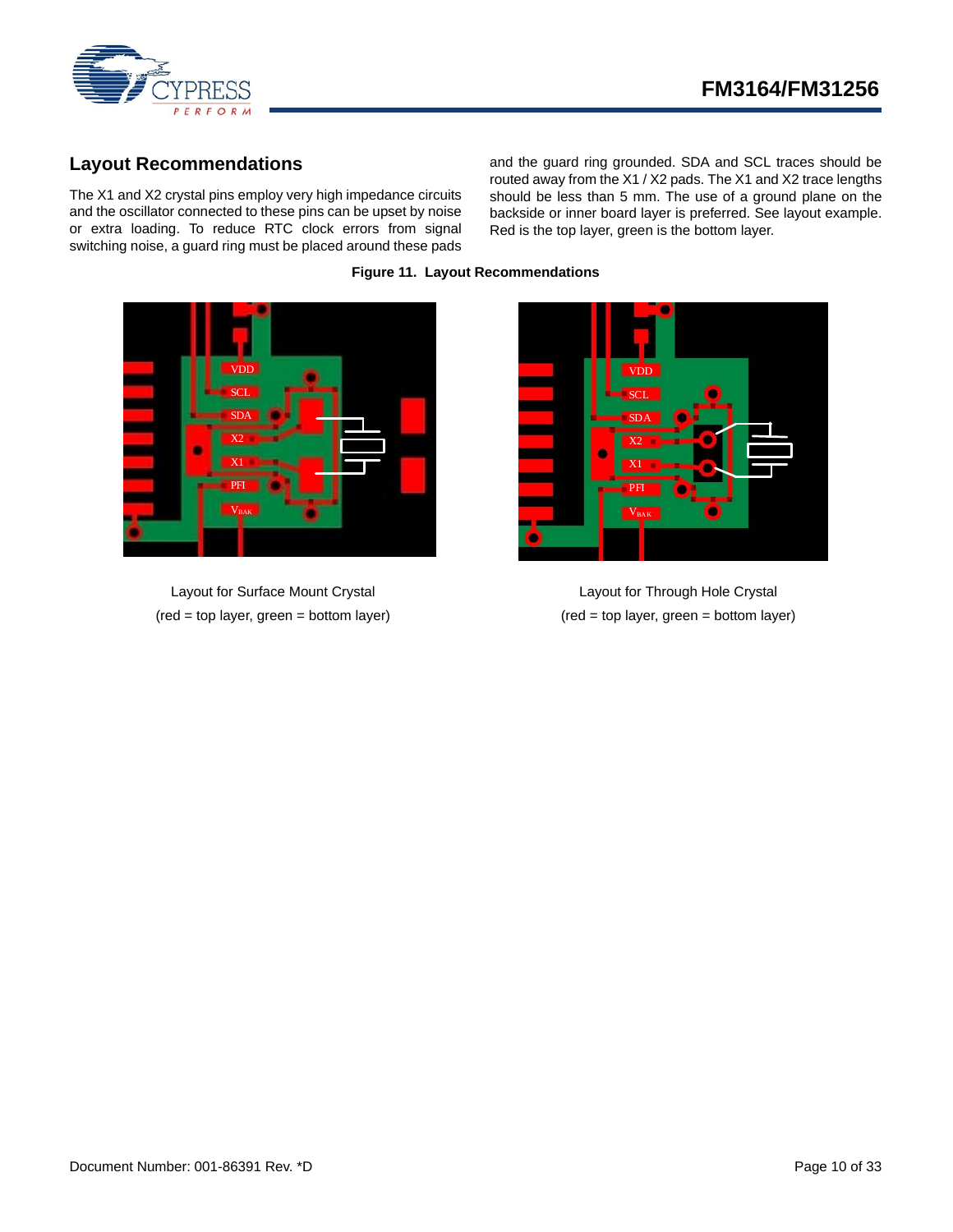

## **Table 3. Digital Calibration Adjustments**

|                | Positive Calibration for slow clocks: Calibration will achieve ±2.17 PPM after calibration |                                 |        |                   |                                         |  |  |  |  |
|----------------|--------------------------------------------------------------------------------------------|---------------------------------|--------|-------------------|-----------------------------------------|--|--|--|--|
|                |                                                                                            | <b>Measured Frequency Range</b> |        | Error Range (PPM) |                                         |  |  |  |  |
|                | Min                                                                                        | <b>Max</b>                      | Min    | <b>Max</b>        | <b>Program Calibration Register to:</b> |  |  |  |  |
| 0              | 512.0000                                                                                   | 511.9989                        | 0      | 2.17              | 000000                                  |  |  |  |  |
| 1              | 511.9989                                                                                   | 511.9967                        | 2.18   | 6.51              | 100001                                  |  |  |  |  |
| $\overline{c}$ | 511.9967                                                                                   | 511.9944                        | 6.52   | 10.85             | 100010                                  |  |  |  |  |
| 3              | 511.9944                                                                                   | 511.9922                        | 10.86  | 15.19             | 100011                                  |  |  |  |  |
| 4              | 511.9922                                                                                   | 511.9900                        | 15.20  | 19.53             | 100100                                  |  |  |  |  |
| 5              | 511.9900                                                                                   | 511.9878                        | 19.54  | 23.87             | 100101                                  |  |  |  |  |
| 6              | 511.9878                                                                                   | 511.9856                        | 23.88  | 28.21             | 100110                                  |  |  |  |  |
| 7              | 511.9856                                                                                   | 511.9833                        | 28.22  | 32.55             | 100111                                  |  |  |  |  |
| 8              | 511.9833                                                                                   | 511.9811                        | 32.56  | 36.89             | 101000                                  |  |  |  |  |
| 9              | 511.9811                                                                                   | 511.9789                        | 36.90  | 41.23             | 101001                                  |  |  |  |  |
| 10             | 511.9789                                                                                   | 511.9767                        | 41.24  | 45.57             | 101010                                  |  |  |  |  |
| 11             | 511.9767                                                                                   | 511.9744                        | 45.58  | 49.91             | 101011                                  |  |  |  |  |
| 12             | 511.9744                                                                                   | 511.9722                        | 49.92  | 54.25             | 101100                                  |  |  |  |  |
| 13             | 511.9722                                                                                   | 511.9700                        | 54.26  | 58.59             | 101101                                  |  |  |  |  |
| 14             | 511.9700                                                                                   | 511.9678                        | 58.60  | 62.93             | 101110                                  |  |  |  |  |
| 15             | 511.9678                                                                                   | 511.9656                        | 62.94  | 67.27             | 101111                                  |  |  |  |  |
| 16             | 511.9656                                                                                   | 511.9633                        | 67.28  | 71.61             | 110000                                  |  |  |  |  |
| 17             | 511.9633                                                                                   | 511.9611                        | 71.62  | 75.95             | 110001                                  |  |  |  |  |
| 18             | 511.9611                                                                                   | 511.9589                        | 75.96  | 80.29             | 110010                                  |  |  |  |  |
| 19             | 511.9589                                                                                   | 511.9567                        | 80.30  | 84.63             | 110011                                  |  |  |  |  |
| 20             | 511.9567                                                                                   | 511.9544                        | 84.64  | 88.97             | 110100                                  |  |  |  |  |
| 21             | 511.9544                                                                                   | 511.9522                        | 88.98  | 93.31             | 110101                                  |  |  |  |  |
| 22             | 511.9522                                                                                   | 511.9500                        | 93.32  | 97.65             | 110110                                  |  |  |  |  |
| 23             | 511.9500                                                                                   | 511.9478                        | 97.66  | 101.99            | 110111                                  |  |  |  |  |
| 24             | 511.9478                                                                                   | 511.9456                        | 102.00 | 106.33            | 111000                                  |  |  |  |  |
| 25             | 511.9456                                                                                   | 511.9433                        | 106.34 | 110.67            | 111001                                  |  |  |  |  |
| 26             | 511.9433                                                                                   | 511.9411                        | 110.68 | 115.01            | 111010                                  |  |  |  |  |
| 27             | 511.9411                                                                                   | 511.9389                        | 115.02 | 119.35            | 111011                                  |  |  |  |  |
| 28             | 511.9389                                                                                   | 511.9367                        | 119.36 | 123.69            | 111100                                  |  |  |  |  |
| 29             | 511.9367                                                                                   | 511.9344                        | 123.70 | 128.03            | 111101                                  |  |  |  |  |
| 30             | 511.9344                                                                                   | 511.9322                        | 128.04 | 132.37            | 111110                                  |  |  |  |  |
| 31             | 511.9322                                                                                   | 511.9300                        | 132.38 | 136.71            | 111111                                  |  |  |  |  |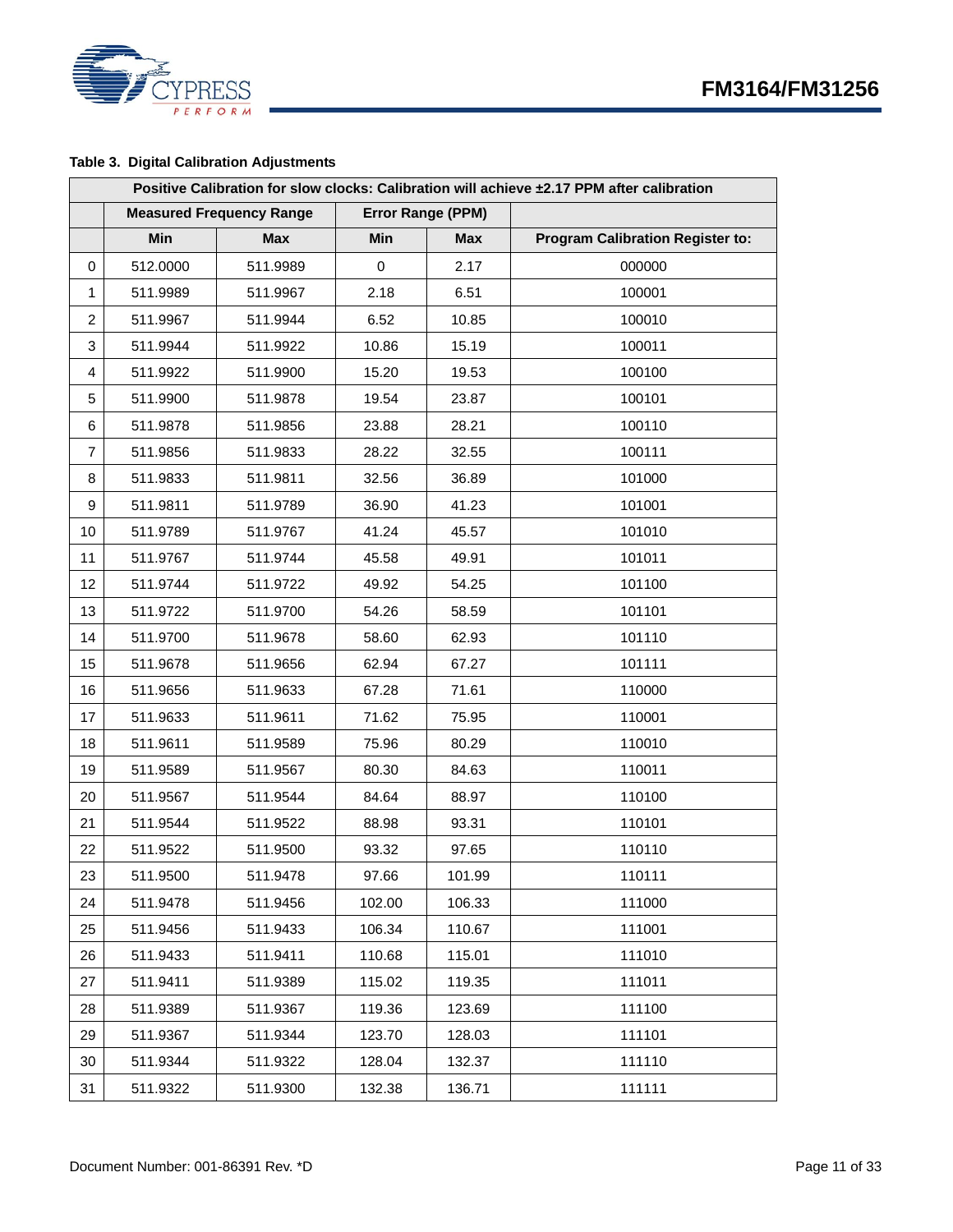

#### **Table 3. Digital Calibration Adjustments** (continued)

|                  | Negative Calibration for fast clocks: Calibration will achieve ±2.17 PPM after calibration |                                 |        |                   |                                         |  |  |  |  |  |
|------------------|--------------------------------------------------------------------------------------------|---------------------------------|--------|-------------------|-----------------------------------------|--|--|--|--|--|
|                  |                                                                                            | <b>Measured Frequency Range</b> |        | Error Range (PPM) |                                         |  |  |  |  |  |
|                  | Min                                                                                        | <b>Max</b>                      | Min    | <b>Max</b>        | <b>Program Calibration Register to:</b> |  |  |  |  |  |
| $\pmb{0}$        | 512.0000                                                                                   | 512.0011                        | 0      | 2.17              | 000000                                  |  |  |  |  |  |
| $\mathbf{1}$     | 512.0011                                                                                   | 512.0033                        | 2.18   | 6.51              | 000001                                  |  |  |  |  |  |
| $\boldsymbol{2}$ | 512.0033                                                                                   | 512.0056                        | 6.52   | 10.85             | 000010                                  |  |  |  |  |  |
| 3                | 512.0056                                                                                   | 512.0078                        | 10.86  | 15.19             | 000011                                  |  |  |  |  |  |
| 4                | 512.0078                                                                                   | 512.0100                        | 15.20  | 19.53             | 000100                                  |  |  |  |  |  |
| $\sqrt{5}$       | 512.0100                                                                                   | 512.0122                        | 19.54  | 23.87             | 000101                                  |  |  |  |  |  |
| 6                | 512.0122                                                                                   | 512.0144                        | 23.88  | 28.21             | 000110                                  |  |  |  |  |  |
| $\overline{7}$   | 512.0144                                                                                   | 512.0167                        | 28.22  | 32.55             | 000111                                  |  |  |  |  |  |
| $\bf 8$          | 512.0167                                                                                   | 512.0189                        | 32.56  | 36.89             | 001000                                  |  |  |  |  |  |
| 9                | 512.0189                                                                                   | 512.0211                        | 36.90  | 41.23             | 001001                                  |  |  |  |  |  |
| 10               | 512.0211                                                                                   | 512.0233                        | 41.24  | 45.57             | 001010                                  |  |  |  |  |  |
| 11               | 512.0233                                                                                   | 512.0256                        | 45.58  | 49.91             | 001011                                  |  |  |  |  |  |
| 12               | 512.0256                                                                                   | 512.0278                        | 49.92  | 54.25             | 001100                                  |  |  |  |  |  |
| 13               | 512.0278                                                                                   | 512.0300                        | 54.26  | 58.59             | 001101                                  |  |  |  |  |  |
| 14               | 512.0300                                                                                   | 512.0322                        | 58.60  | 62.93             | 001110                                  |  |  |  |  |  |
| 15               | 512.0322                                                                                   | 512.0344                        | 62.94  | 67.27             | 001111                                  |  |  |  |  |  |
| 16               | 512.0344                                                                                   | 512.0367                        | 67.28  | 71.61             | 010000                                  |  |  |  |  |  |
| 17               | 512.0367                                                                                   | 512.0389                        | 71.62  | 75.95             | 010001                                  |  |  |  |  |  |
| 18               | 512.0389                                                                                   | 512.0411                        | 75.96  | 80.29             | 010010                                  |  |  |  |  |  |
| 19               | 512.0411                                                                                   | 512.0433                        | 80.30  | 84.63             | 010011                                  |  |  |  |  |  |
| 20               | 512.0433                                                                                   | 512.0456                        | 84.64  | 88.97             | 010100                                  |  |  |  |  |  |
| 21               | 512.0456                                                                                   | 512.0478                        | 88.98  | 93.31             | 010101                                  |  |  |  |  |  |
| 22               | 512.0478                                                                                   | 512.0500                        | 93.32  | 97.65             | 010110                                  |  |  |  |  |  |
| 23               | 512.0500                                                                                   | 512.0522                        | 97.66  | 101.99            | 010111                                  |  |  |  |  |  |
| 24               | 512.0522                                                                                   | 512.0544                        | 102.00 | 106.33            | 011000                                  |  |  |  |  |  |
| 25               | 512.0544                                                                                   | 512.0567                        | 106.34 | 110.67            | 011001                                  |  |  |  |  |  |
| 26               | 512.0567                                                                                   | 512.0589                        | 110.68 | 115.01            | 011010                                  |  |  |  |  |  |
| 27               | 512.0589                                                                                   | 512.0611                        | 115.02 | 119.35            | 011011                                  |  |  |  |  |  |
| 28               | 512.0611                                                                                   | 512.0633                        | 119.36 | 123.69            | 011100                                  |  |  |  |  |  |
| 29               | 512.0633                                                                                   | 512.0656                        | 123.70 | 128.03            | 011101                                  |  |  |  |  |  |
| 30               | 512.0656                                                                                   | 512.0678                        | 128.04 | 132.37            | 011110                                  |  |  |  |  |  |
| 31               | 512.0678                                                                                   | 512.0700                        | 132.38 | 136.71            | 011111                                  |  |  |  |  |  |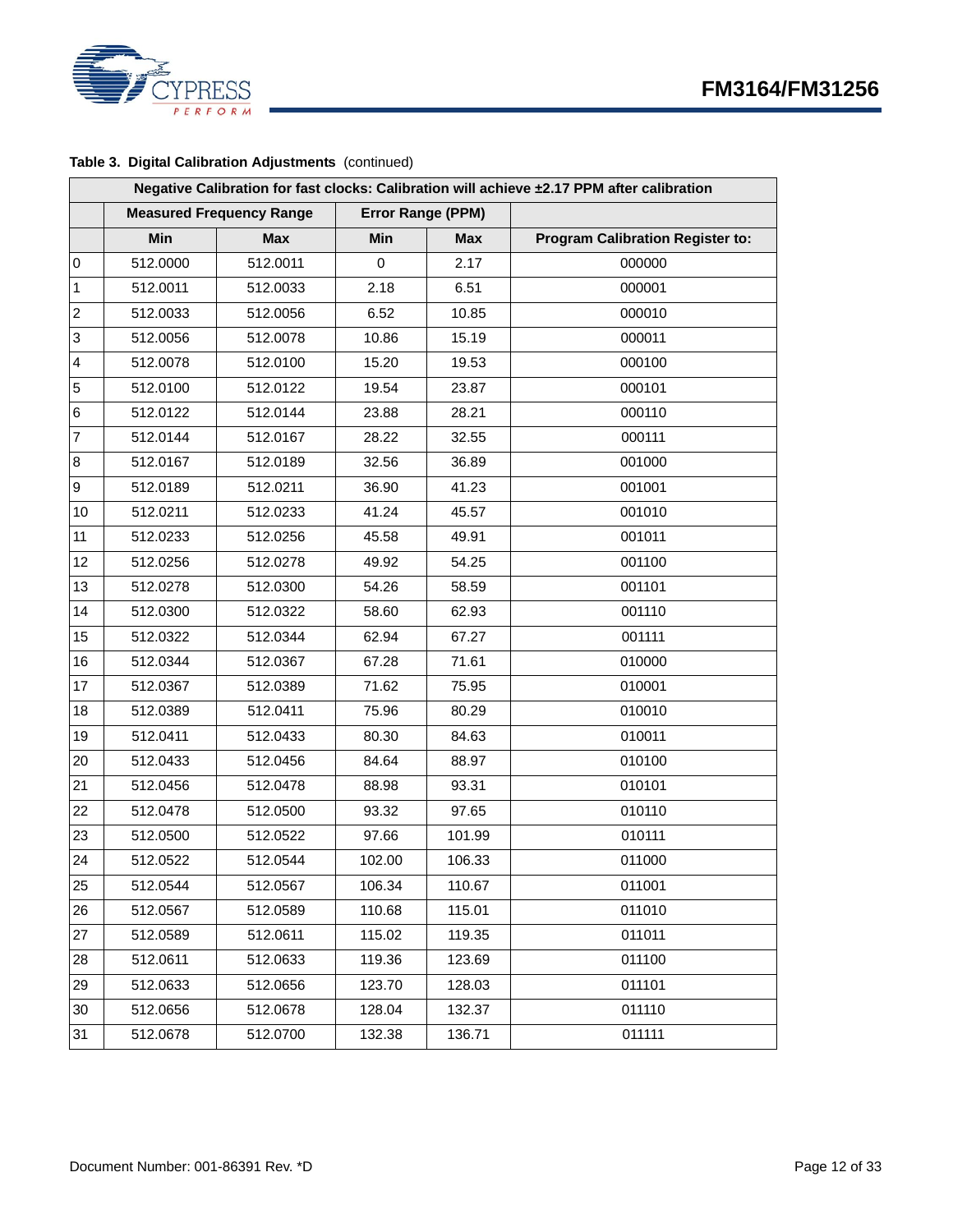

## <span id="page-12-0"></span>**Register Map**

The RTC and processor companion functions are accessed via 25 special function registers, which are mapped to a separate  $1<sup>2</sup>C$ device ID. The interface protocol is described on [page 19.](#page-18-0) The registers contain timekeeping data, control bits, and information flags. A description of each register follows the summary table.

#### **Table 4. Register Map Summary Table**

Nonvolatile =  $\Box$  Battery-backed =  $\Box$ 

**Address Data Function Range D7 D6 D5 D4 D3 D2 D1 D0** 18h Serial Number Byte 7 Serial Number Byte 7 Serial Number 7 FFh 17h Serial Number Byte 6 Serial Number Byte 6 Serial Number 6 Serial Number 6 FFh 16h **Serial Number Byte 5** Serial Number Byte 5 Serial Number 5 Serial Number 5 Serial Number 5 Serial Number 5 Serial Number 5 Serial Number 5 Serial Number 5 Serial Number 5 Serial Number 5 Serial Number 5 Serial Number 15h **Serial Number Byte 4** Serial Number Byte 4 Serial Number 4 **Serial Number 4** FFh 14h **Serial Number Byte 3** Serial Number Byte 3 Serial Number 3 FFh 13h **Serial Number Byte 2** Serial Number Byte 2 Serial Number 2 Serial Number 2 Serial Number 2 Serial Number 2 Serial Number 2 Serial Number 2 Serial Number 2 Serial Number 2 Serial Number 2 Serial Number 2 Serial Number 12h **Serial Number Byte 1** Serial Number 1 Serial Number 1 FFh 11h **Serial Number Byte 0** Serial Number Byte 0 Serial Number 0 Serial Number 0 FFh 10h **Counter 2 MSB Event Counter 2 MSB Event Counter 2 MSB FFh** 0Fh Counter 2 LSB Event Counter 2 LSB Event Counter 2 LSB FFh 0Eh **Counter 1 MSB Event Counter 1 MSB Event Counter 1 MSB EVENT COUNTER EVENT COUNTER A LITE OF EVENT COUNTER** 0Dh **Counter 1 LSB Event Counter 1 LSB** Event Counter 1 LSB FFh 0Ch | | | | RC CC C2P C1P Event Count Control 0Bh | SNL | - | - | WP1 | WP0 | VBC | VTP1 | VTP0 | Companion Control 0Ah WDE - | - WDT4 WDT3 WDT2 WDT2 WDT1 WDT0 Watchdog Control 09h WTR POR LB - WR3 WR2 WR1 WR0 Watchdog Restart/Flags 08h 10 years years Years 00-99 07h 0 0 0 0 10 months months Month 101-12 06h | 0 | 0 | 10 date | date date | Date | 01-31 05h | 0 | 0 | 0 | 0 | 0 | 0 | day | Day | 01-07 04h 0 0 10 hours hours Hours 00-23 03h | 0 | 10 minutes | minutes minutes | Minutes | 00-59 02h | 0 | 10 seconds | seconds | Seconds | Seconds | 00-59 01h **OSCEN** reserved **CALS** CAL4 CAL3 CAL2 CAL1 CAL0 CAL Control 00h reserved CF reserved reserved reserved CAL W R RTC Control

**Note** When the device is first powered up and programmed, all timekeeping registers must be written because the battery-backed register values cannot be guaranteed. The table below shows the default values of the non-volatile registers. All other register values should be treated as unknown.

#### **Table 5. Default Register Values**

| <b>Address</b> | <b>Hex Value</b> | <b>Address</b> | <b>Hex Value</b> |
|----------------|------------------|----------------|------------------|
| 18h            | 0x00             | 0Ah            | 0x1F             |
| 17h            | 0x00             | 08h            | 0x00             |
| 16h            | 0x00             | 07h            | 0x01             |
| 15h            | 0x00             | 06h            | 0x01             |
| 14h            | 0x00             | 05h            | 0x01             |
| 13h            | 0x00             | 04h            | 0x00             |
| 12h            | 0x00             | 03h            | 0x01             |
| 11h            | 0x00             | 02h            | 0x00             |
| 0Bh            | 0x00             | 01h            | 0x80             |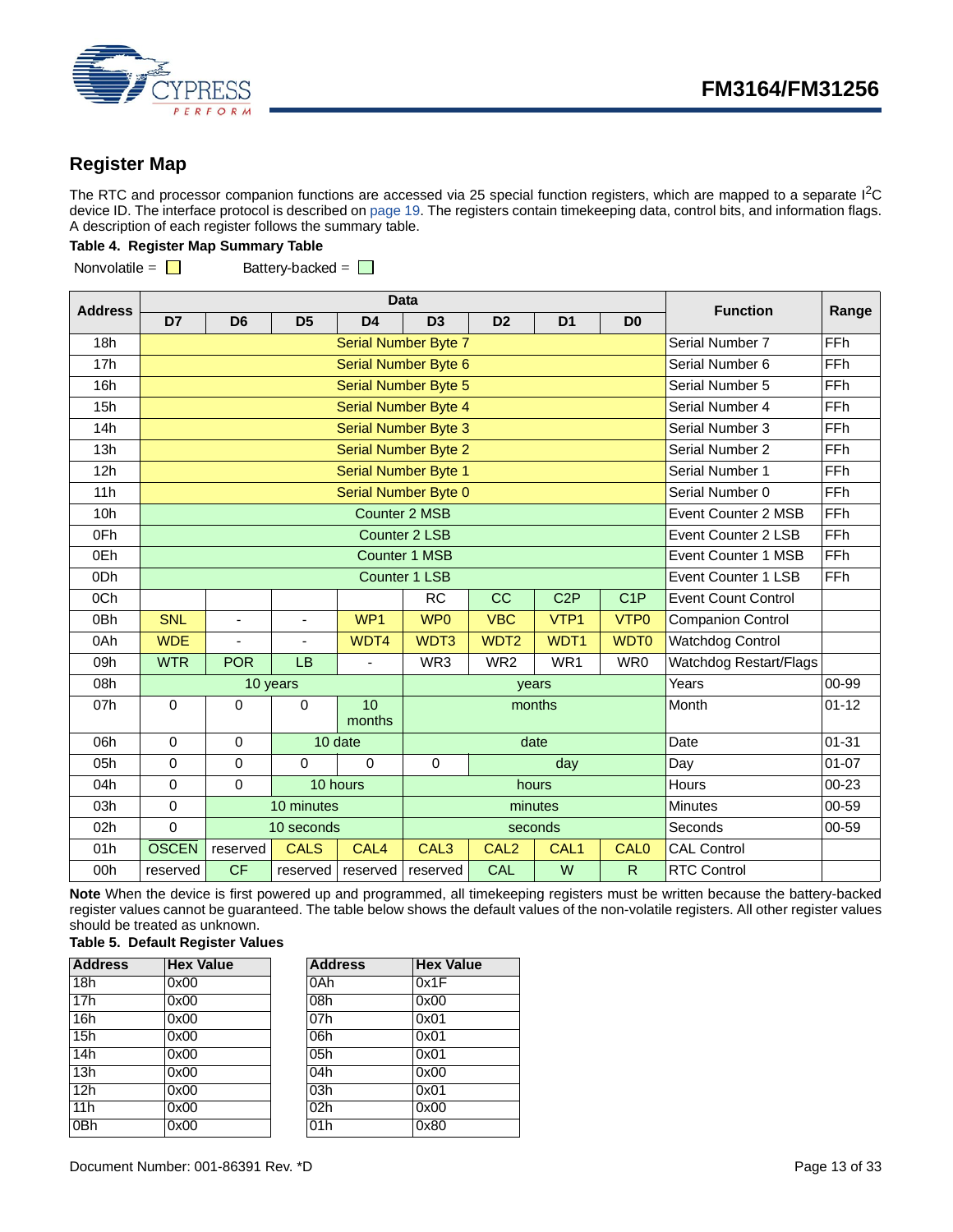

### **Table 6. Register Description**

| <b>Address</b> | <b>Description</b>   |                                                                                                          |                   |                             |                             |                   |                  |                  |  |
|----------------|----------------------|----------------------------------------------------------------------------------------------------------|-------------------|-----------------------------|-----------------------------|-------------------|------------------|------------------|--|
| 18h            |                      |                                                                                                          |                   | <b>Serial Number Byte 7</b> |                             |                   |                  |                  |  |
|                | D7                   | D <sub>6</sub>                                                                                           | D <sub>5</sub>    | D <sub>4</sub>              | D <sub>3</sub>              | D <sub>2</sub>    | D <sub>1</sub>   | D <sub>0</sub>   |  |
|                | <b>SN.63</b>         | <b>SN.62</b>                                                                                             | <b>SN.61</b>      | <b>SN.60</b>                | <b>SN.59</b>                | <b>SN.58</b>      | <b>SN.57</b>     | <b>SN.56</b>     |  |
|                |                      | Upper byte of the serial number. Read/write when $SNL = '0'$ , read-only when $SNL = '1'$ . Nonvolatile. |                   |                             |                             |                   |                  |                  |  |
| 17h            | Serial Number Byte 6 |                                                                                                          |                   |                             |                             |                   |                  |                  |  |
|                | D7                   | D <sub>6</sub>                                                                                           | D <sub>5</sub>    | D <sub>4</sub>              | D <sub>3</sub>              | D <sub>2</sub>    | D <sub>1</sub>   | D <sub>0</sub>   |  |
|                | <b>SN.55</b>         | <b>SN.54</b>                                                                                             | <b>SN.53</b>      | <b>SN.52</b>                | <b>SN.51</b>                | <b>SN.50</b>      | <b>SN.49</b>     | <b>SN.48</b>     |  |
| 16h            |                      | Byte 6 of the serial number. Read/write when $SNL = '0'$ , read-only when $SNL = '1'$ . Nonvolatile.     |                   |                             |                             |                   |                  |                  |  |
|                |                      |                                                                                                          |                   |                             | <b>Serial Number Byte 5</b> |                   |                  |                  |  |
|                | D7                   | D <sub>6</sub>                                                                                           | D <sub>5</sub>    | D <sub>4</sub>              | D <sub>3</sub>              | D <sub>2</sub>    | D <sub>1</sub>   | D <sub>0</sub>   |  |
|                | <b>SN.47</b>         | <b>SN.46</b>                                                                                             | <b>SN.45</b>      | <b>SN.44</b>                | <b>SN.43</b>                | <b>SN.42</b>      | <b>SN.41</b>     | <b>SN.40</b>     |  |
|                |                      | Byte 5 of the serial number. Read/write when $SNL = '0'$ , read-only when $SNL = '1'$ . Nonvolatile.     |                   |                             |                             |                   |                  |                  |  |
| 15h            |                      |                                                                                                          |                   |                             | <b>Serial Number Byte 4</b> |                   |                  |                  |  |
|                | D7                   | D <sub>6</sub>                                                                                           | D <sub>5</sub>    | D4                          | D <sub>3</sub>              | D <sub>2</sub>    | D1               | D <sub>0</sub>   |  |
|                | <b>SN.39</b>         | <b>SN.38</b>                                                                                             | <b>SN.37</b>      | <b>SN.36</b>                | <b>SN.35</b>                | <b>SN.34</b>      | <b>SN.33</b>     | <b>SN.32</b>     |  |
|                |                      | Byte 4 of the serial number. Read/write when $SNL = '0'$ , read-only when $SNL = '1'$ . Nonvolatile.     |                   |                             |                             |                   |                  |                  |  |
| 14h            |                      |                                                                                                          |                   |                             | <b>Serial Number Byte 3</b> |                   |                  |                  |  |
|                | D7                   | D <sub>6</sub>                                                                                           | D <sub>5</sub>    | D <sub>4</sub>              | D <sub>3</sub>              | D <sub>2</sub>    | D <sub>1</sub>   | D <sub>0</sub>   |  |
|                | <b>SN.31</b>         | <b>SN.30</b>                                                                                             | <b>SN.29</b>      | <b>SN.28</b>                | <b>SN.27</b>                | <b>SN.26</b>      | <b>SN.25</b>     | <b>SN.24</b>     |  |
|                |                      | Byte 3 of the serial number. Read/write when SNL = '0', read-only when SNL = '1'. Nonvolatile.           |                   |                             |                             |                   |                  |                  |  |
| 13h            |                      |                                                                                                          |                   |                             | <b>Serial Number Byte 2</b> |                   |                  |                  |  |
|                | D7                   | D <sub>6</sub>                                                                                           | D <sub>5</sub>    | D4                          | D <sub>3</sub>              | D <sub>2</sub>    | D <sub>1</sub>   | D <sub>0</sub>   |  |
|                | <b>SN.23</b>         | <b>SN.22</b>                                                                                             | <b>SN.21</b>      | <b>SN.20</b>                | <b>SN.19</b>                | <b>SN.18</b>      | <b>SN.17</b>     | <b>SN.16</b>     |  |
|                |                      | Byte 2 of the serial number. Read/write when $SNL = '0'$ , read-only when $SNL = '1'$ . Nonvolatile.     |                   |                             |                             |                   |                  |                  |  |
| 12h            |                      |                                                                                                          |                   | Serial Number Byte 1        |                             |                   |                  |                  |  |
|                | D7                   | D <sub>6</sub>                                                                                           | D <sub>5</sub>    | D <sub>4</sub>              | D <sub>3</sub>              | D <sub>2</sub>    | D <sub>1</sub>   | D <sub>0</sub>   |  |
|                | <b>SN.15</b>         | <b>SN.14</b>                                                                                             | <b>SN.13</b>      | <b>SN.12</b>                | <b>SN.11</b>                | <b>SN.10</b>      | <b>SN.9</b>      | <b>SN.8</b>      |  |
|                |                      | Byte 1 of the serial number. Read/write when $SNL = '0'$ , read-only when $SNL = '1'$ . Nonvolatile.     |                   |                             |                             |                   |                  |                  |  |
| 11h            |                      |                                                                                                          |                   |                             | Serial Number Byte 0        |                   |                  |                  |  |
|                | D7                   | D <sub>6</sub>                                                                                           | D <sub>5</sub>    | D4                          | D <sub>3</sub>              | D <sub>2</sub>    | D <sub>1</sub>   | D <sub>0</sub>   |  |
|                | <b>SN.7</b>          | <b>SN.6</b>                                                                                              | <b>SN.5</b>       | <b>SN.4</b>                 | <b>SN.3</b>                 | <b>SN.2</b>       | <b>SN.1</b>      | <b>SN.0</b>      |  |
|                |                      | LSB of the serial number. Read/write when SNL = '0', read-only when SNL = '1'. Nonvolatile.              |                   |                             |                             |                   |                  |                  |  |
| <b>10h</b>     |                      |                                                                                                          |                   |                             | <b>Counter 2 MSB</b>        |                   |                  |                  |  |
|                | D7                   | D <sub>6</sub>                                                                                           | D <sub>5</sub>    | D4                          | D <sub>3</sub>              | D <sub>2</sub>    | D <sub>1</sub>   | D <sub>0</sub>   |  |
|                | C <sub>2.15</sub>    | C <sub>2.14</sub>                                                                                        | C <sub>2.13</sub> | C <sub>2.12</sub>           | C <sub>2.11</sub>           | C <sub>2.10</sub> | C <sub>2.9</sub> | C <sub>2.8</sub> |  |
|                |                      | Event Counter 2 MSB. Increments on overflows from Counter 2 LSB. Battery-backed, read/write.             |                   |                             |                             |                   |                  |                  |  |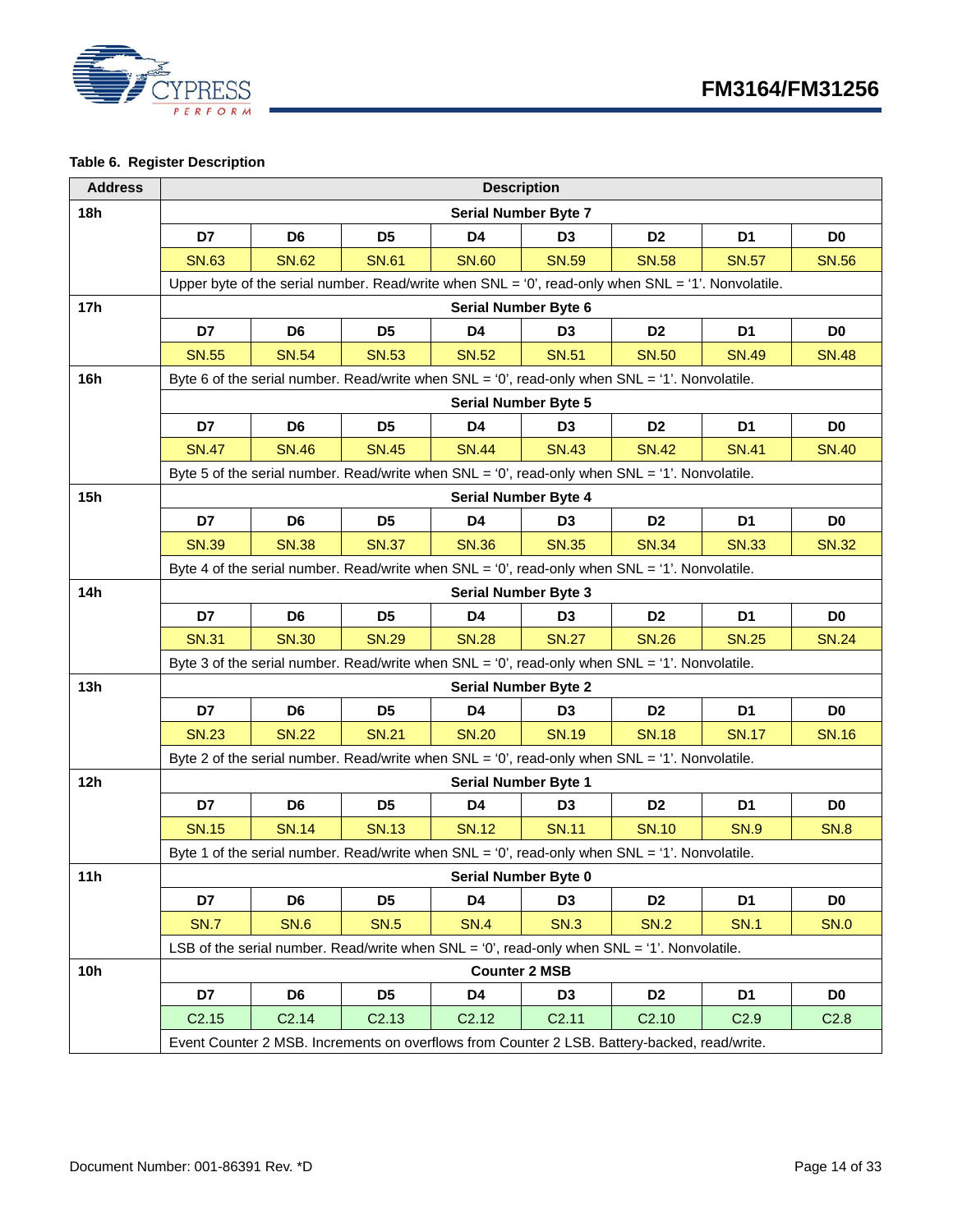

**Table 6. Register Description** (continued)

| <b>Address</b>   | <b>Description</b>                                               |                  |                                                                                |                  |                              |                                                                                                      |                                                                                                                                                                                                                      |                  |  |
|------------------|------------------------------------------------------------------|------------------|--------------------------------------------------------------------------------|------------------|------------------------------|------------------------------------------------------------------------------------------------------|----------------------------------------------------------------------------------------------------------------------------------------------------------------------------------------------------------------------|------------------|--|
| 0Fh              |                                                                  |                  |                                                                                |                  | <b>Counter 2 LSB</b>         |                                                                                                      |                                                                                                                                                                                                                      |                  |  |
|                  | D7                                                               | D <sub>6</sub>   | D <sub>5</sub>                                                                 | D <sub>4</sub>   | D <sub>3</sub>               | D <sub>2</sub>                                                                                       | D <sub>1</sub>                                                                                                                                                                                                       | D <sub>0</sub>   |  |
|                  | C <sub>2.7</sub>                                                 | C <sub>2.6</sub> | C <sub>2.5</sub>                                                               | C <sub>2.4</sub> | C <sub>2.3</sub>             | C <sub>2.2</sub>                                                                                     | C <sub>2.1</sub>                                                                                                                                                                                                     | C <sub>2.0</sub> |  |
|                  |                                                                  |                  |                                                                                |                  |                              |                                                                                                      | Event Counter 2 LSB. Increments on programmed edge event on CNT2 input or overflows from Counter 1 MSB                                                                                                               |                  |  |
|                  |                                                                  |                  | when CC = '1'. Battery-backed, read/write.                                     |                  |                              |                                                                                                      |                                                                                                                                                                                                                      |                  |  |
| 0Eh              | <b>Counter 1 MSB</b>                                             |                  |                                                                                |                  |                              |                                                                                                      |                                                                                                                                                                                                                      |                  |  |
|                  | D7                                                               | D <sub>6</sub>   | D <sub>5</sub>                                                                 | D4               | D <sub>3</sub>               | D <sub>2</sub>                                                                                       | D <sub>1</sub>                                                                                                                                                                                                       | D <sub>0</sub>   |  |
|                  | C1.15                                                            | C1.14            | C <sub>1.13</sub>                                                              | C1.12            | C1.11                        | C1.10                                                                                                | C1.9                                                                                                                                                                                                                 | C1.8             |  |
|                  |                                                                  |                  |                                                                                |                  |                              | Event Counter 1MSB. Increments on overflows from Counter 1 LSB. Battery-backed, read/write.          |                                                                                                                                                                                                                      |                  |  |
| 0 <sub>Dh</sub>  |                                                                  |                  |                                                                                |                  | <b>Counter 1 LSB</b>         |                                                                                                      |                                                                                                                                                                                                                      |                  |  |
|                  | D7                                                               | D <sub>6</sub>   | D <sub>5</sub>                                                                 | D4               | D <sub>3</sub>               | D <sub>2</sub>                                                                                       | D1                                                                                                                                                                                                                   | D <sub>0</sub>   |  |
|                  | C1.7                                                             | C1.6             | C1.5                                                                           | C1.4             | C1.3                         | C1.2                                                                                                 | C <sub>1.1</sub>                                                                                                                                                                                                     | C1.0             |  |
|                  |                                                                  |                  |                                                                                |                  |                              |                                                                                                      | Event Counter 1 LSB. Increments on programmed edge event on CNT1 input. Battery-backed, read/write.                                                                                                                  |                  |  |
| 0Ch              |                                                                  |                  |                                                                                |                  | <b>Event Counter Control</b> |                                                                                                      |                                                                                                                                                                                                                      |                  |  |
|                  | D7                                                               | D <sub>6</sub>   | D <sub>5</sub>                                                                 | D <sub>4</sub>   | D3                           | D <sub>2</sub>                                                                                       | D1                                                                                                                                                                                                                   | D <sub>0</sub>   |  |
|                  |                                                                  |                  |                                                                                |                  | <b>RC</b>                    | cc                                                                                                   | C <sub>2</sub> P                                                                                                                                                                                                     | C1P              |  |
| <b>RC</b>        |                                                                  |                  |                                                                                |                  |                              |                                                                                                      | Read Counter. Setting this bit to '1' takes a snapshot of the four counters bytes allowing the system to read the                                                                                                    |                  |  |
|                  |                                                                  |                  | values without missing count events. The RC bit will be automatically cleared. |                  |                              |                                                                                                      |                                                                                                                                                                                                                      |                  |  |
| CC               |                                                                  |                  |                                                                                |                  |                              |                                                                                                      | Counter Cascade. When CC = '0', the event counters operate independently according to the edge programmed<br>by C1P and C2P respectively. When CC = '1', the counters are cascaded to create one 32-bit counter. The |                  |  |
|                  |                                                                  |                  |                                                                                |                  |                              |                                                                                                      | registers of Counter 2 represent the most significant 16-bits of the counter and CNT1 is the controlling input. Bit                                                                                                  |                  |  |
|                  |                                                                  |                  | C2P is don't care when $CC = '1'$ . Battery-backed, read/write.                |                  |                              |                                                                                                      |                                                                                                                                                                                                                      |                  |  |
| C <sub>2</sub> P |                                                                  |                  |                                                                                |                  |                              |                                                                                                      | CNT2 detects falling edges when C2P = '0', rising edges when C2P = '1'. C2P is "don't care" when CC = '1'. The                                                                                                       |                  |  |
|                  |                                                                  |                  |                                                                                |                  |                              | value of Event Counter 2 may inadvertently increment if C2P is changed. Battery-backed, read/write.  |                                                                                                                                                                                                                      |                  |  |
| C <sub>1</sub> P |                                                                  |                  |                                                                                |                  |                              |                                                                                                      | CNT1 detects falling edges when C1P = '0', rising edges when C1P = '1'. The value of Event Counter 1 may                                                                                                             |                  |  |
|                  |                                                                  |                  | inadvertently increment if C1P is changed. Battery-backed, read/write.         |                  |                              |                                                                                                      |                                                                                                                                                                                                                      |                  |  |
| 0Bh              |                                                                  |                  |                                                                                |                  | <b>Companion Control</b>     |                                                                                                      |                                                                                                                                                                                                                      |                  |  |
|                  | D7                                                               | D <sub>6</sub>   | D <sub>5</sub>                                                                 | D <sub>4</sub>   | D3                           | D <sub>2</sub>                                                                                       | D <sub>1</sub>                                                                                                                                                                                                       | D <sub>0</sub>   |  |
|                  | <b>SNL</b>                                                       |                  |                                                                                | WP1              | WP <sub>0</sub>              | <b>VBC</b>                                                                                           | VTP1                                                                                                                                                                                                                 | VTP <sub>0</sub> |  |
| <b>SNL</b>       |                                                                  |                  | cleared once set to '1'. Nonvolatile, read/write.                              |                  |                              |                                                                                                      | Serial Number Lock: Setting to a '1' makes registers 11h to 18h and SNL permanently read-only. SNL cannot be                                                                                                         |                  |  |
| WP(1:0)          |                                                                  |                  |                                                                                |                  |                              | Write Protect. These bits control the write protection of the memory array. Nonvolatile, read/write. |                                                                                                                                                                                                                      |                  |  |
|                  |                                                                  |                  | WP1                                                                            | WP0              |                              |                                                                                                      |                                                                                                                                                                                                                      |                  |  |
|                  | Write protect address<br>None                                    |                  | 0                                                                              | 0                |                              |                                                                                                      |                                                                                                                                                                                                                      |                  |  |
|                  |                                                                  |                  |                                                                                |                  |                              |                                                                                                      |                                                                                                                                                                                                                      |                  |  |
|                  | Bottom 1/4                                                       |                  |                                                                                |                  |                              |                                                                                                      |                                                                                                                                                                                                                      |                  |  |
|                  | Bottom 1/2                                                       |                  |                                                                                | 0                |                              |                                                                                                      |                                                                                                                                                                                                                      |                  |  |
|                  | Full array                                                       |                  |                                                                                |                  |                              |                                                                                                      |                                                                                                                                                                                                                      |                  |  |
| <b>VBC</b>       |                                                                  |                  |                                                                                |                  |                              |                                                                                                      | V <sub>BAK</sub> Charger Control. Setting VBC to '1' causes a 15 µA trickle charge current to be supplied on V <sub>BAK</sub> . Clearing                                                                             |                  |  |
|                  | VBC to '0' disables the charge current. Nonvolatile, read/write. |                  |                                                                                |                  |                              |                                                                                                      |                                                                                                                                                                                                                      |                  |  |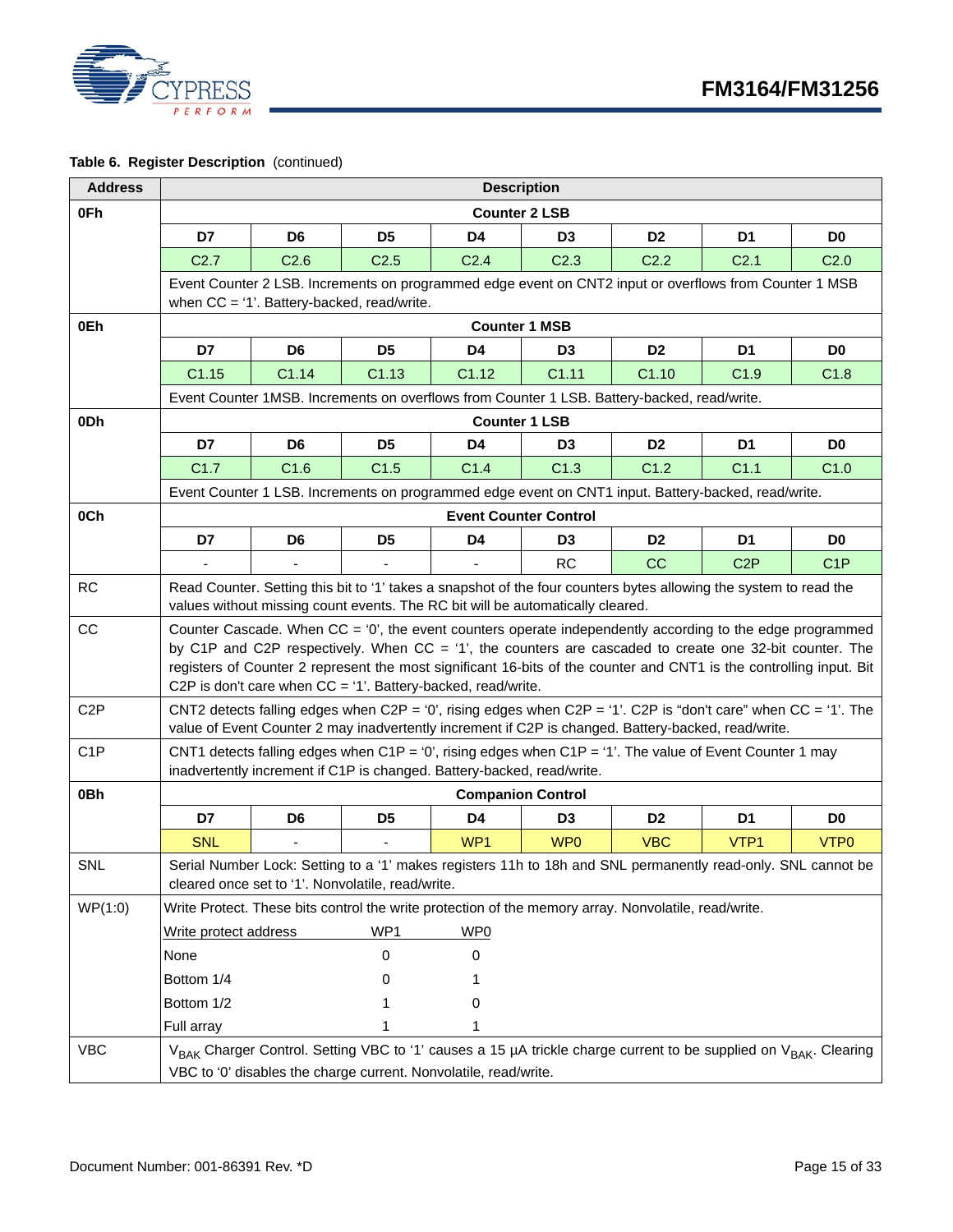

#### **Table 6. Register Description** (continued)

| <b>Address</b>         | <b>Description</b>                                                                                                                                                                                                                                                                                                                                                                                                 |                          |                                                                                       |                                   |                  |                  |                                                                                                                                                                                                                                                                                                                                                                                                                                                                                            |                  |
|------------------------|--------------------------------------------------------------------------------------------------------------------------------------------------------------------------------------------------------------------------------------------------------------------------------------------------------------------------------------------------------------------------------------------------------------------|--------------------------|---------------------------------------------------------------------------------------|-----------------------------------|------------------|------------------|--------------------------------------------------------------------------------------------------------------------------------------------------------------------------------------------------------------------------------------------------------------------------------------------------------------------------------------------------------------------------------------------------------------------------------------------------------------------------------------------|------------------|
| VTP(1:0)               | VTP Select. These bits control the reset trip point for the low V <sub>DD</sub> reset function. Nonvolatile, read/write.                                                                                                                                                                                                                                                                                           |                          |                                                                                       |                                   |                  |                  |                                                                                                                                                                                                                                                                                                                                                                                                                                                                                            |                  |
|                        | <b>VTP</b>                                                                                                                                                                                                                                                                                                                                                                                                         | VTP1                     | VTP0                                                                                  |                                   |                  |                  |                                                                                                                                                                                                                                                                                                                                                                                                                                                                                            |                  |
|                        | 2.60 V                                                                                                                                                                                                                                                                                                                                                                                                             | $\mathbf 0$              | 0                                                                                     |                                   |                  |                  |                                                                                                                                                                                                                                                                                                                                                                                                                                                                                            |                  |
|                        | 2.90 V                                                                                                                                                                                                                                                                                                                                                                                                             | 0                        | 1                                                                                     |                                   |                  |                  |                                                                                                                                                                                                                                                                                                                                                                                                                                                                                            |                  |
|                        | 3.90 V                                                                                                                                                                                                                                                                                                                                                                                                             |                          | 0                                                                                     |                                   |                  |                  |                                                                                                                                                                                                                                                                                                                                                                                                                                                                                            |                  |
|                        | 4.40 V                                                                                                                                                                                                                                                                                                                                                                                                             | 1                        | 1                                                                                     |                                   |                  |                  |                                                                                                                                                                                                                                                                                                                                                                                                                                                                                            |                  |
| 0Ah                    |                                                                                                                                                                                                                                                                                                                                                                                                                    |                          |                                                                                       | <b>Watchdog Control</b>           |                  |                  |                                                                                                                                                                                                                                                                                                                                                                                                                                                                                            |                  |
|                        | D7                                                                                                                                                                                                                                                                                                                                                                                                                 | D <sub>6</sub>           | D <sub>5</sub>                                                                        | D4                                | D <sub>3</sub>   | D <sub>2</sub>   | D <sub>1</sub>                                                                                                                                                                                                                                                                                                                                                                                                                                                                             | D <sub>0</sub>   |
|                        | <b>WDE</b>                                                                                                                                                                                                                                                                                                                                                                                                         |                          |                                                                                       | WDT4                              | WDT3             | WDT <sub>2</sub> | WDT1                                                                                                                                                                                                                                                                                                                                                                                                                                                                                       | WDT <sub>0</sub> |
| <b>WDE</b><br>WDT(4:0) |                                                                                                                                                                                                                                                                                                                                                                                                                    |                          | timeout interval occurs. Nonvolatile, read/write.                                     |                                   |                  |                  | Watchdog Enable. When WDE = '1', a watchdog timer fault will cause the $\overline{\text{RST}}$ signal to go active. When WDE = '0'<br>the timer runs but has no effect on RST, however the WTR flag will be set when a fault occurs. Note as the timer is<br>free-running, users should restart the timer using WR(3:0) prior to setting WDE = '1'. This assures a full watchdog<br>Watchdog Timeout. Indicates the minimum watchdog timeout interval with 100 ms resolution. New watchdog |                  |
|                        |                                                                                                                                                                                                                                                                                                                                                                                                                    |                          |                                                                                       |                                   |                  |                  | timeouts are loaded when the timer is restarted by writing the 1010b pattern to WR(3:0). Nonvolatile, read/write.                                                                                                                                                                                                                                                                                                                                                                          |                  |
|                        |                                                                                                                                                                                                                                                                                                                                                                                                                    | Watchdog Timeout         | WDT4                                                                                  | WDT3                              | WDT <sub>2</sub> | WDT1             | WDT0                                                                                                                                                                                                                                                                                                                                                                                                                                                                                       |                  |
|                        |                                                                                                                                                                                                                                                                                                                                                                                                                    | Invalid - default 100 ms | 0                                                                                     | 0                                 | 0                | 0                | 0                                                                                                                                                                                                                                                                                                                                                                                                                                                                                          |                  |
|                        |                                                                                                                                                                                                                                                                                                                                                                                                                    | 100 ms                   | 0                                                                                     | 0                                 | 0                | 0                |                                                                                                                                                                                                                                                                                                                                                                                                                                                                                            |                  |
|                        |                                                                                                                                                                                                                                                                                                                                                                                                                    | 200 ms                   | 0                                                                                     | 0                                 | 0                | 1                | 0                                                                                                                                                                                                                                                                                                                                                                                                                                                                                          |                  |
|                        |                                                                                                                                                                                                                                                                                                                                                                                                                    | 300 ms                   | 0                                                                                     | 0                                 | 0                | 1                | 1                                                                                                                                                                                                                                                                                                                                                                                                                                                                                          |                  |
|                        |                                                                                                                                                                                                                                                                                                                                                                                                                    |                          |                                                                                       |                                   |                  |                  |                                                                                                                                                                                                                                                                                                                                                                                                                                                                                            |                  |
|                        |                                                                                                                                                                                                                                                                                                                                                                                                                    | 2000 ms                  | 1                                                                                     | 0                                 | 1                | 0                | 0                                                                                                                                                                                                                                                                                                                                                                                                                                                                                          |                  |
|                        |                                                                                                                                                                                                                                                                                                                                                                                                                    | 2100 ms                  | 1                                                                                     | 0                                 | 1                | 0                | 1                                                                                                                                                                                                                                                                                                                                                                                                                                                                                          |                  |
|                        |                                                                                                                                                                                                                                                                                                                                                                                                                    | 2200 ms                  | 1                                                                                     | 0                                 | 1                | 1                | 0                                                                                                                                                                                                                                                                                                                                                                                                                                                                                          |                  |
|                        |                                                                                                                                                                                                                                                                                                                                                                                                                    |                          |                                                                                       |                                   |                  |                  |                                                                                                                                                                                                                                                                                                                                                                                                                                                                                            |                  |
|                        |                                                                                                                                                                                                                                                                                                                                                                                                                    | 2900 ms                  | 1                                                                                     | 1                                 | 1                | 0                | 1                                                                                                                                                                                                                                                                                                                                                                                                                                                                                          |                  |
|                        |                                                                                                                                                                                                                                                                                                                                                                                                                    | 3000 ms                  |                                                                                       | 1                                 | 1                | 1                | 0                                                                                                                                                                                                                                                                                                                                                                                                                                                                                          |                  |
|                        |                                                                                                                                                                                                                                                                                                                                                                                                                    | Disable Counter          | 1                                                                                     |                                   | 1                | 1                | 1                                                                                                                                                                                                                                                                                                                                                                                                                                                                                          |                  |
| 09h                    |                                                                                                                                                                                                                                                                                                                                                                                                                    |                          |                                                                                       | <b>Watchdog Restart and Flags</b> |                  |                  |                                                                                                                                                                                                                                                                                                                                                                                                                                                                                            |                  |
|                        | D7                                                                                                                                                                                                                                                                                                                                                                                                                 | D <sub>6</sub>           | D <sub>5</sub>                                                                        | D4                                | D <sub>3</sub>   | D <sub>2</sub>   | D1                                                                                                                                                                                                                                                                                                                                                                                                                                                                                         | D <sub>0</sub>   |
| <b>WTR</b>             | <b>WTR</b><br><b>POR</b><br>LB.<br>WR3<br>WR <sub>2</sub><br>WR <sub>1</sub><br>WR0<br>Watchdog Timer Reset Flag: When a watchdog timer fault occurs, the WTR bit will be set to '1'. It must be cleared<br>by the user. Note that both WTR and POR could be set if both reset sources have occurred since the flags were<br>cleared by the user. Battery-backed. Read/Write (internally set, user can clear bit). |                          |                                                                                       |                                   |                  |                  |                                                                                                                                                                                                                                                                                                                                                                                                                                                                                            |                  |
| <b>POR</b>             |                                                                                                                                                                                                                                                                                                                                                                                                                    |                          | cleared by the user. Battery-backed. Read/Write (internally set, user can clear bit). |                                   |                  |                  | Power-on Reset Flag: When the RST pin is activated by $V_{DD} < V_{TP}$ , the POR bit will be set to '1'. It must be cleared<br>by the user. Note that both WTR and POR could be set if both reset sources have occurred since the flags were                                                                                                                                                                                                                                              |                  |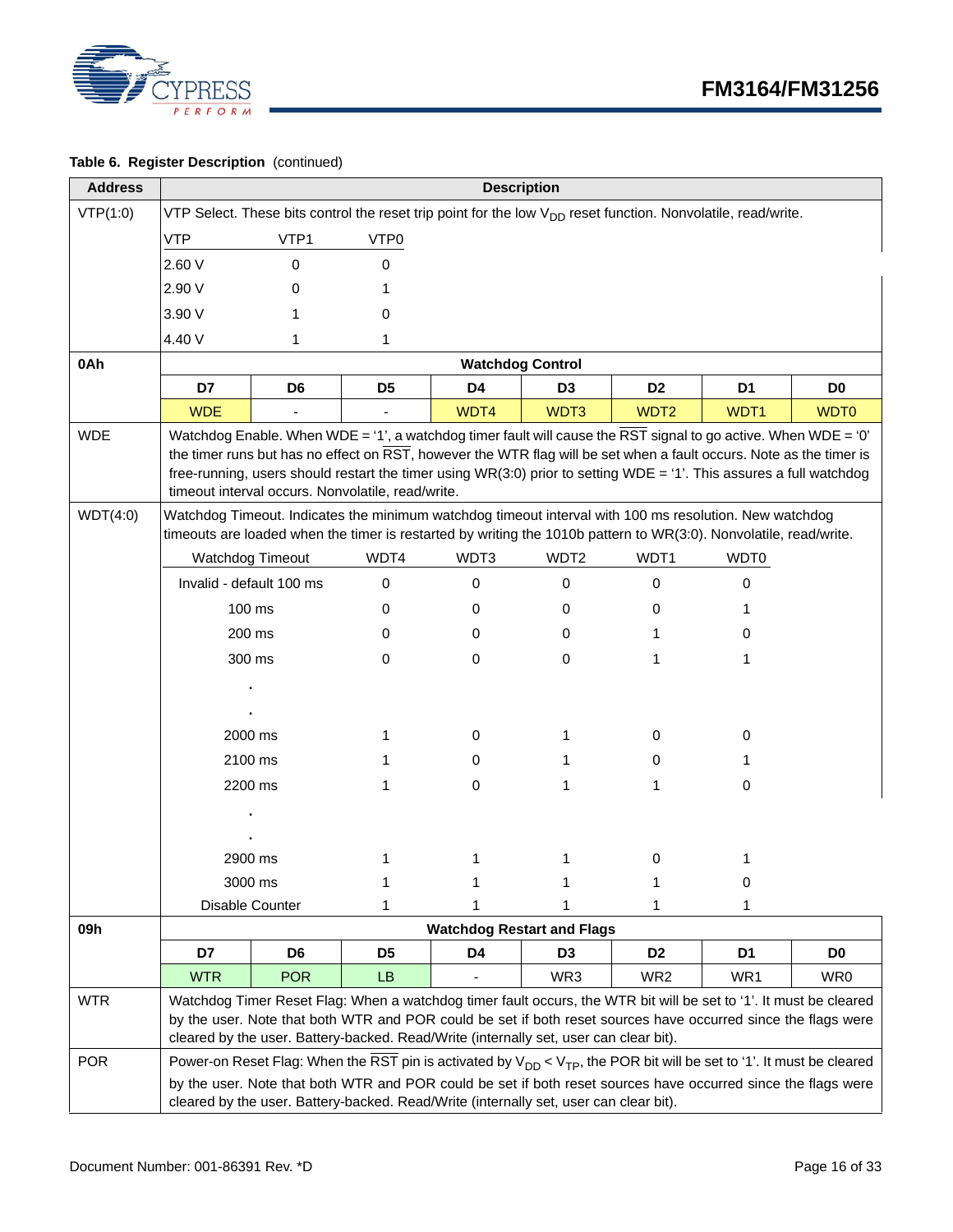



#### **Table 6. Register Description** (continued)

| <b>Address</b> | <b>Description</b> |                                                                                                                                                                                                                                                                                                                                                     |                |                                 |                |                |                                                                                                                                                                                                                                                |                |  |
|----------------|--------------------|-----------------------------------------------------------------------------------------------------------------------------------------------------------------------------------------------------------------------------------------------------------------------------------------------------------------------------------------------------|----------------|---------------------------------|----------------|----------------|------------------------------------------------------------------------------------------------------------------------------------------------------------------------------------------------------------------------------------------------|----------------|--|
| LB             |                    | Read/Write (internally set, user can clear bit).                                                                                                                                                                                                                                                                                                    |                |                                 |                |                | Low Backup Flag: On power up, if the V <sub>BAK</sub> source is below the minimum voltage to operate the RTC and event<br>counters, this bit will be set to '1'. The user should clear it to '0' when initializing the system. Battery-backed. |                |  |
| WR(3:0)        |                    | Watchdog Restart: Writing a pattern 1010b to WR(3:0) restarts the watchdog timer. The upper nibble contents do<br>not affect this operation. Writing any pattern other than 1010b to WR(3:0) has no effect on the timer. This allows<br>users to clear the WTR, POR, and LB flags without affecting the watchdog timer. Battery-backed, Write-only. |                |                                 |                |                |                                                                                                                                                                                                                                                |                |  |
| 08h            |                    |                                                                                                                                                                                                                                                                                                                                                     |                | <b>Timekeeping - Years</b>      |                |                |                                                                                                                                                                                                                                                |                |  |
|                | D7                 | D <sub>6</sub>                                                                                                                                                                                                                                                                                                                                      | D5             | D <sub>4</sub>                  | D <sub>3</sub> | D <sub>2</sub> | D <sub>1</sub>                                                                                                                                                                                                                                 | D <sub>0</sub> |  |
|                | 10 year.3          | 10 year.2                                                                                                                                                                                                                                                                                                                                           | 10 year.1      | $10$ year. $0$                  | Year.3         | Year.2         | Year.1                                                                                                                                                                                                                                         | Year.0         |  |
|                | read/write.        |                                                                                                                                                                                                                                                                                                                                                     |                |                                 |                |                | Contains the lower two BCD digits of the year. Lower nibble contains the value for years; upper nibble contains the<br>value for 10s of years. Each nibble operates from 0 to 9. The range for the register is 0-99. Battery-backed,           |                |  |
| 07h            |                    |                                                                                                                                                                                                                                                                                                                                                     |                | <b>Timekeeping - Months</b>     |                |                |                                                                                                                                                                                                                                                |                |  |
|                | D7                 | D6                                                                                                                                                                                                                                                                                                                                                  | D5             | D <sub>4</sub>                  | D <sub>3</sub> | D <sub>2</sub> | D <sub>1</sub>                                                                                                                                                                                                                                 | D <sub>0</sub> |  |
|                | 0                  | 0                                                                                                                                                                                                                                                                                                                                                   | 0              | 10 Month                        | Month.3        | Month.2        | Month.1                                                                                                                                                                                                                                        | Month.0        |  |
|                | read/write.        |                                                                                                                                                                                                                                                                                                                                                     |                |                                 |                |                | Contains the BCD digits for the month. Lower nibble contains the lower digit and operates from 0 to 9; upper nibble<br>(one bit) contains the upper digit and operates from 0 to 1. The range for the register is 1-12. Battery-backed,        |                |  |
| 06h            |                    |                                                                                                                                                                                                                                                                                                                                                     |                | Timekeeping - Date of the month |                |                |                                                                                                                                                                                                                                                |                |  |
|                | D7                 | D <sub>6</sub>                                                                                                                                                                                                                                                                                                                                      | D <sub>5</sub> | D <sub>4</sub>                  | D <sub>3</sub> | D <sub>2</sub> | D <sub>1</sub>                                                                                                                                                                                                                                 | D <sub>0</sub> |  |
|                | 0                  | 0                                                                                                                                                                                                                                                                                                                                                   | 10 date.1      | 10 date.0                       | Date.3         | Date.2         | Date.1                                                                                                                                                                                                                                         | Date.0         |  |
|                | read/write.        |                                                                                                                                                                                                                                                                                                                                                     |                |                                 |                |                | Contains the BCD digits for the date of the month. Lower nibble contains the lower digit and operates from 0 to 9;<br>upper nibble contains the upper digit and operates from 0 to 3. The range for the register is 1-31. Battery-backed,      |                |  |
| 05h            |                    |                                                                                                                                                                                                                                                                                                                                                     |                | Timekeeping - Day of the week   |                |                |                                                                                                                                                                                                                                                |                |  |
|                | D7                 | D <sub>6</sub>                                                                                                                                                                                                                                                                                                                                      | D <sub>5</sub> | D4                              | D <sub>3</sub> | D <sub>2</sub> | D <sub>1</sub>                                                                                                                                                                                                                                 | D <sub>0</sub> |  |
|                | 0                  | $\Omega$                                                                                                                                                                                                                                                                                                                                            | 0              | 0                               | 0              | Day.2          | Day.1                                                                                                                                                                                                                                          | Day.0          |  |
|                |                    | Battery-backed, read/write.                                                                                                                                                                                                                                                                                                                         |                |                                 |                |                | Lower nibble contains a value that correlates to day of the week. Day of the week is a ring counter that counts from<br>1 to 7 then returns to 1. The user must assign meaning to the day value, as the day is not integrated with the date.   |                |  |
| 04h            |                    |                                                                                                                                                                                                                                                                                                                                                     |                | <b>Timekeeping - Hours</b>      |                |                |                                                                                                                                                                                                                                                |                |  |
|                | D7                 | D <sub>6</sub>                                                                                                                                                                                                                                                                                                                                      | D <sub>5</sub> | D4                              | D <sub>3</sub> | D <sub>2</sub> | D <sub>1</sub>                                                                                                                                                                                                                                 | D <sub>0</sub> |  |
|                | 0                  | $\mathbf 0$                                                                                                                                                                                                                                                                                                                                         | 10 hours.1     | 10 hours.0                      | Hours.3        | Hours.2        | Hours.1                                                                                                                                                                                                                                        | Hours.0        |  |
|                |                    | Battery-backed, read/write.                                                                                                                                                                                                                                                                                                                         |                |                                 |                |                | Contains the BCD value of hours in 24-hour format. Lower nibble contains the lower digit and operates from 0 to 9;<br>upper nibble (two bits) contains the upper digit and operates from 0 to 2. The range for the register is 0-23.           |                |  |
| 03h            |                    |                                                                                                                                                                                                                                                                                                                                                     |                | <b>Timekeeping - Minutes</b>    |                |                |                                                                                                                                                                                                                                                |                |  |
|                | D7                 | D <sub>6</sub>                                                                                                                                                                                                                                                                                                                                      | D <sub>5</sub> | D4                              | D <sub>3</sub> | D <sub>2</sub> | D <sub>1</sub>                                                                                                                                                                                                                                 | D <sub>0</sub> |  |
|                | 0                  | 10 min.2                                                                                                                                                                                                                                                                                                                                            | 10 min.1       | 10 min.0                        | Min.3          | Min.2          | Min.1                                                                                                                                                                                                                                          | Min.0          |  |
|                | read/write.        |                                                                                                                                                                                                                                                                                                                                                     |                |                                 |                |                | Contains the BCD value of minutes. Lower nibble contains the lower digit and operates from 0 to 9; upper nibble<br>contains the upper minutes digit and operates from 0 to 5. The range for the register is 0-59. Battery-backed,              |                |  |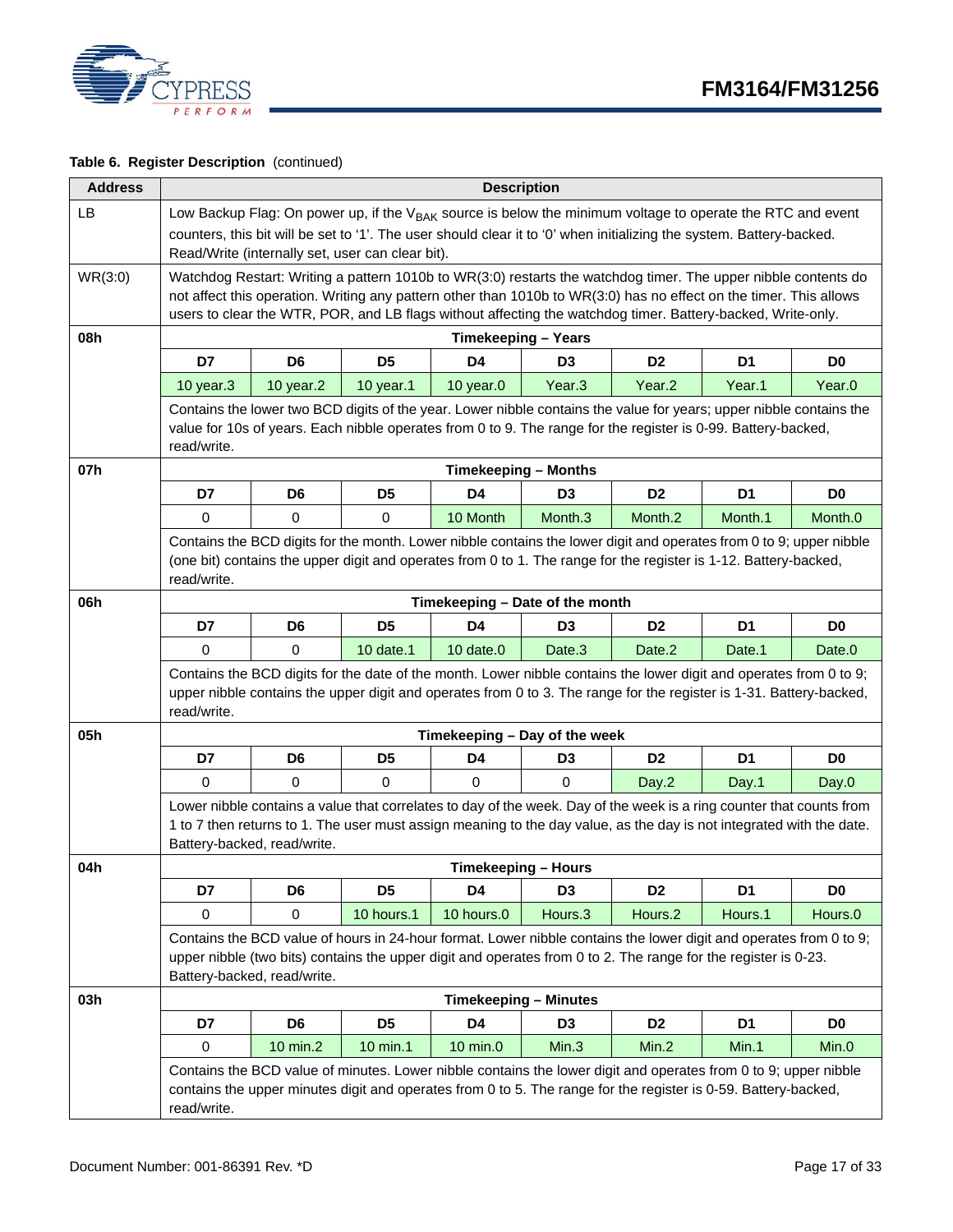

|  |  | Table 6. Register Description (continued) |  |
|--|--|-------------------------------------------|--|
|--|--|-------------------------------------------|--|

| <b>Address</b> | <b>Description</b> |                                                                                                                                                                                                                                                                                                             |                                                                                                                                                                                                                                                                                                                                                                   |                    |                              |                |                |                |  |  |  |
|----------------|--------------------|-------------------------------------------------------------------------------------------------------------------------------------------------------------------------------------------------------------------------------------------------------------------------------------------------------------|-------------------------------------------------------------------------------------------------------------------------------------------------------------------------------------------------------------------------------------------------------------------------------------------------------------------------------------------------------------------|--------------------|------------------------------|----------------|----------------|----------------|--|--|--|
| 02h            |                    |                                                                                                                                                                                                                                                                                                             |                                                                                                                                                                                                                                                                                                                                                                   |                    | <b>Timekeeping - Seconds</b> |                |                |                |  |  |  |
|                | D7                 | D6                                                                                                                                                                                                                                                                                                          | D <sub>5</sub>                                                                                                                                                                                                                                                                                                                                                    | D4                 | D <sub>3</sub>               | D <sub>2</sub> | D <sub>1</sub> | D <sub>0</sub> |  |  |  |
|                | $\Omega$           | 10 sec.2                                                                                                                                                                                                                                                                                                    | 10 sec.1                                                                                                                                                                                                                                                                                                                                                          | $10$ sec. $0$      | Seconds.3                    | Seconds.2      | Seconds.1      | Seconds.0      |  |  |  |
|                |                    | Contains the BCD value of seconds. Lower nibble contains the lower digit and operates from 0 to 9; upper nibble                                                                                                                                                                                             |                                                                                                                                                                                                                                                                                                                                                                   |                    |                              |                |                |                |  |  |  |
|                |                    |                                                                                                                                                                                                                                                                                                             | contains the upper digit and operates from 0 to 5. The range for the register is 0-59. Battery-backed, read/write.                                                                                                                                                                                                                                                |                    |                              |                |                |                |  |  |  |
| 01h            |                    |                                                                                                                                                                                                                                                                                                             |                                                                                                                                                                                                                                                                                                                                                                   | <b>CAL/Control</b> |                              |                |                |                |  |  |  |
|                | D7                 | D <sub>6</sub>                                                                                                                                                                                                                                                                                              | D <sub>5</sub>                                                                                                                                                                                                                                                                                                                                                    | D4                 | D <sub>3</sub>               | D <sub>2</sub> | D <sub>1</sub> | D <sub>0</sub> |  |  |  |
|                | <b>OSCEN</b>       | Reserved                                                                                                                                                                                                                                                                                                    | <b>CALS</b>                                                                                                                                                                                                                                                                                                                                                       | CAL.4              | CAL.3                        | CAL.2          | CAL.1          | CAL.0          |  |  |  |
| <b>OSCEN</b>   |                    | Battery-backed, read/write.                                                                                                                                                                                                                                                                                 | Oscillator Enable. When set to '1', the oscillator is halted. When set to '0', the oscillator runs. Disabling the<br>oscillator can save battery power during storage. On a power-up without battery, this bit is set to '1'.                                                                                                                                     |                    |                              |                |                |                |  |  |  |
| Reserved       |                    |                                                                                                                                                                                                                                                                                                             | Reserved bits. Do not use. Should remain set to '0'.                                                                                                                                                                                                                                                                                                              |                    |                              |                |                |                |  |  |  |
| CALS           |                    |                                                                                                                                                                                                                                                                                                             | Calibration Sign: Determines if the calibration adjustment is applied as an addition to or as a subtraction from the<br>time-base. This bit can be written only when CAL = '1'. Nonvolatile, read/write.                                                                                                                                                          |                    |                              |                |                |                |  |  |  |
| CAL(4:0)       |                    | $CAL = '1'. Nonvolatile, read/write.$                                                                                                                                                                                                                                                                       | Calibration Setting: These five bits control the calibration of the clock. These bits can be written only when                                                                                                                                                                                                                                                    |                    |                              |                |                |                |  |  |  |
| 00h            |                    |                                                                                                                                                                                                                                                                                                             |                                                                                                                                                                                                                                                                                                                                                                   | <b>RTC Control</b> |                              |                |                |                |  |  |  |
|                | D7                 | D6                                                                                                                                                                                                                                                                                                          | D <sub>5</sub>                                                                                                                                                                                                                                                                                                                                                    | D4                 | D <sub>3</sub>               | D <sub>2</sub> | D1             | D0             |  |  |  |
|                | Reserved           | CF                                                                                                                                                                                                                                                                                                          | Reserved                                                                                                                                                                                                                                                                                                                                                          | Reserved           | Reserved                     | <b>CAL</b>     | W              | R.             |  |  |  |
| CF             | Battery-backed.    |                                                                                                                                                                                                                                                                                                             | Century Overflow Flag. This bit is set to a '1' when the values in the years register overflows from 99 to 00. This<br>indicates a new century, such as going from 1999 to 2000 or 2099 to 2100. The user should record the new<br>century information as needed. This bit is cleared to '0' when the Flag register is read. It is read-only for the user.        |                    |                              |                |                |                |  |  |  |
| CAL            |                    |                                                                                                                                                                                                                                                                                                             | Calibration Setting. When set to '1', the clock enters calibration mode. When CAL is set to '0', the clock operates<br>normally, and the CAL/PFO pin is controlled by the power fail comparator. Battery-backed, read/write.                                                                                                                                      |                    |                              |                |                |                |  |  |  |
| W              |                    | Write Time. Setting the W bit to '1' freezes the clock. The user can then write the timekeeping registers with<br>updated values. Resetting the W bit to '0' causes the contents of the time registers to be transferred to the<br>timekeeping counters and restarts the clock. Battery-backed, read/write. |                                                                                                                                                                                                                                                                                                                                                                   |                    |                              |                |                |                |  |  |  |
| R              | read/write.        |                                                                                                                                                                                                                                                                                                             | Read Time. Setting the R bit to '1' copies a static image of the timekeeping core and place it into the user registers.<br>The user can then read them without concerns over changing values causing system errors. The R bit going from<br>'0' to '1' causes the timekeeping capture, so the bit must be returned to '0' prior to reading again. Battery-backed, |                    |                              |                |                |                |  |  |  |
| Reserved       |                    |                                                                                                                                                                                                                                                                                                             | Reserved bits. Do not use. Should remain set to '0'.                                                                                                                                                                                                                                                                                                              |                    |                              |                |                |                |  |  |  |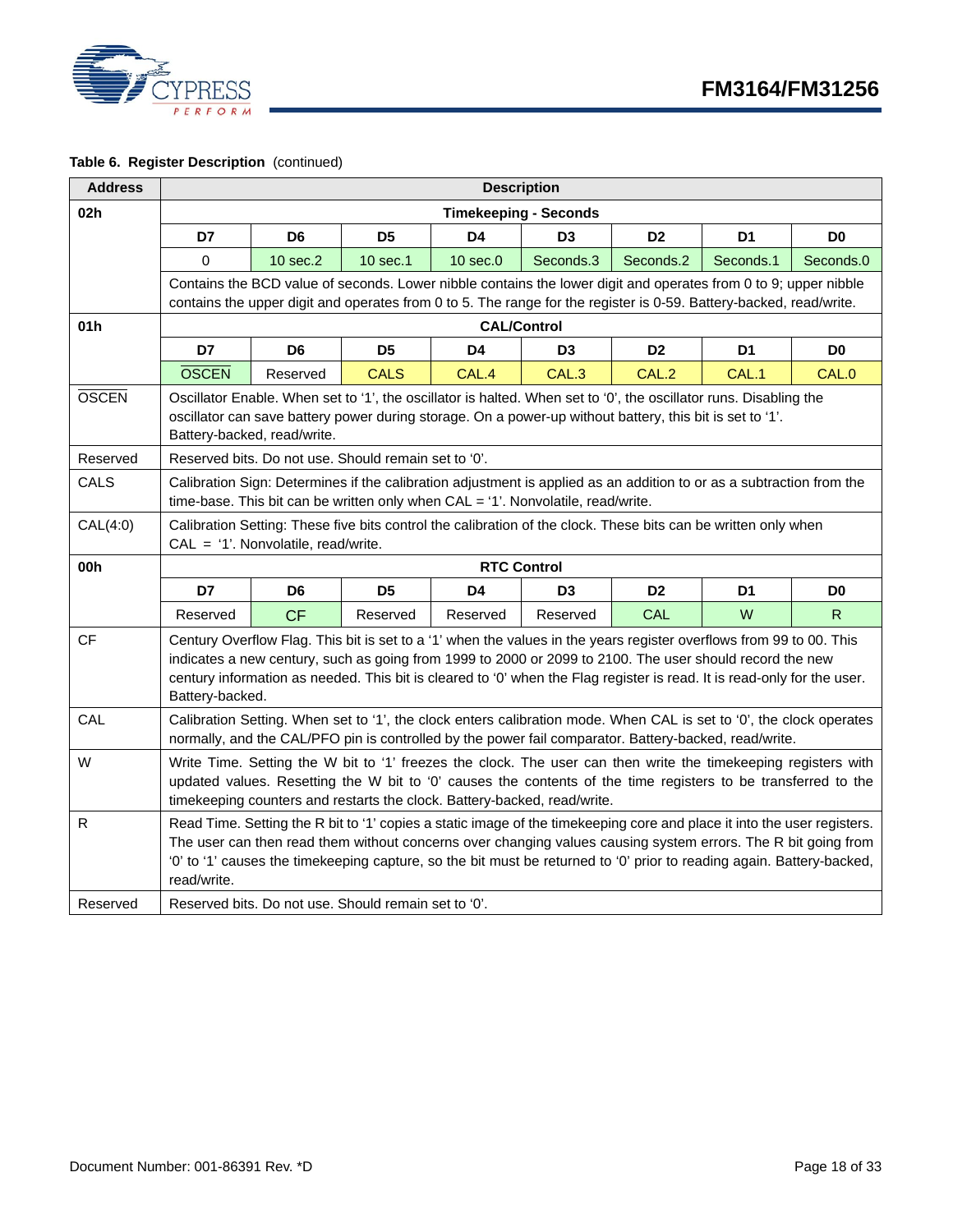

# <span id="page-18-0"></span>**I 2C Interface**

The FM3164/FM31256 employs an industry standard  $I<sup>2</sup>C$  bus that is familiar to many users. This product is unique since it incorporates two logical devices in one chip. Each logical device can be accessed individually. Although monolithic, it appears to the system software to be two separate products. One is a memory device. It has a Slave Address (Slave ID = 1010b) that operates the same as a stand-alone memory device. The second device is a real-time clock and processor companion which have a unique Slave Address (Slave ID = 1101b).

By convention, any device that is sending data onto the bus is the transmitter while the target device for this data is the receiver. The device that is controlling the bus is the master. The master is responsible for generating the clock signal for all operations. Any device on the bus that is being controlled is a slave. The FM3164/FM31256 is always a slave device.

<span id="page-18-5"></span>The bus protocol is controlled by transition states in the SDA and SCL signals. There are four conditions including START, STOP, data bit, or acknowledge. [Figure 12](#page-18-5) and [Figure 13](#page-18-6) illustrates the signal conditions that specify the four states. Detailed timing diagrams are shown in the electrical specifications section.

## <span id="page-18-1"></span>**STOP Condition (P)**

A STOP condition is indicated when the bus master drives SDA from LOW to HIGH while the SCL signal is HIGH. All operations using the FM3164/FM31256 should end with a STOP condition. If an operation is in progress when a STOP is asserted, the operation will be aborted. The master must have control of SDA in order to assert a STOP condition.

### <span id="page-18-2"></span>**START Condition (S)**

A START condition is indicated when the bus master drives SDA from HIGH to LOW while the SCL signal is HIGH. All commands should be preceded by a START condition. An operation in progress can be aborted by asserting a START condition at any time. Aborting an operation using the START condition will ready the FM3164/FM31256 for a new operation.

If during operation the power supply drops below the specified  $V_{\text{TP}}$  minimum, any  $I^2C$  transaction in progress will be aborted and the system should issue a START condition prior to performing another operation.



#### **Figure 13. Data Transfer on the I2C Bus**

<span id="page-18-6"></span>

#### <span id="page-18-3"></span>**Data/Address Transfer**

All data transfers (including addresses) take place while the SCL signal is HIGH. Except under the three conditions described above, the SDA signal should not change while SCL is HIGH.

#### <span id="page-18-4"></span>**Acknowledge / No-acknowledge**

The acknowledge takes place after the 8th data bit has been transferred in any transaction. During this state the transmitter should release the SDA bus to allow the receiver to drive it. The receiver drives the SDA signal LOW to acknowledge receipt of the byte. If the receiver does not drive SDA LOW, the condition is a no-acknowledge and the operation is aborted.

The receiver would fail to acknowledge for two distinct reasons. First is that a byte transfer fails. In this case, the no-acknowledge ceases the current operation so that the device can be addressed again. This allows the last byte to be recovered in the event of a communication error.

Second and most common, the receiver does not acknowledge to deliberately end an operation. For example, during a read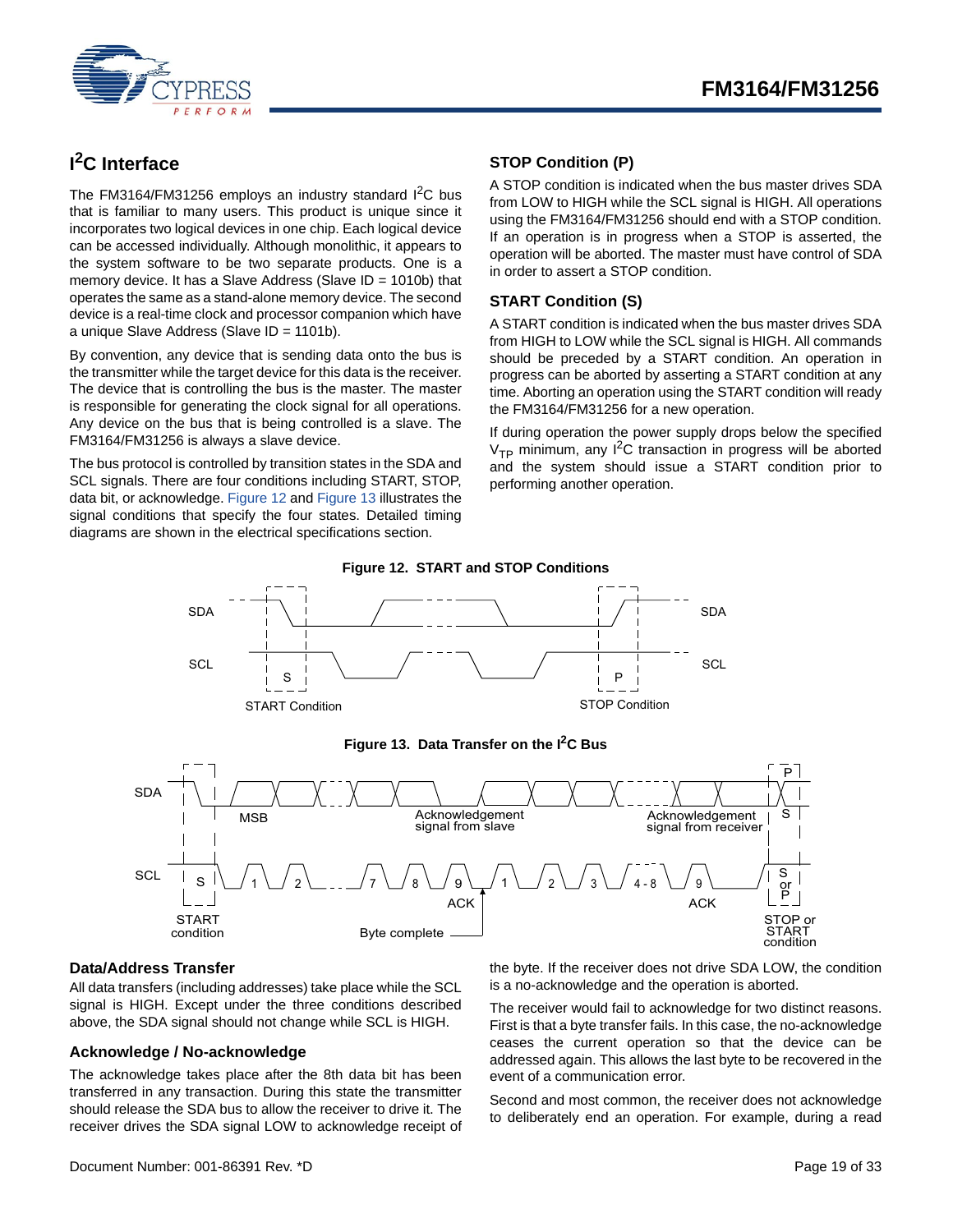

operation, the FM3164/FM31256 will continue to place data onto the bus as long as the receiver sends acknowledges (and clocks). When a read operation is complete and no more data is needed, the receiver must not acknowledge the last byte. If the receiver acknowledges the last byte, this will cause the FM3164/FM31256 to attempt to drive the bus on the next clock while the master is sending a new command such as STOP.



#### <span id="page-19-0"></span>**Slave Address**

The first byte that the FM3164/FM31256 expects after a START condition is the slave address. As shown in [Figure 15](#page-19-5) and [Figure](#page-19-4) [16,](#page-19-4) the slave address contains the device type or slave ID, the device select address bits, and a bit that specifies if the transaction is a read or a write.

The FM3164/FM31256 has two Slave Addresses (Slave IDs) associated with two logical devices. Bits 7-4 are the device type (slave ID) and should be set to 1010b for the memory device. The other logical device within the FM3164/FM31256 is the real-time clock and companion. Bits 7-4 are the device type (slave ID) and should be set to 1101b for the RTC and companion. A bus transaction with this slave address will not affect the memory in any way. The figures below illustrate the two Slave Addresses.

Bits 2-1 are the device select address bits. They must match the corresponding value on the external address pins to select the device. Up to four FM3164/FM31256 devices can reside on the same  $I^2C$  bus by assigning a different address to each. Bit 0 is the read/write bit (R/W). R/W = '1' indicates a read operation and R/W = '0' indicates a write operation.

#### <span id="page-19-5"></span>**Figure 15. Memory Slave Device Address**



#### <span id="page-19-4"></span>**Figure 16. Companion Slave Device Address**



#### <span id="page-19-1"></span>**Addressing Overview - Memory**

After the FM3164/FM31256 (as receiver) acknowledges the slave address, the master can place the memory address on the bus for a write operation. The address requires two bytes. The complete 15-bit address is latched internally. Each access causes the latched address value to be incremented automatically. The current address is the value that is held in the latch; either a newly written value or the address following the last access. The current address will be held for as long as  $V_{DD}$  >  $V_{TP}$  or until a new value is written. Reads always use the current address. A random read address can be loaded by beginning a write operation as explained below.

After transmission of each data byte, just prior to the acknowledge, the FM3164/FM31256 increments the internal address latch. This allows the next sequential byte to be accessed with no additional addressing. After the last address (7FFFh) is reached, the address latch will roll over to 0000h. There is no limit to the number of bytes that can be accessed with a single read or write operation.

#### <span id="page-19-2"></span>**Addressing Overview - RTC & Companion**

The RTC and Processor Companion operate in a similar manner to the memory, except that it uses only one byte of address. Addresses 00h to 18h correspond to special function registers. Attempting to load addresses above 18h is an illegal condition; the FM3164/FM31256 will return a NACK and abort the  $I^2C$ transaction.

#### <span id="page-19-3"></span>**Data Transfer**

After the address bytes have been transmitted, data transfer between the bus master and the FM3164/FM31256 can begin. For a read operation the FM3164/FM31256 will place 8 data bits on the bus then wait for an acknowledge from the master. If the acknowledge occurs, the FM3164/FM31256 will transfer the next sequential byte. If the acknowledge is not sent, the FM3164/FM31256 will end the read operation. For a write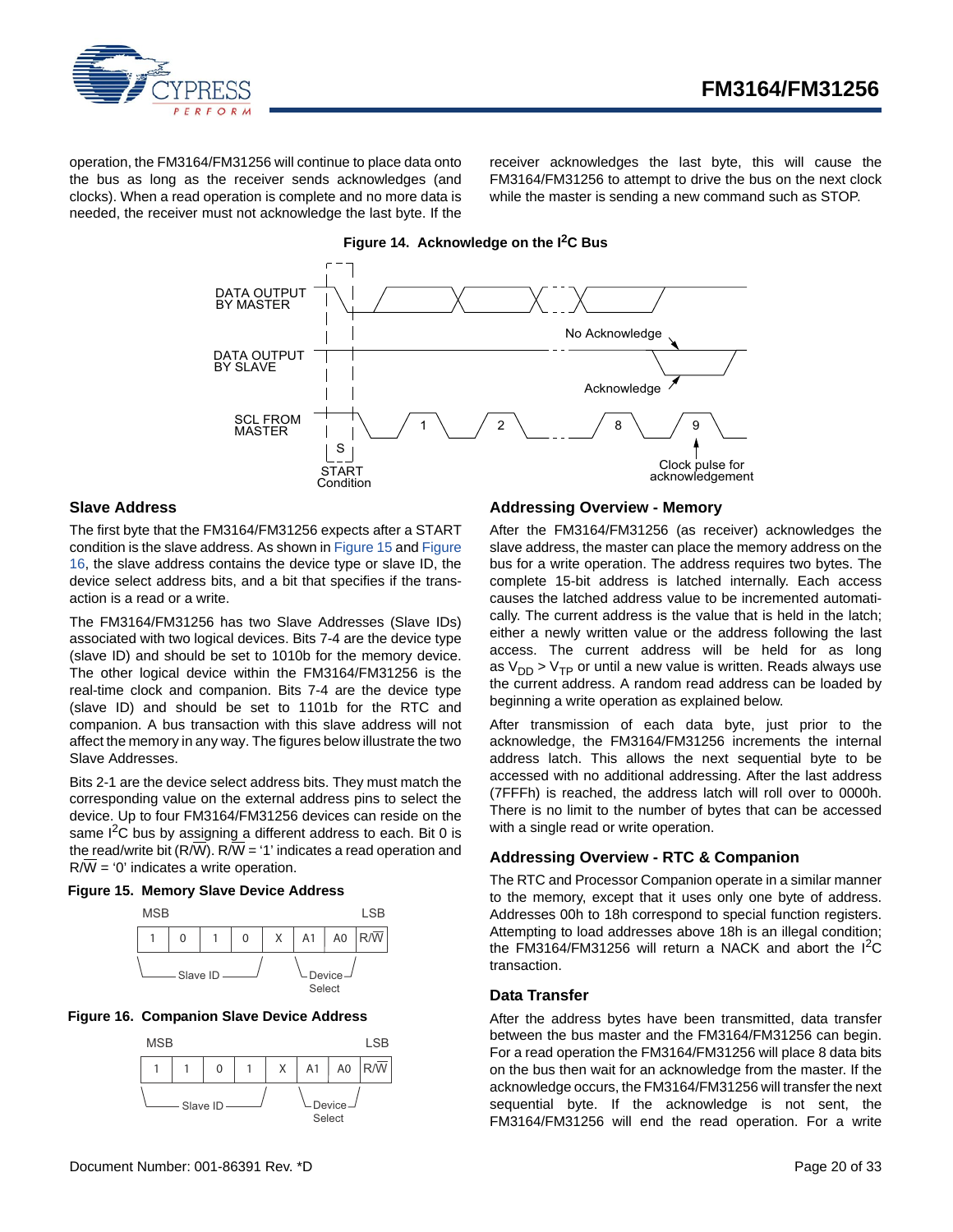

operation, the FM3164/FM31256 will accept 8 data bits from the master then send an acknowledge. All data transfer occurs MSB (most significant bit) first.

## <span id="page-20-0"></span>**Memory Operation**

The FM3164/FM31256 is designed to operate in a manner very similar to other  $1^2C$  interface memory products. The major differences result from the higher performance write capability of F-RAM technology. These improvements result in some differences between the FM3164/FM31256 and a similar configuration EEPROM during writes. The complete operation for both writes and reads is explained below.

The memory address for FM3164 range from 0x0000 to 0x1FFFF, and for FM31256, they range from 0x0000 to 0x7FFF. Memory functionality is described with respect to FM31256 in the following sections.

### <span id="page-20-1"></span>**Memory Write Operation**

All writes begin with a slave address, then a memory address. The bus master indicates a write operation by setting the LSB of the slave address (R/ $\overline{W}$  bit) to a '0'. After addressing, the bus master sends each byte of data to the memory and the memory generates an acknowledge condition. Any number of sequential bytes may be written. If the end of the address range is reached internally, the address counter will wrap from 7FFFh to 0000h.

Unlike other nonvolatile memory technologies, there is no effective write delay with F-RAM. Since the read and write access times of the underlying memory are the same, the user experiences no delay through the bus. The entire memory cycle occurs in less time than a single bus clock. Therefore, any operation including read or write can occur immediately following a write. Acknowledge polling, a technique used with EEPROMs to determine if a write is complete is unnecessary and will always return a ready condition.

Internally, an actual memory write occurs after the 8th data bit is transferred. It will be complete before the acknowledge is sent. Therefore, if the user desires to abort a write without altering the memory contents, this should be done using START or STOP condition prior to the 8th data bit. The FM3164/FM31256 uses no page buffering.

[Figure 17](#page-20-3) and [Figure 18](#page-20-4) below illustrate a single-byte and multiple-byte write cycles.

<span id="page-20-3"></span>

#### **Figure 17. Single-Byte Write**

#### <span id="page-20-4"></span><span id="page-20-2"></span>**Memory Read Operation**

There are two basic types of read operations. They are current address read and selective address read. In a current address read, the FM3164/FM31256 uses the internal address latch to supply the address. In a selective read, the user performs a procedure to set the address to a specific value.

#### *Current Address & Sequential Read*

As mentioned above the FM3164/FM31256 uses an internal latch to supply the address for a read operation. A current address read uses the existing value in the address latch as a starting place for the read operation. The system reads from the address immediately following that of the last operation.

To perform a current address read, the bus master supplies a slave address with the LSB set to a '1'. This indicates that a read operation is requested. After receiving the complete slave address, the FM3164/FM31256 will begin shifting out data from the current address on the next clock. The current address is the value held in the internal address latch.

Beginning with the current address, the bus master can read any number of bytes. Thus, a sequential read is simply a current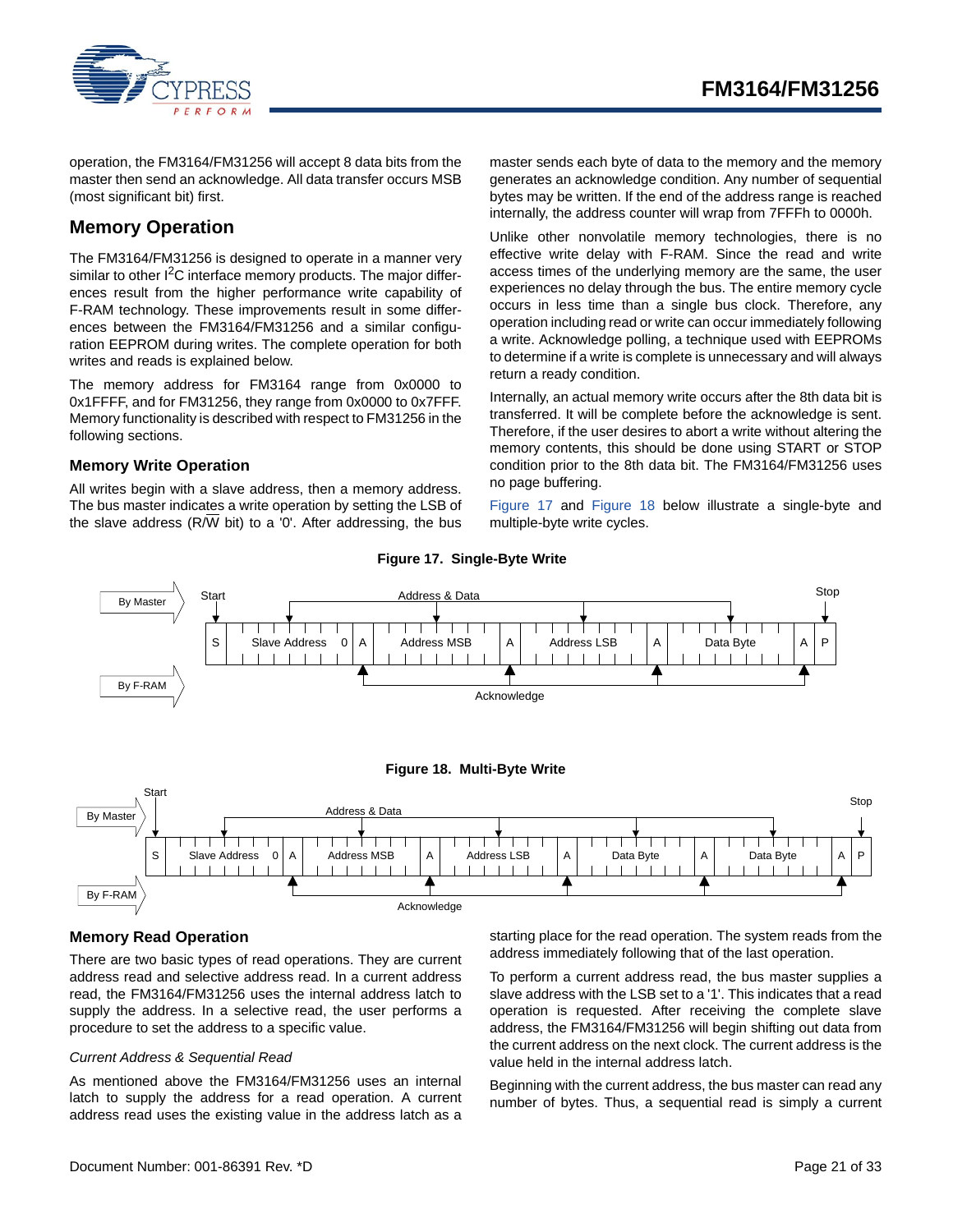

address read with multiple byte transfers. After each byte the internal address counter will be incremented.

**Note** Each time the bus master acknowledges a byte, this indicates that the FM3164/FM31256 should read out the next sequential byte.

<span id="page-21-0"></span>There are four ways to properly terminate a read operation. Failing to properly terminate the read will most likely create a bus contention as the FM3164/FM31256 attempts to read out additional data onto the bus. The four valid methods are:

- 1. The bus master issues a no-acknowledge in the 9th clock cycle and a STOP in the 10th clock cycle. This is illustrated in the diagrams below. This is preferred.
- 2. The bus master issues a no-acknowledge in the 9th clock cycle and a START in the 10th.
- 3. The bus master issues a STOP in the 9th clock cycle.
- 4. The bus master issues a START in the 9th clock cycle.

If the internal address reaches 7FFFh, it will wrap around to 0000h on the next read cycle. [Figure 19](#page-21-0) and [Figure 20](#page-21-1) below show the proper operation for current address reads.

#### **Figure 19. Current Address Read**





<span id="page-21-1"></span>

#### *Selective (Random) Read*

There is a simple technique that allows a user to select a random address location as the starting point for a read operation. This involves using the first three bytes of a write operation to set the internal address followed by subsequent read operations.

To perform a selective read, the bus master sends out the slave address with the LSB (R/W) set to '0'. This specifies a write operation. According to the write protocol, the bus master then sends the address bytes that are loaded into the internal address latch. After the FM3164/FM31256 acknowledges the address, the bus master issues a START condition. This simultaneously aborts the write operation and allows the read command to be issued with the slave address LSB set to a '1'. The operation is now a current address read.



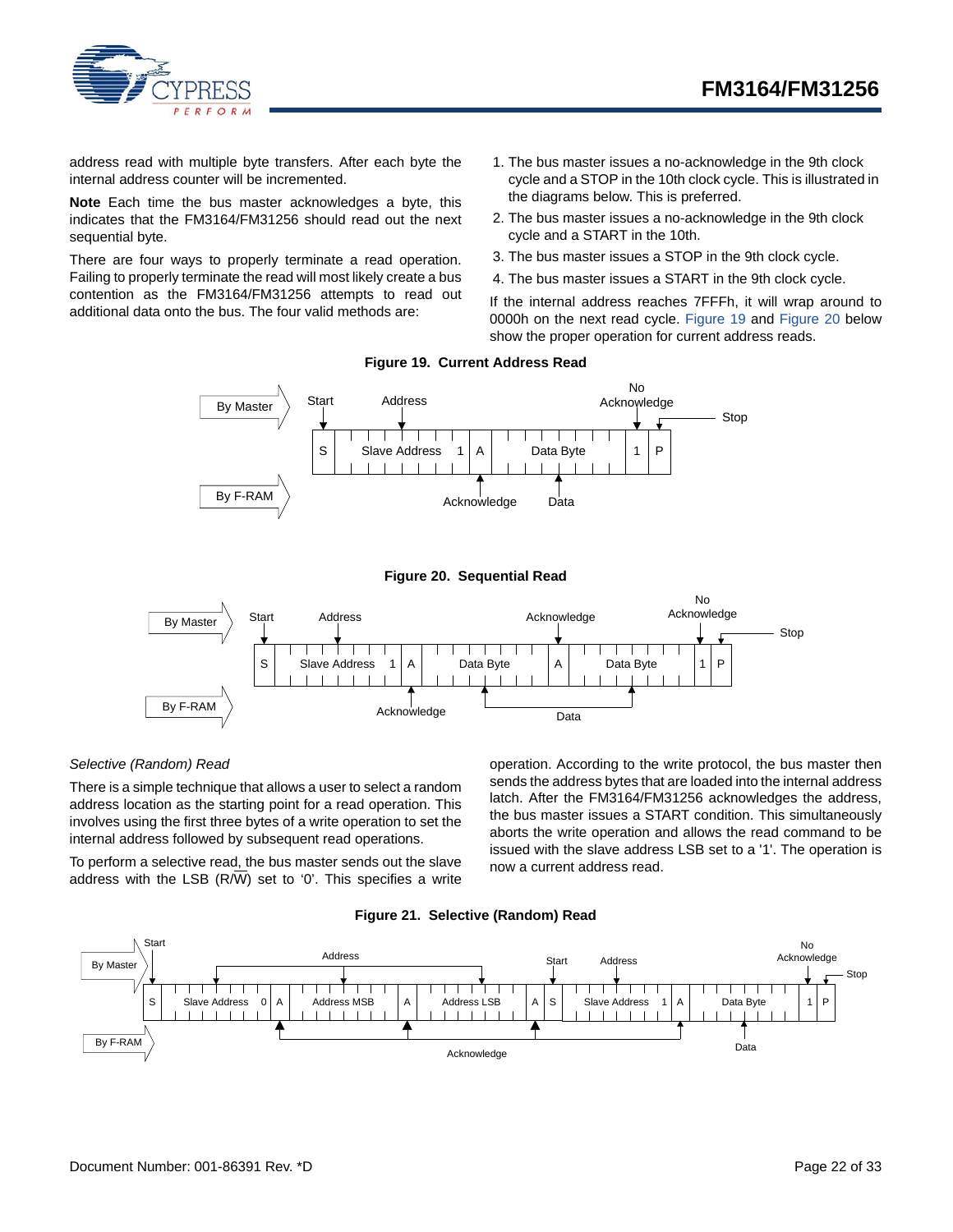

#### <span id="page-22-0"></span>**RTC/Companion Write Operation**

<span id="page-22-3"></span>All RTC and Companion writes operate in a similar manner to memory writes. The distinction is that a different device ID is used and only one byte address is needed instead of two byte address. [Figure 22](#page-22-3) illustrates a single byte write to this device.

**Note** Although not required, it is recommended that A5-A7 in the register address byte are zeros in order to preserve compatibility with future devices.

## By Master Start Address & Data Stop  $S \cap$  Slave Address  $0 \cap A \cap 0$  Address  $|A \cap 0|$  Data Byte 000  $\overline{1}$ By F-RAM Acknowledge

**Figure 22. Single Byte Write**

#### <span id="page-22-1"></span>**RTC/Companion Read Operation**

As with writes, a read operation begins with the Slave Address. To perform a register read, the bus master supplies a Slave Address with the LSB set to '1'. This indicates that a read operation is requested. After receiving the complete Slave Address, the FM3164/FM31256 will begin shifting data out from the current register address on the next clock. Auto-increment operates for the special function registers as with the memory address. A current address read for the registers look exactly like the memory except that the device ID is different.

The FM3164/FM31256 contains two separate address registers, one for the memory address and the other for the register address. This allows the contents of one address register to be

modified without affecting the current address of the other register. For example, this would allow an interrupted read to the memory while still providing fast access to an RTC register. A subsequent memory read will then continue from the memory address where it previously left off, without requiring the load of a new memory address. However, a write sequence always requires an address to be supplied.

#### <span id="page-22-2"></span>**Addressing FRAM Array in the FM3164/FM31256 Family**

The FM3164/FM31256 family includes 64-Kbit and 256-Kbit memory densities. The following 2-byte address field is shown for each density.

| <b>Part Number</b> | 1 <sup>st</sup> Address Byte |     |     |     |     |     |                |                | 2 <sup>nd</sup> Address Byte |                |                |                |                |    |                |    |
|--------------------|------------------------------|-----|-----|-----|-----|-----|----------------|----------------|------------------------------|----------------|----------------|----------------|----------------|----|----------------|----|
| FM3164             | $\checkmark$                 |     |     | A12 | A11 | A10 | A <sub>9</sub> | A8             | A7                           | A <sub>6</sub> | A <sub>5</sub> | A <sub>4</sub> | A3             | A2 | A1             | A0 |
| FM31256            |                              | A14 | A13 | A12 | A11 | A10 | A <sub>9</sub> | A <sub>8</sub> | A7                           | A6             | A <sub>5</sub> | A4             | A <sub>3</sub> | A2 | A <sub>1</sub> | A0 |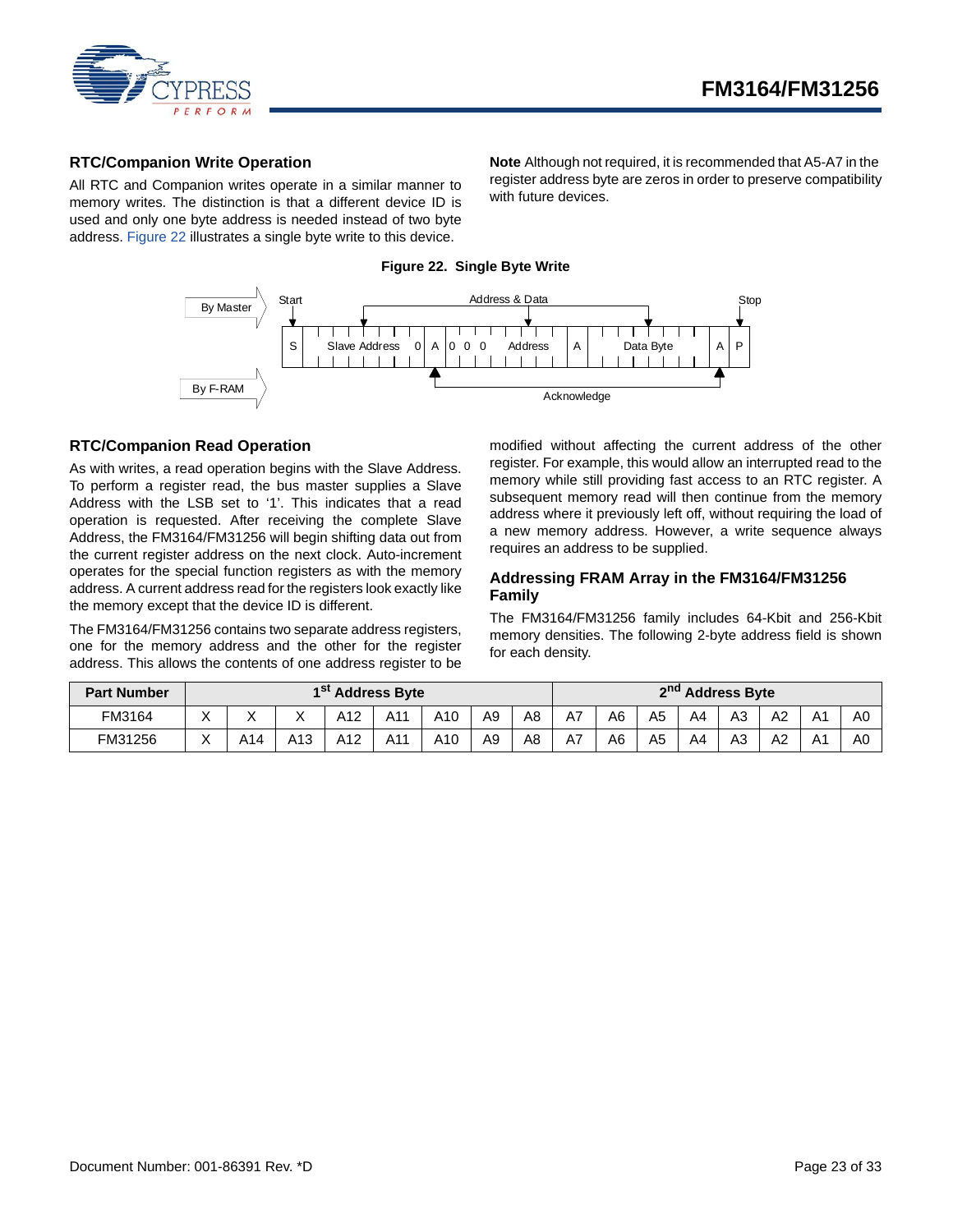



## <span id="page-23-0"></span>**Maximum Ratings**

Exceeding maximum ratings may shorten the useful life of the device. These user guidelines are not tested.

| Supply voltage on $V_{DD}$ relative to $V_{SS}$ -1.0 V to +7.0 V                           |
|--------------------------------------------------------------------------------------------|
| Input voltage  -1.0 V to +7.0 V and $V_{IN}$ < $V_{DD}$ + 1.0 V                            |
|                                                                                            |
| DC voltage applied to outputs                                                              |
| Transient voltage $(< 20$ ns) on<br>any pin to ground potential -2.0 V to $V_{DD}$ + 2.0 V |
| Package power dissipation                                                                  |

| Surface mount lead soldering                                                                                                                                                                |
|---------------------------------------------------------------------------------------------------------------------------------------------------------------------------------------------|
| DC output current                                                                                                                                                                           |
| Electrostatic Discharge Voltage<br>Human Body Model (JEDEC Std JESD22-A114-E)  2 kV                                                                                                         |
| Charged Device Model (JEDEC Std JESD22-C101-C)  1.25 kV                                                                                                                                     |
|                                                                                                                                                                                             |
|                                                                                                                                                                                             |
| <b>Note</b> PFI input voltage must not exceed 4.5 V. The " $V_{IN}$ <<br>$V_{DD}$ +1.0 V" restriction does not apply to the SCL and SDA inputs<br>which do not employ a diode to $V_{DD}$ . |

## <span id="page-23-1"></span>**Operating Range**

| Range      | Ambient Temperature $(T_A)$ | V DD.          |
|------------|-----------------------------|----------------|
| Industrial | $-40$ °C to +85 °C          | 2.7 V to 5.5 V |

## <span id="page-23-2"></span>**DC Electrical Characteristics**

Over the [Operating Range](#page-23-1)

| <b>Parameter</b>  | <b>Description</b>                                                                                                          |                                                             | <b>Test Conditions</b>                                                            | Min  | Typ $[1]$ | <b>Max</b> | Unit   |
|-------------------|-----------------------------------------------------------------------------------------------------------------------------|-------------------------------------------------------------|-----------------------------------------------------------------------------------|------|-----------|------------|--------|
| $V_{DD}^{[2]}$    | Power supply                                                                                                                |                                                             |                                                                                   | 2.7  |           | 5.5        | V      |
| $I_{DD}$          | Average V <sub>DD</sub> current                                                                                             | SCL toggling between                                        | $f_{SCL}$ = 100 kHz                                                               |      |           | 500        | μA     |
|                   |                                                                                                                             | $V_{DD}$ – 0.3 V and $V_{SS}$ ,<br>other inputs $V_{SS}$ or | $f_{SCL} = 400$ kHz                                                               |      |           | 900        | μA     |
|                   | $V_{DD} - 0.3 V$ .                                                                                                          | $f_{SCL} = 1$ MHz                                           |                                                                                   |      | 1500      | μA         |        |
| $I_{SB}$          | V <sub>DD</sub> standby current                                                                                             | $SCL = SDA = VDD$ . All $ VDD < 5.5$ V                      |                                                                                   |      |           | 150        | μA     |
|                   | other inputs $V_{SS}$ or $\frac{22}{V_{DD} < 3.6 \text{ V}}$<br>$V_{DD}$ . Stop command $V_{DD} < 3.6 \text{ V}$<br>issued. |                                                             |                                                                                   |      | 120       | μA         |        |
| $V_{BAK}^{[3]}$   | RTC backup voltage                                                                                                          |                                                             | $T_A = +25$ °C to +85 °C                                                          | 1.55 |           | 3.75       | $\vee$ |
|                   |                                                                                                                             |                                                             | $T_A = -40$ °C to +25 °C                                                          | 1.90 |           | 3.75       | $\vee$ |
| $I_{BAK}$         | RTC backup current                                                                                                          |                                                             | $V_{DD}$ < 2.4 V, oscillator $T_A$ = +25 °C, $V_{BAK}$ = 3.0 V                    |      |           | 1.4        | μA     |
|                   |                                                                                                                             | at V <sub>BAK</sub> .                                       | running, CNT1, CNT 2 $\boxed{T_A = +85^\circ\text{C}}$ , V <sub>BAK</sub> = 3.0 V |      |           | 2.1        | μA     |
|                   |                                                                                                                             |                                                             | $T_A = +25 °C$ , $V_{BAK} = 2.0 V$                                                |      |           | 1.15       | μA     |
|                   |                                                                                                                             |                                                             | $T_A = +85 °C$ , $V_{BAK} = 2.0 V$                                                |      |           | 1.75       | μA     |
| $I_{BAKTC}^{[4]}$ | Trickle charge current                                                                                                      |                                                             |                                                                                   | 5    |           | 25         | μA     |

#### **Notes**

- <span id="page-23-3"></span>1. Typical values are at 25 °C,  $V_{DD} = V_{DD}(typ)$ . Not 100% tested.
- <span id="page-23-4"></span>2. Full complete operation. Supervisory circuits, RTC, etc operate to lower voltages as specified.
- <span id="page-23-5"></span>3. The  $V_{BAK}$  trickle charger automatically regulates the maximum voltage on this pin for capacitor backup applications.
- <span id="page-23-6"></span>4.  $V_{BAK}$  will source current when trickle charge is enabled (VBC bit = '1'),  $V_{DD} > V_{BAK}$ , and  $V_{BAK} < V_{BAK}$  max.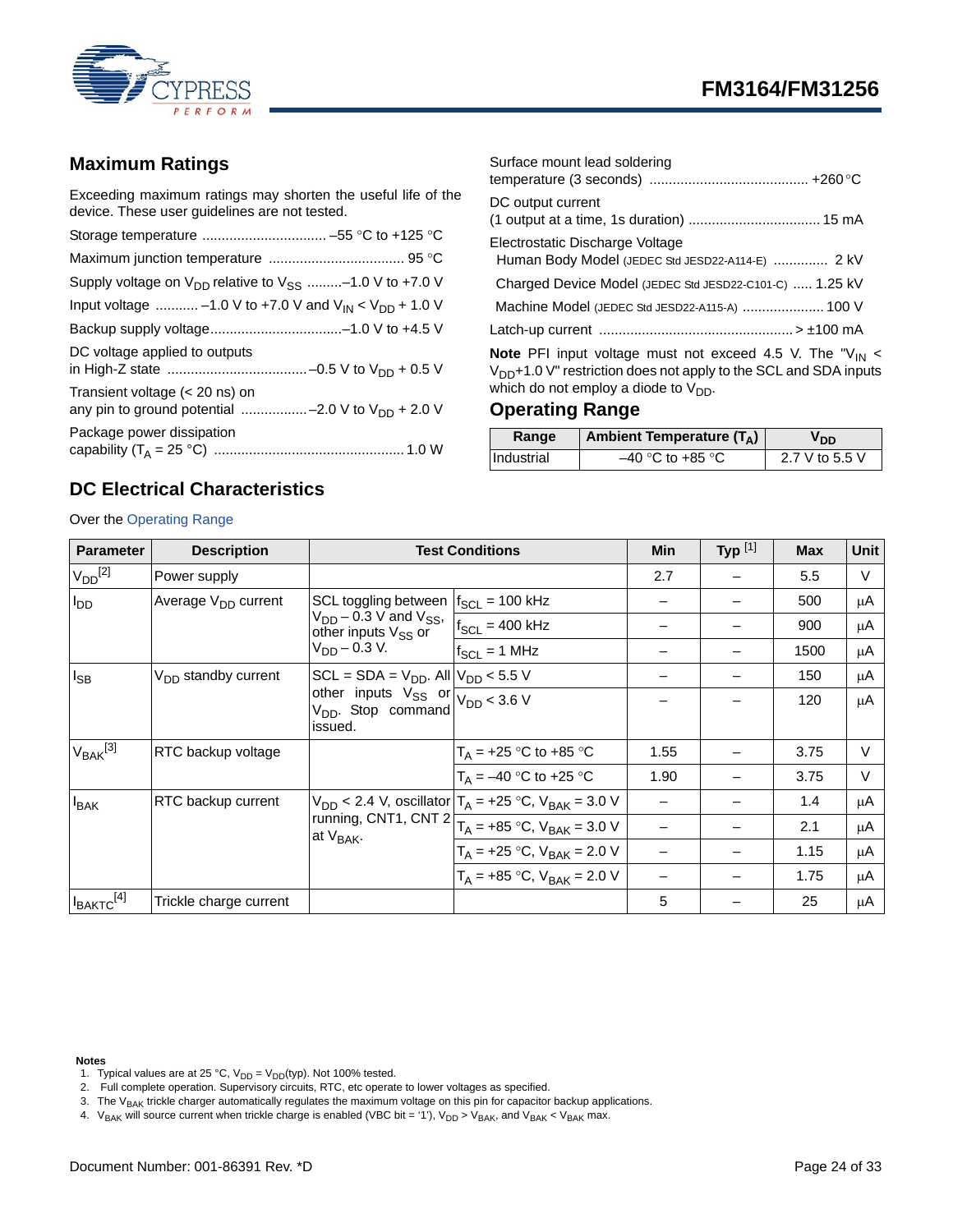

## **DC Electrical Characteristics** (continued)

#### Over the Operating Range

| <b>Parameter</b>        | <b>Description</b>                                      |                                                                                                 | <b>Test Conditions</b>                                                    | <b>Min</b>          | Typ $^{[1]}$             | <b>Max</b>               | Unit      |
|-------------------------|---------------------------------------------------------|-------------------------------------------------------------------------------------------------|---------------------------------------------------------------------------|---------------------|--------------------------|--------------------------|-----------|
| V <sub>TP0</sub>        | V <sub>DD</sub> trip point voltage,<br>$VTP(1:0) = 00b$ | $\overline{\text{RST}}$ is asserted active when $V_{DD}$ < $V_{TP}$ .                           |                                                                           | 2.50                | 2.6                      | 2.70                     | V         |
| V <sub>TP1</sub>        | V <sub>DD</sub> trip point voltage,<br>$VTP(1:0) = 01b$ | $\overline{\text{RST}}$ is asserted active when $\text{V}_{\text{DD}}$ < $\text{V}_{\text{TP}}$ | 2.80                                                                      | 2.90                | 3.00                     | V                        |           |
| V <sub>TP2</sub>        | V <sub>DD</sub> trip point voltage,<br>$VTP(1:0) = 10b$ | $\overline{\text{RST}}$ is asserted active when $V_{\text{DD}} < V_{\text{TP}}$ .               |                                                                           | 3.75                | 3.90                     | 4.00                     | V         |
| V <sub>TP3</sub>        | V <sub>DD</sub> trip point voltage,<br>$VTP(1:0) = 11b$ | $\overline{\text{RST}}$ is asserted active when $\text{V}_{\text{DD}}$ < $\text{V}_{\text{TP}}$ |                                                                           | 4.20                | 4.40                     | 4.50                     | $\vee$    |
| $V_{RST}$ [5]           | $V_{DD}$ for valid RST                                  | $I_{OL}$ = 80 µA at $V_{OL}$<br>$V_{BAK}$ > $V_{BAK}$ min                                       |                                                                           | $\mathbf 0$         | $\overline{\phantom{0}}$ | $\overline{\phantom{0}}$ | $\vee$    |
|                         |                                                         |                                                                                                 | $V_{BAK}$ < $V_{BAK}$ min                                                 | 1.6                 |                          |                          | V         |
| $I_{LI}$                | Input leakage current                                   | $\overline{\text{RST}}$ , X1, or X2                                                             | $V_{SS}$ $\leq$ $V_{IN}$ $\leq$ $V_{DD}$ . Does not apply to A0, A1, PFI, | $\qquad \qquad -$   | —                        | ±1                       | μA        |
| $I_{LO}$                | Output leakage current                                  |                                                                                                 | $V_{SS} \leq V_{OUT} \leq V_{DD}$ . Does not apply to RST, X1, or X2      | $\qquad \qquad -$   | $\overline{\phantom{a}}$ | ±1                       | μA        |
| $V_{IL}$ <sup>[6]</sup> | Input LOW voltage                                       |                                                                                                 | All inputs except as listed<br>below                                      | $-0.3$              | —                        | $0.3 \times V_{DD}$      | V         |
|                         |                                                         |                                                                                                 | CNT1, CNT2<br>battery-backed<br>$(V_{DD}$ < 2.5 V)                        | $-0.3$              | $\qquad \qquad -$        | 0.5                      | V         |
|                         |                                                         |                                                                                                 | CNT1, CNT2 ( $V_{DD}$ > 2.5 V)                                            | $-0.3$              | $\overline{\phantom{0}}$ | 0.8                      | V         |
| $V_{\text{IH}}$         | Input HIGH voltage                                      |                                                                                                 | All inputs except as listed<br>below                                      | $0.7 \times V_{DD}$ | —                        | $V_{DD}$ + 0.3           | V         |
|                         |                                                         |                                                                                                 | CNT1, CNT2<br>battery-backed<br>$(V_{DD}$ < 2.5 V)                        | $V_{BAK}$ – 0.5     |                          | $V_{BAK} + 0.3$          | V         |
|                         |                                                         |                                                                                                 | CNT1, CNT2 ( $V_{DD}$ > 2.5 V)                                            | $0.7 \times V_{DD}$ | $\overline{\phantom{m}}$ | $V_{DD}$ + 0.3           | V         |
|                         |                                                         |                                                                                                 | PFI (comparator input)                                                    |                     | $\overline{\phantom{0}}$ | 3.75                     | V         |
| $V_{OH}$                | Output HIGH voltage                                     | $I_{OH} = -2$ mA                                                                                |                                                                           | 2.4                 | $\overline{\phantom{0}}$ |                          | V         |
| $V_{OL}$                | Output LOW voltage                                      | $I_{OL} = 3$ mA                                                                                 |                                                                           |                     | $\overline{\phantom{m}}$ | 0.4                      | $\vee$    |
| $R_{\mathsf{RST}}$      | Pull-up resistance for<br><b>RST</b> inactive           |                                                                                                 |                                                                           | 50                  | $\overline{\phantom{0}}$ | 400                      | kΩ        |
| $R_{in}$                | Input resistance (A1-A0)   For $V_{IN} = V_{IL}$ (Max)  |                                                                                                 |                                                                           | 20                  | $\qquad \qquad -$        | $\qquad \qquad -$        | $k\Omega$ |
|                         |                                                         | For $V_{IN} = V_{IH}(Min)$                                                                      |                                                                           | $\mathbf{1}$        |                          |                          | $M\Omega$ |
| V <sub>PFI</sub>        | Power fail input<br>reference voltage                   |                                                                                                 |                                                                           | 1.140               | 1.20                     | 1.225                    | V         |
| V <sub>HYS</sub>        | Power fail input (PFI)<br>hysteresis (rising)           |                                                                                                 |                                                                           |                     |                          | 100                      | mV        |

#### **Notes**

<span id="page-24-0"></span>

<span id="page-24-1"></span>5. The minim<u>um V<sub>DD</sub> to g</u>uarantee the level of RST remains a valid V<sub>OL</sub> level.<br>6. Includes RST input detection of external reset condition to trigger driving of RST signal by FM3164/FM31256.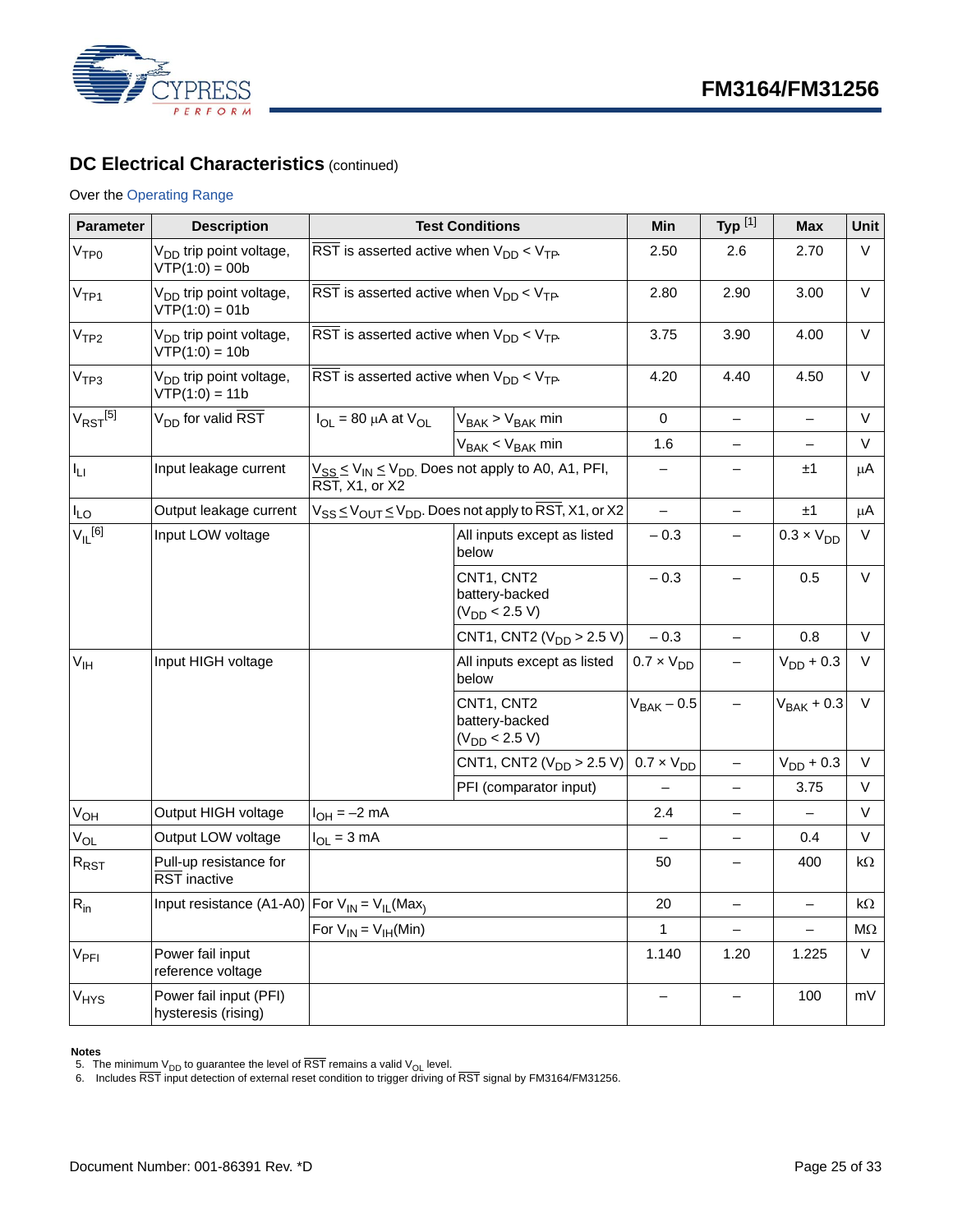

## <span id="page-25-0"></span>**Data Retention and Endurance**

| <b>Parameter</b> | <b>Description</b> | <b>Test condition</b>          | Min       | <b>Max</b> | Unit   |
|------------------|--------------------|--------------------------------|-----------|------------|--------|
| $T_{DR}$         | Data retention     | $T_A = 85 °C$                  | 10        |            | Years  |
|                  |                    | $T_A = 75 °C$                  | 38        |            |        |
|                  |                    | $T_{\text{A}} = 65 \text{ °C}$ | 151       |            |        |
| N <sub>C</sub>   | IEndurance         | Over operating temperature     | $10^{14}$ |            | Cycles |

## <span id="page-25-1"></span>**Capacitance**

| Parameter <sup>[7]</sup> | <b>Description</b>                  | <b>Test Conditions</b>                                               | <b>Typ</b> | <b>Max</b>                   | Unit |
|--------------------------|-------------------------------------|----------------------------------------------------------------------|------------|------------------------------|------|
| $C_{10}$                 | Input/Output pin capacitance        | $\Gamma_A = 25 \text{ °C}, f = 1 \text{ MHz}, V_{DD} = V_{DD} (typ)$ |            |                              | рF   |
| [8]<br>$IC_{XTL}$        | X1.<br>, X2 crystal pin capacitance |                                                                      | $\sim$     | $\qquad \qquad \blacksquare$ | рF   |

## <span id="page-25-2"></span>**Thermal Resistance**

| <b>Parameter</b>       | <b>Description</b>                          | <b>Test Conditions</b>                                                                      | 14-pin SOIC | Unit               |
|------------------------|---------------------------------------------|---------------------------------------------------------------------------------------------|-------------|--------------------|
| $\Theta_{JA}$          | Thermal resistance<br>(junction to ambient) | Test conditions follow standard test methods<br>procedures for measuring<br>thermal<br>land | 80          | $\degree$ C/W      |
| $ \Theta_{\text{JC}} $ | Thermal resistance<br>(junction to case)    | impedance, per EIA / JESD51.                                                                | 29          | $\rm ^{\circ}$ C/W |

## <span id="page-25-3"></span>**AC Test Loads and Waveforms**





## <span id="page-25-4"></span>**AC Test Conditions**

#### **Notes**

<span id="page-25-6"></span>8. The crystal attached to the X1/X2 pins must be rated as 6 pF.

<span id="page-25-5"></span><sup>7.</sup> This parameter is characterized and not 100% tested.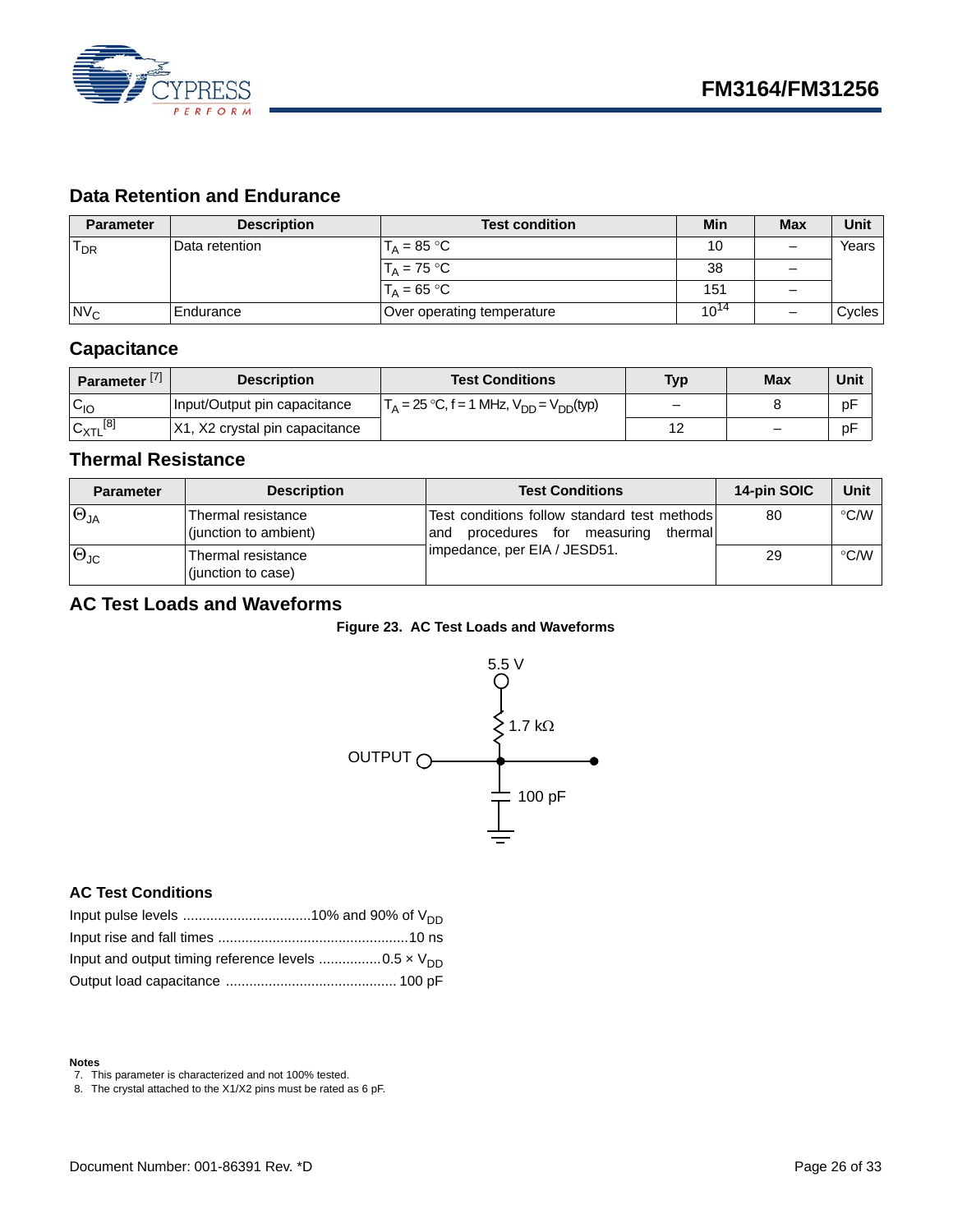

## <span id="page-26-0"></span>**Supervisor Timing**

### Over the [Operating Range](#page-23-1)

| <b>Parameter</b>           | <b>Description</b>                                             | Min              | <b>Max</b>         | <b>Units</b> |
|----------------------------|----------------------------------------------------------------|------------------|--------------------|--------------|
| t <sub>RPU</sub>           | $\overline{\text{RST}}$ active (LOW) after $V_{DD}$ > $V_{TP}$ | 100              | 200                | ms           |
| $t_{RNR}$ [9]              | RST response time to $V_{DD}$ < $V_{TP}$ (noise filter)        | 10               | 25                 | $\mu$ S      |
| $t_{VR}^{[9, 10]}$         | V <sub>DD</sub> power-up ramp rate                             | 50               | ۰                  | $\mu$ s/V    |
| $t_{\rm VF}^{[9, 10]}$     | $V_{DD}$ power-down ramp rate                                  | 100              | ۰                  | $\mu$ s/V    |
| $t_{WDP}$ [11]             | Pulse width of RST for watchdog reset                          | 100              | 200                | ms           |
| $t_{WDOG}$ <sup>[11]</sup> | Timeout of watchdog                                            | t <sub>DOG</sub> | $2 \times t_{DOG}$ | ms           |
| $f_{\text{CNT}}$           | Frequency of event counters                                    | $\Omega$         | 10                 | <b>MHz</b>   |

## **Figure 24. RST Timing**



- <span id="page-26-1"></span>**Notes** 9. This parameter is characterized and not 100% tested.
- <span id="page-26-2"></span>10. Slope measured at any point on  $V_{DD}$  waveform.
- <span id="page-26-3"></span>11.  $t_{\text{DOG}}$  is the programmed time in register in register 0Ah,  $V_{\text{DD}}$  >  $V_{\text{TP}}$  and  $t_{\text{RPU}}$  satisfied.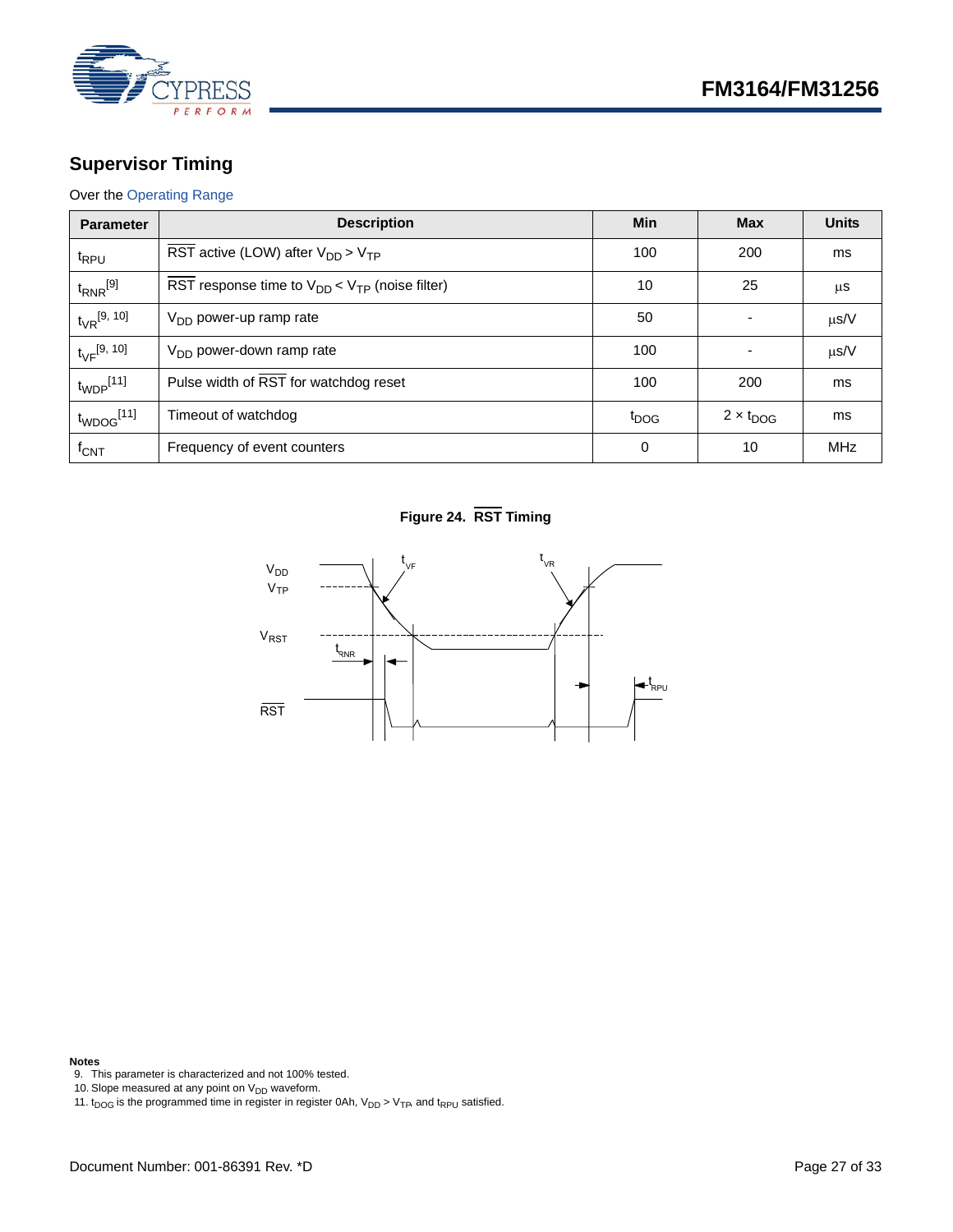

## <span id="page-27-0"></span>**AC Switching Characteristics**

#### Over the [Operating Range](#page-23-1)

| Parameter <sup>[12]</sup>     | Alt.<br><b>Parameter</b> | <b>Description</b>                            | Min                          | <b>Max</b> | Min      | <b>Max</b> | <b>Min</b>               | <b>Max</b>               | Unit |
|-------------------------------|--------------------------|-----------------------------------------------|------------------------------|------------|----------|------------|--------------------------|--------------------------|------|
| $f_{SCL}$                     |                          | SCL clock frequency                           | 0                            | 100        | $\Omega$ | 400        | 0                        | 1000                     | kHz  |
| $t_{\text{SU};\; \text{STA}}$ |                          | Start condition setup for repeated Start      | 4.7                          | -          | 0.6      | -          | 0.25                     | -                        | μS   |
| t <sub>HD;STA</sub>           |                          | Start condition hold time                     | 4.0                          | —          | 0.6      | -          | 0.25                     |                          | μS   |
| t <sub>LOW</sub>              |                          | Clock LOW period                              | 4.7                          | —          | 1.3      |            | 0.6                      |                          | μS   |
| <sup>t</sup> HIGH             |                          | Clock HIGH period                             | 4.0                          | -          | 0.6      |            | 0.4                      |                          | μS   |
| t <sub>SU;DAT</sub>           | t <sub>SU;DATA</sub>     | Data in setup                                 | 250                          | -          | 100      |            | 100                      |                          | ns   |
| <sup>t</sup> HD;DAT           | <sup>t</sup> HD;DATA     | Data in hold                                  | 0                            | -          | $\Omega$ | -          | 0                        | $\overline{\phantom{0}}$ | ns   |
| t <sub>DH</sub>               |                          | Data output hold (from SCL $@V_{\text{II}}$ ) | 0                            |            | $\Omega$ |            | 0                        |                          | ns   |
| $t_R$ <sup>[13]</sup>         | t,                       | Input rise time                               | $\overline{\phantom{0}}$     | 1000       | -        | 300        | $\qquad \qquad$          | 300                      | ns   |
| $t_F$ [13]                    | t <sub>f</sub>           | Input fall time                               |                              | 300        |          | 300        | -                        | 100                      | ns   |
| $t_{\text{SU;STO}}$           |                          | STOP condition setup                          | 4                            | —          | 0.6      |            | 0.25                     | -                        | μS   |
| $t_{AA}$                      | t <sub>VD;DATA</sub>     | SCL LOW to SDA Data Out Valid                 | —                            | 3          |          | 0.9        | $\overline{\phantom{m}}$ | 0.55                     | μS   |
| t <sub>BUF</sub>              |                          | Bus free before new transmission              | 4.7<br>1.3<br>0.5            |            |          |            | μS                       |                          |      |
| $t_{\sf SP}$                  |                          | Noise suppression time constant on SCL, SDA   | $\qquad \qquad \blacksquare$ | 50         |          | 50         |                          | 50                       | ns   |

### **Figure 25. Read Bus Timing Diagram**



<span id="page-27-1"></span>Notes<br>12. Test conditions assume a signal transition time of 10 ns or less, timing reference levels of 0.5 x V<sub>DD</sub>, input pulse levels of 10% to 90% of V<sub>DD</sub>, and output loading of<br>the specified l<sub>OL</sub>/l<sub>OH</sub> and 100 pF loa

<span id="page-27-2"></span>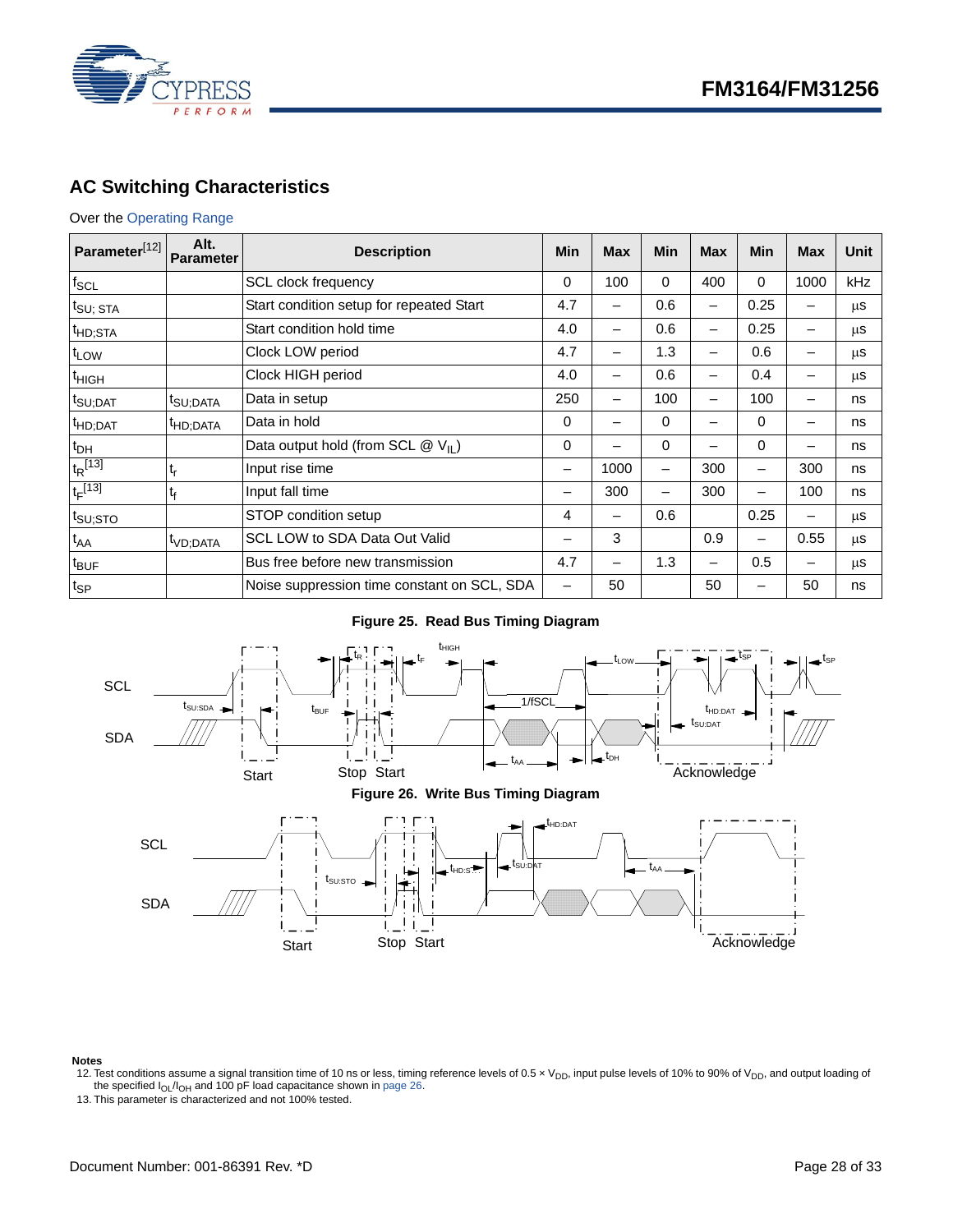

## <span id="page-28-0"></span>**Ordering Information**

| <b>Ordering Code</b> | Package<br><b>Diagram</b> | Package Type          | Operating<br>Range |
|----------------------|---------------------------|-----------------------|--------------------|
| IFM3164/FM31256-G    |                           | 51-85067 114-pin SOIC | Industrial         |
| IFM3164/FM31256-GTR  | 51-85067                  | 14-pin SOIC           |                    |

All these parts are Pb-free. Contact your local Cypress sales representative for availability of these parts.

#### <span id="page-28-1"></span>**Ordering Code Definitions**

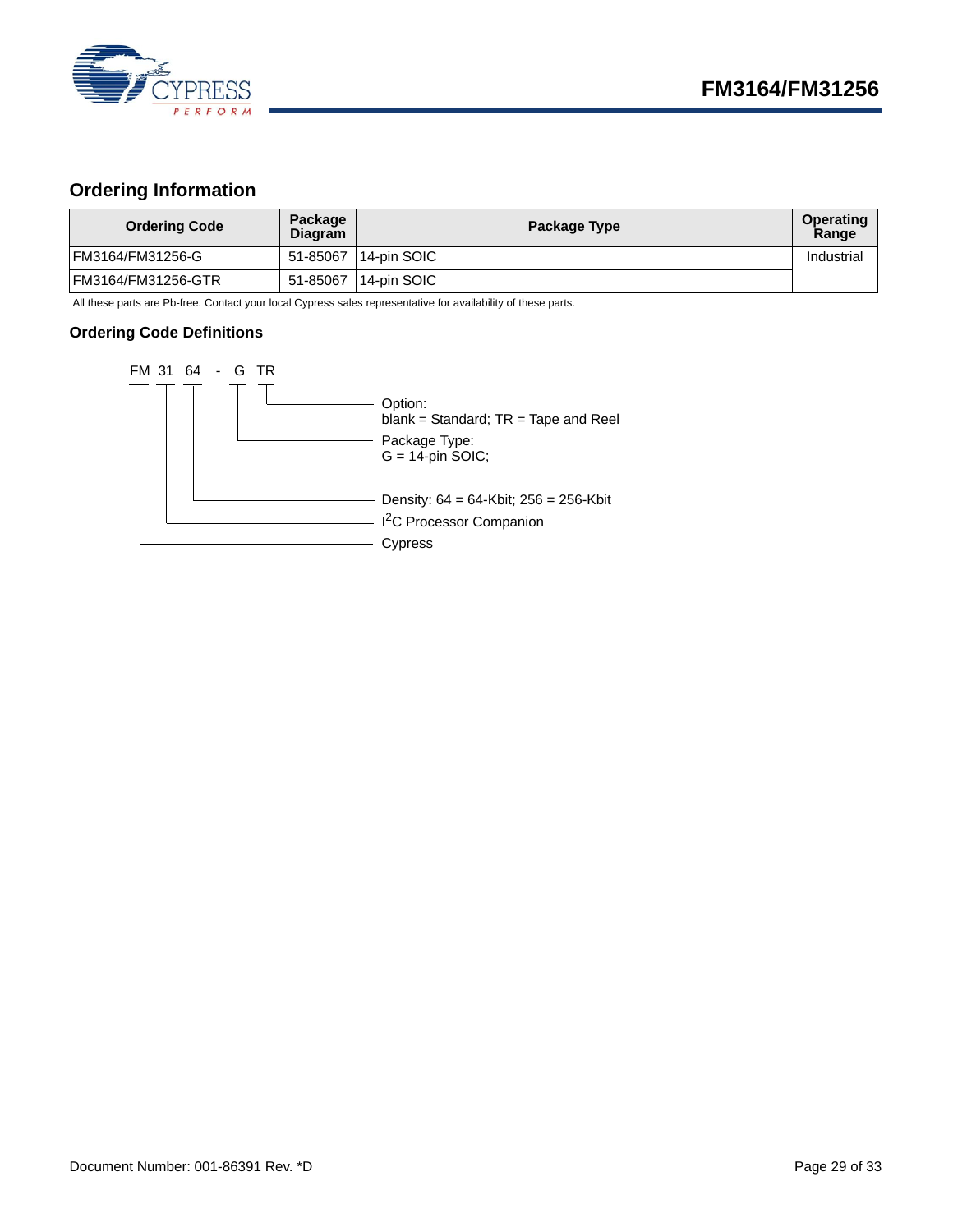

## <span id="page-29-0"></span>**Package Diagram**

**Figure 27. 14-pin SOIC (150 Mils) Package Outline, 51-85067**





51-85067 \*D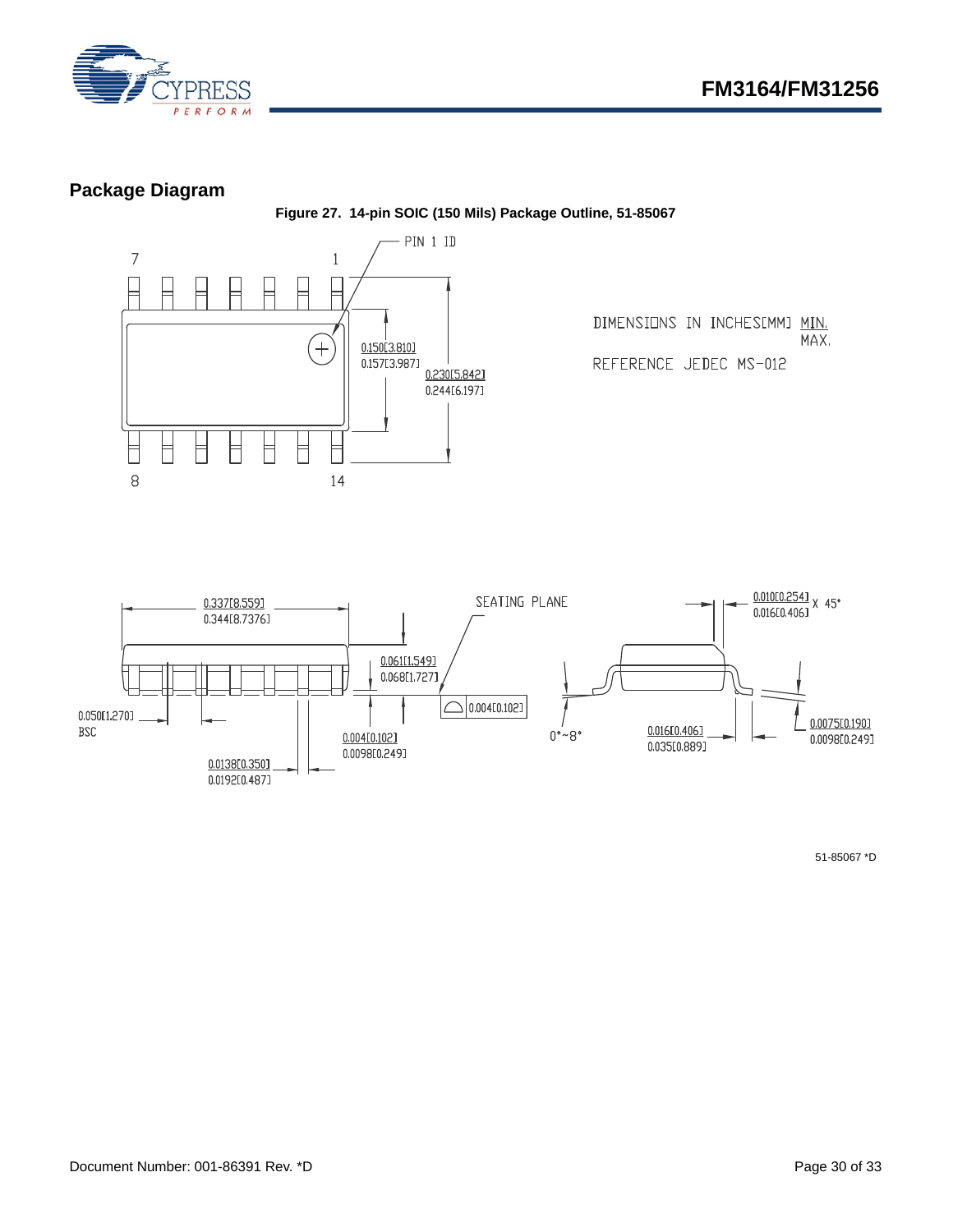



| Acronym    | <b>Description</b>                           |  |
|------------|----------------------------------------------|--|
| EEPROM     | Electrically Erasable Programmable Read-Only |  |
|            | Memory                                       |  |
| EIA        | Electronic Industries Alliance               |  |
| F-RAM      | Ferroelectric Random Access Memory           |  |
| $I^2C$     | <b>Inter-Integrated Circuit</b>              |  |
| 1/O        | Input/Output                                 |  |
| JEDEC      | Joint Electron Devices Engineering Council   |  |
| JESD       | JEDEC Standards                              |  |
| LSB        | Least Significant Bit                        |  |
| MSB        | Most Significant Bit                         |  |
| <b>NMI</b> | Non Maskable interrupt                       |  |
| RoHS       | <b>Restriction of Hazardous Substances</b>   |  |
| SOIC       | Small Outline Integrated Circuit             |  |

## <span id="page-30-0"></span>Acronyms **Document Conventions**

### <span id="page-30-2"></span><span id="page-30-1"></span>**Units of Measure**

| <b>Symbol</b>   | <b>Unit of Measure</b> |  |  |
|-----------------|------------------------|--|--|
| $\rm ^{\circ}C$ | degree Celsius         |  |  |
| <b>Hz</b>       | hertz                  |  |  |
| kHz             | kilohertz              |  |  |
| $k\Omega$       | kilohm                 |  |  |
| <b>Mbit</b>     | megabit                |  |  |
| <b>MHz</b>      | megahertz              |  |  |
| μA              | microampere            |  |  |
| $\mu$ F         | microfarad             |  |  |
| $\mu$ s         | microsecond            |  |  |
| mA              | milliampere            |  |  |
| ms              | millisecond            |  |  |
| ns              | nanosecond             |  |  |
| Ω               | ohm                    |  |  |
| %               | percent                |  |  |
| pF              | picofarad              |  |  |
| V               | volt                   |  |  |
| W               | watt                   |  |  |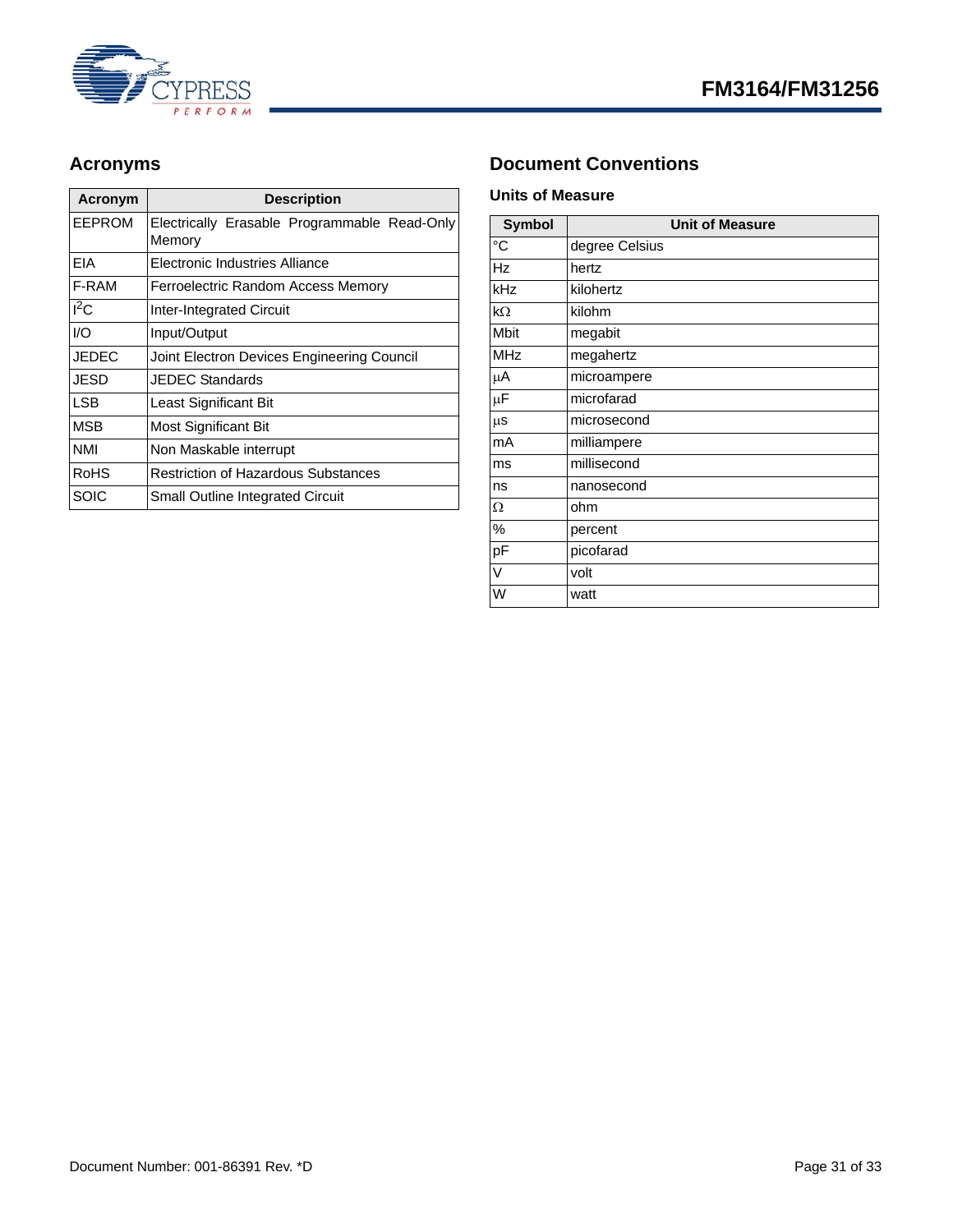



## <span id="page-31-0"></span>**Document History Page**

#### **Document Title: FM3164/FM31256, 64-Kbit/256-Kbit Integrated Processor Companion with F-RAM Document Number: 001-86391**

| Rev.         | ECN No. | Orig. of<br>Change | <b>Submission</b><br><b>Date</b> | <b>Description of Change</b>                                                                                                                                                                                                                                                                                               |
|--------------|---------|--------------------|----------------------------------|----------------------------------------------------------------------------------------------------------------------------------------------------------------------------------------------------------------------------------------------------------------------------------------------------------------------------|
| $***$        | 3916896 | <b>GVCH</b>        | 02/28/2013                       | New spec                                                                                                                                                                                                                                                                                                                   |
| *A           | 3924836 | <b>GVCH</b>        | 03/07/2013                       | Modified formatting<br>Deleted 4Kb and 8Kb versions<br>Changed to production status                                                                                                                                                                                                                                        |
| *B           | 3985209 | <b>GVCH</b>        | 05/02/2013                       | Changed following values<br>$VTP0$ Min value from 2.55 V to 2.50 V<br>$VTP1$ Min value from 2.85V to 2.80 V<br>$VTP2$ Min value from 3.80 V to 3.75 V<br>$VTP3$ Min value from 4.25 V to 4.20 V<br>$V_{\text{PFI}}$ Minvalue from 1.175 V to 1.140 V                                                                       |
| $^{\star}$ C | 4333096 | <b>GVCH</b>        | 05/059/2014                      | Converted to Cypress standard format<br><b>Updated Maximum Ratings table</b><br>- Removed Moisture Sensitivity Level (MSL)<br>- Added junction temperature and latch up current<br><b>Updated Data Retention and Endurance table</b><br><b>Added Thermal Resistance table</b><br>Removed Package Marking Scheme (top mark) |
| $*$          | 4562106 | <b>GVCH</b>        | 11/05/2014                       | Added related documentation hyperlink in page 1.                                                                                                                                                                                                                                                                           |